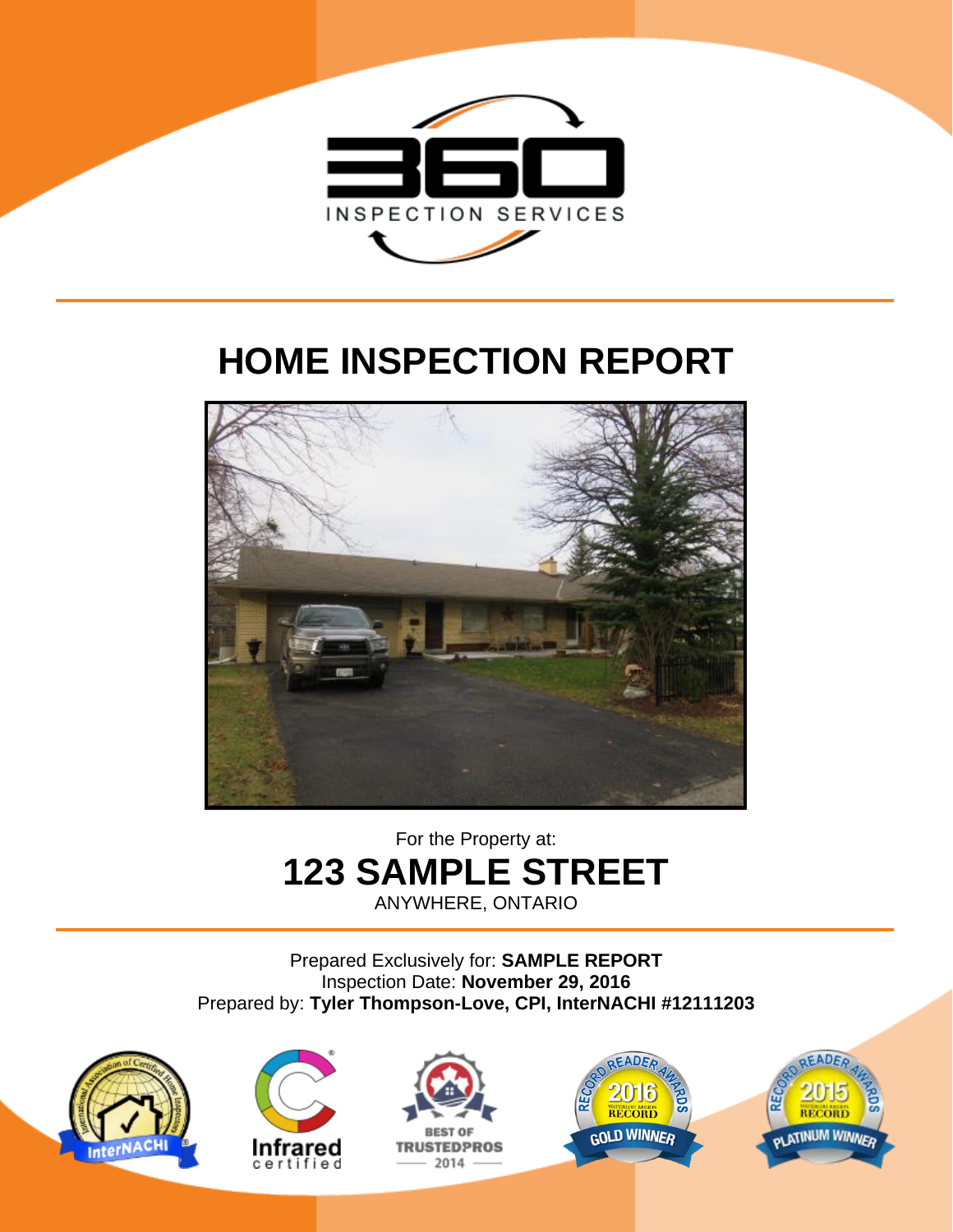

<span id="page-1-0"></span>November 29, 2016

Dear Sample Report,

Report #C112916 123 Sample Street, Anywhere, Ontario

Thank you for choosing 360 Inspection Services to help assist with putting you in a better position to make an informed real estate decision.

A home inspection is in no way to be considered an insurance policy, no warranty, guarantee, or insurance by 360 Inspection Services is expressed or implied. The home inspector is a generalist; please feel free to hire other professionals to inspect the property prior to closing, including HVAC professionals, electricians, engineers, roofers etc.

I am very proud of my service, and trust that you will be happy with the quality of the inspection and written report. This Report is a general guide that provides you with some objective information to help you make your own evaluation of the overall condition of the home. This Report is not intended to reflect the value or insurability of the property, or to make any representation as to the advisability of purchase.

This was not a technically exhaustive inspection of the structure, systems, or components. I cannot see behind walls and did not inspect every last square inch of the property, all deficiencies will not be identified during the limited time of a home inspection. Only a representative sampling of the building components is viewed in areas that are accessible at the time of the inspection. As a home owner unexpected repairs should always be anticipated.

The Report is effectively a snapshot of the house, recording the conditions on a given date and time. I cannot predict future behaviour, and as such, I cannot be responsible for things that occur after the home inspection. If conditions change, we are available to revisit the property and update our Report.

360 Inspection Services endeavours to perform all inspections in substantial compliance with the Standards of Practice of the International Association of Certified Home Inspectors (InterNACHI®). As such, I inspect the readily accessible, visually observable, installed systems and components of a home as designated in the InterNACHI® Standards. These Standards of Practice can be accessed by visiting this [LINK](http://nachi.org/sop) or visiting http://nachi.org/SOP.

This Report was prepared for your exclusive use, as my client, no use by third parties is intended. 360 Inspection Services will not be responsible to any parties for the contents of the Report, other than you, my client. The Report itself is copyrighted, and may not be used in whole or in part without 360 Inspection Services' express written permission.

Again, thank you very much for the opportunity to conduct this inspection. I am available to you throughout the entire real estate transaction process. Should you have any questions, please feel free to contact me anytime.

Sincerely,

### **Tyler Thompson-Love**

*Certified Professional Inspector | 360 Inspection Services*

360 Inspection Services 55 Northfield Drive East, Suite 369 Waterloo, ON N2K 3T6 226-972-6440 360inspectionservices.ca info@360inspectionservices.ca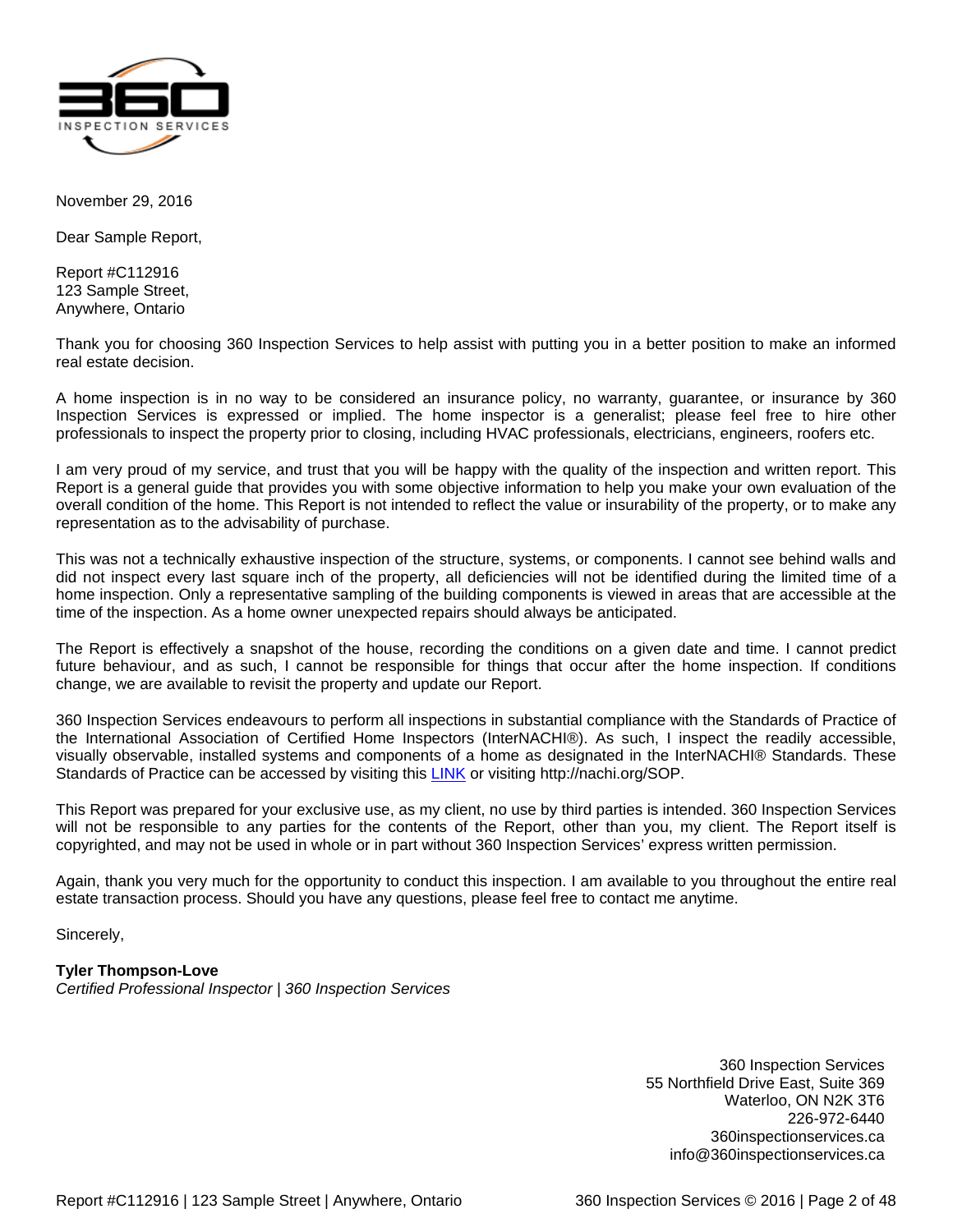## <span id="page-2-0"></span>**TABLE OF CONTENTS**

| <b>INSPECTION OVERVIEW</b>                                                                                                                                                              | $\boldsymbol{2}$                                                                                          |
|-----------------------------------------------------------------------------------------------------------------------------------------------------------------------------------------|-----------------------------------------------------------------------------------------------------------|
| <b>TABLE OF CONTENTS</b>                                                                                                                                                                | 3                                                                                                         |
| <b>REVIEW US ON TRUSTEDPROS.CA</b>                                                                                                                                                      | 5                                                                                                         |
| <b>INSPECTION SUMMARY</b>                                                                                                                                                               | 6                                                                                                         |
| <b>GROUNDS</b><br><b>EXTERIOR</b><br><b>ROOFING</b><br><b>STRUCTURE</b><br><b>ELECTRICAL</b><br><b>HEATING</b><br><b>PLUMBING</b><br><b>KITCHEN</b><br><b>INTERIOR</b><br><b>GARAGE</b> | 6<br>$6\phantom{1}6$<br>$\,6$<br>$\overline{7}$<br>$\overline{7}$<br>$\boldsymbol{8}$<br>8<br>8<br>8<br>9 |
| <b>1. GENERAL INSPECTION INFORMATION</b>                                                                                                                                                | 10                                                                                                        |
| 1.1 INSPECTION DETAILS<br>1.2 REPORT TERMINOLOGY<br>1.3 GENERAL INSPECTION LIMITATIONS & EXCLUSIONS                                                                                     | 10<br>10<br>10                                                                                            |
| 2. GROUNDS                                                                                                                                                                              | 14                                                                                                        |
| 2.1 GROUNDS DESCRIPTION<br>2.2 GROUNDS INSPECTION LIMITATIONS AND EXCLUSIONS<br>2.3 GROUNDS RECOMMENDATIONS AND OBSERVATIONS<br>2.4 GROUNDS PHOTO SECTION                               | 14<br>14<br>15<br>16                                                                                      |
| <b>3. EXTERIOR</b>                                                                                                                                                                      | 18                                                                                                        |
| 3.1 EXTERIOR DESCRIPTION<br>3.2 EXTERIOR INSPECTION LIMITATIONS AND EXCLUSIONS<br>3.3 EXTERIOR RECOMMENDATIONS AND OBSERVATIONS<br>3.4 EXTERIOR PHOTO SECTION                           | 18<br>18<br>19<br>19                                                                                      |
| <b>4. ROOFING</b>                                                                                                                                                                       | 21                                                                                                        |
| 4.1 ROOFING DESCRIPTION<br>4.2 ROOFING INSPECTION LIMITATIONS AND EXCLUSIONS<br>4.3 ROOFING RECOMMENDATIONS AND OBSERVATIONS<br>4.4 ROOFING PHOTO SECTION                               | 21<br>21<br>22<br>23                                                                                      |
| <b>5. STRUCTURE</b>                                                                                                                                                                     | 25                                                                                                        |
| 5.1 STRUCTURE DESCRIPTION<br>5.2 STRUCTURE INPSECTION LIMITATIONS AND EXCLUSIONS<br>5.3 STRUCTURE RECOMMENDATIONS AND OBSERVATIONS<br>5.4 STRUCTURE PHOTO SECTION                       | 25<br>26<br>26<br>27                                                                                      |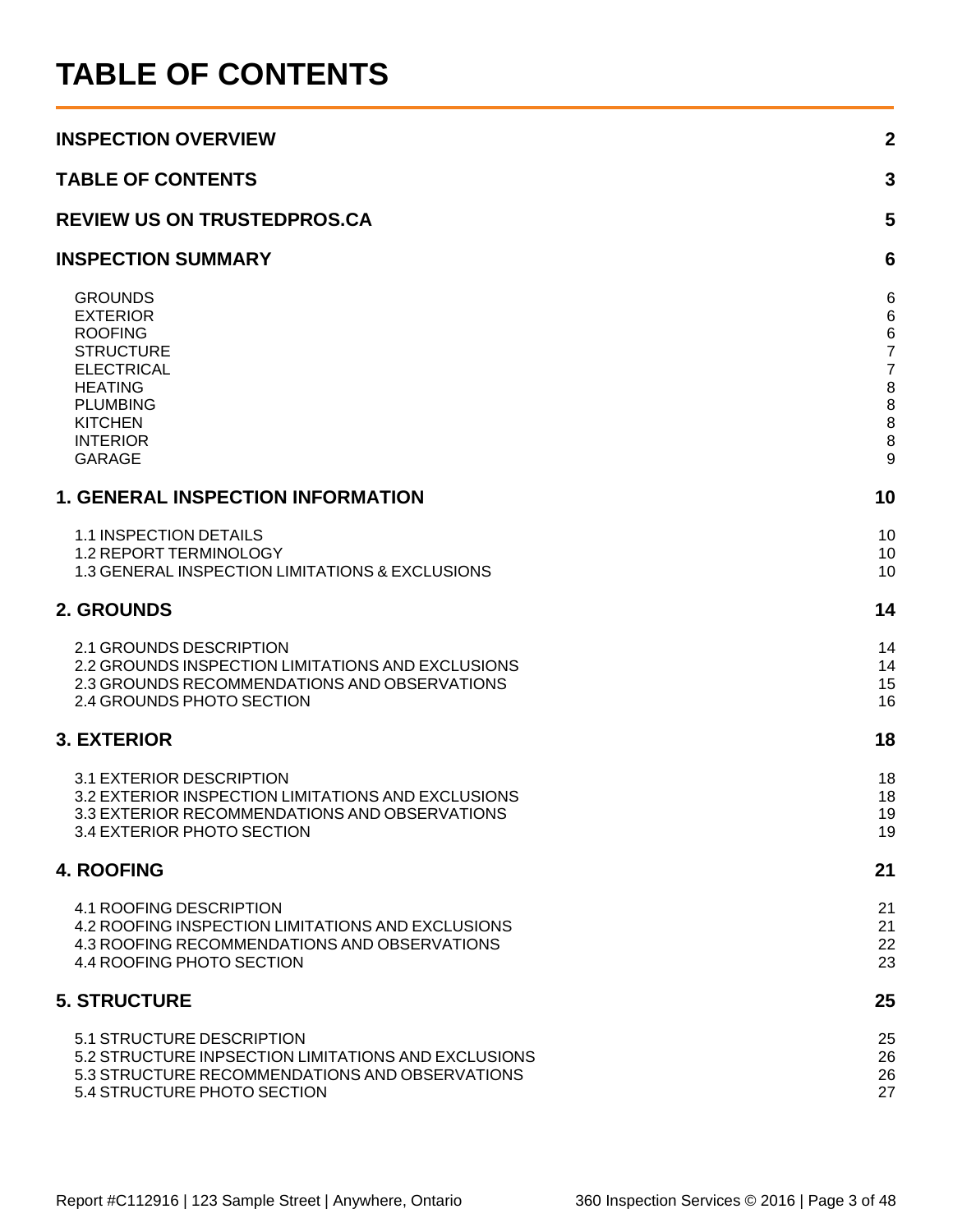| <b>6. ELECTRICAL</b>                                 | 28 |
|------------------------------------------------------|----|
| 6.1 ELECTRICAL DESCRIPTION                           | 28 |
| 6.2 ELECTRICAL INSPECTION LIMITATIONS AND EXCLUSIONS | 28 |
| 6.3 ELECTRICAL RECOMMENDATIONS AND OBSERVATIONS      | 29 |
| 6.4 ELECTRICAL PHOTO SECTION                         | 30 |
| <b>7. HEATING</b>                                    | 31 |
| 7.1 HEATING DESCRIPTION                              | 31 |
| 7.2 HEATING INSPECTION LIMITATIONS AND EXCLUSIONS    | 31 |
| 7.3 HEATING RECOMMENDATIONS AND OBSERVATIONS         | 32 |
| 7.4 HEATING PHOTO SECTION                            | 33 |
| <b>8. PLUMBING</b>                                   | 34 |
| 8.1 PLUMBING DESCRIPTION                             | 34 |
| 8.2 PLUMBING INSPECTION LIMITATIONS AND DISCLOSURES  | 35 |
| 8.3 PLUMBING RECOMMENDATIONS AND OBSERVATIONS        | 36 |
| 8.4 PLUMBING PHOTO SECTION                           | 36 |
| 9. KITCHEN                                           | 38 |
| 9.1 KITCHEN DESCRIPTION                              | 38 |
| 9.2 KITCHEN INSPECTION LIMITATIONS AND DISCLOSURES   | 38 |
| 9.3 KITCHEN RECOMMENDATIONS AND OBSERVATIONS         | 39 |
| 9.4 KITCHEN PHOTO SECTION                            | 39 |
| <b>10. BATHROOM</b>                                  | 40 |
| 10.1 BATHROOM DESCRIPTION                            | 40 |
| 10.2 BATHROOM INSPECTION LIMITATION AND OBSERVATIONS | 40 |
| 10.3 BATHROOM RECOMMENDATIONS AND OBSERVATIONS       | 41 |
| <b>11. INTERIOR</b>                                  | 42 |
| <b>11.1 INTERIOR DESCRIPTION</b>                     | 42 |
| 11.2 INTERIOR INSPECTION LIMITATIONS AND DISCLOSURES | 42 |
| 11.3 INTERIOR RECOMMENDATIONS AND OBSERVATIONS       | 43 |
| 11.4 INTERIOR PHOTO SECTION                          | 43 |
| <b>12. GARAGE</b>                                    | 45 |
| <b>12.1 GARAGE DESCRIPTION</b>                       | 45 |
| 12.2 GARAGE INSPECTION LIMIATIONS AND DISCLOSURES    | 45 |
| 12.3 GARAGE RECOMMENDATIONS AND OBSERVATIONS         | 46 |
| 12.4 GARAGE PHOTO SECTION                            | 47 |
| <b>13. CONCLUSION</b>                                | 48 |
| 13.1 PRE-CLOSING WALK-THROUGH RECOMMENDATIONS        | 48 |
| 13.2 GENERAL SAFETY RECOMMENDATIONS                  | 48 |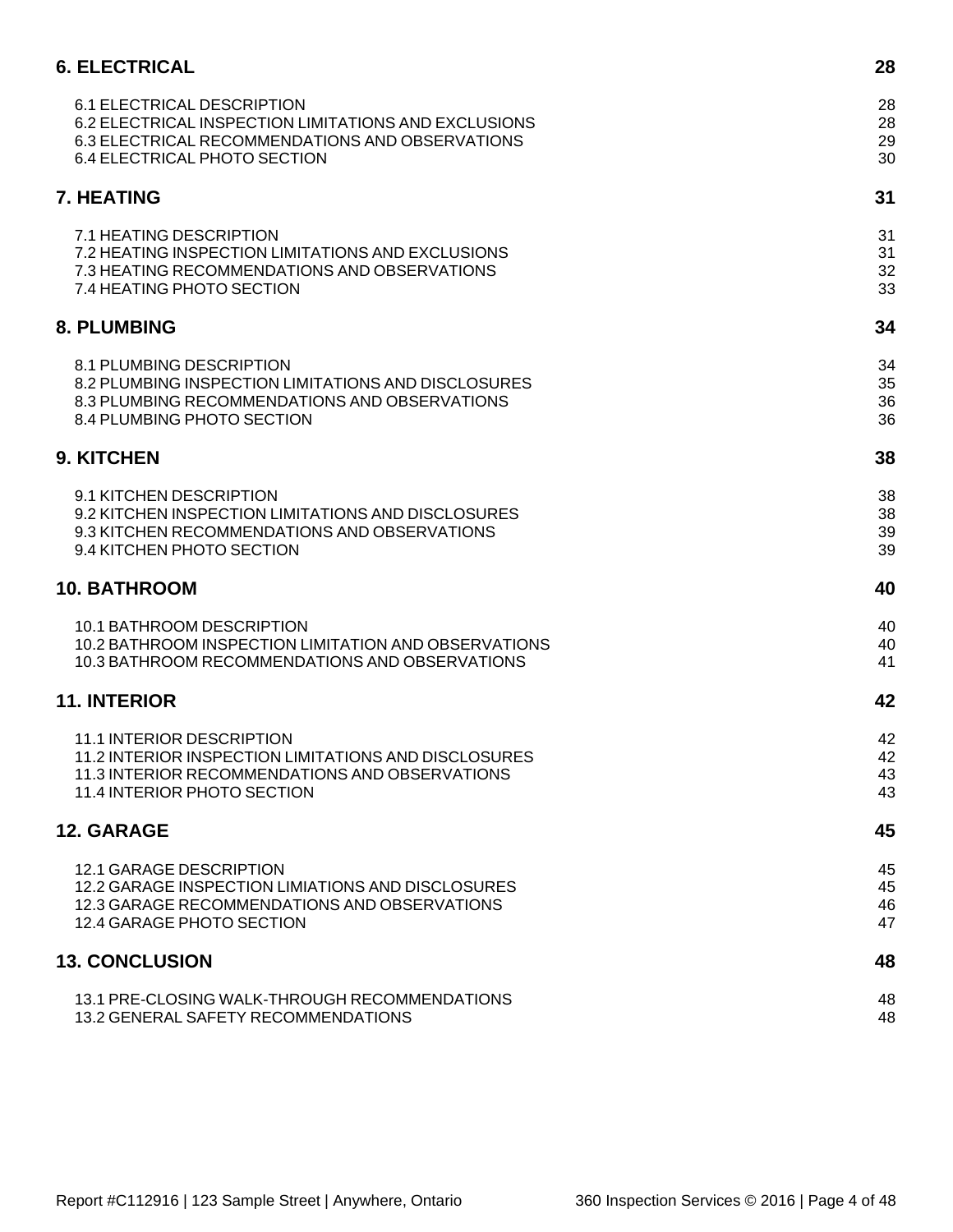# <span id="page-4-0"></span>**Spread the Word About Your TOP-RATED &** TRUSTED Home Inspection!

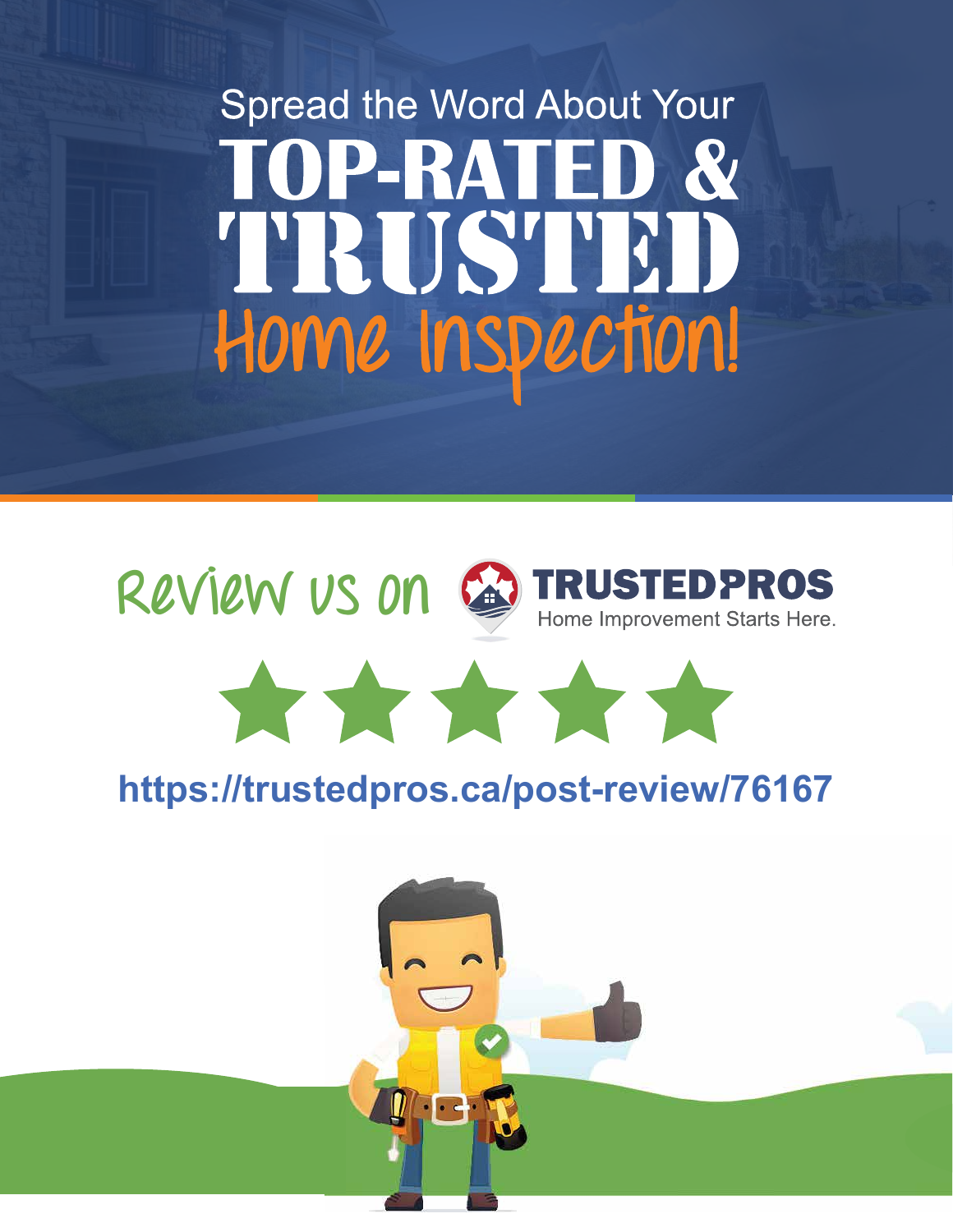<span id="page-5-0"></span>*This summary provides you with a "snapshot" of the items the inspector considers of greatest significance for you when considering this property. Please refer to the Definitions and the complete Report for detailed information regarding visible defects and recommended actions. Please note that this summary is not the complete Report and that in the event of an apparent discrepancy the complete Report overrides the Summary information.*

### <span id="page-5-1"></span>**GROUNDS**

### **Walkway(s) & Patio(s) – Minor Deterioration:**

*Needs Service*

• Minor deterioration (e.g. cracks, holes, settlement, heaving) was observed in the walkway(s) located at the SW side(s) of the building. You may wish to have repairs made for cosmetic reasons and we recommend monitoring these areas over time. For safety consideration, any cracks that develop into potential tripping hazards should be repaired.

### **Handrail(s) & Guard(s) – Handrail(s) Missing >3 Steps:**

*Safety Concern*

• Handrails at the back stairway were observed to be missing. This is a potential fall hazard. Handrails should be installed at stairs with four or more risers or where stairs are greater than 30 inches high. Recommend that a qualified contractor install handrails where missing and per standard building practices.

### **Handrail(s) & Guard(s) – Loose / Substandard:**

*Safety Concern*

• Handrails or guards at the back stairway were observed to be loose, damaged or substandard, and pose a fall hazard. Recommend that a qualified person repair or replace as necessary.

### <span id="page-5-2"></span>**EXTERIOR**

#### **Exterior Foundation Walls – Evidence of Waterproofing System(s):**

*Needs Service*

• Evidence of a water-proofing system (e.g. plastic or rubber membrane) was observed along the back exterior foundation walls. This may be an indication that water has accumulated in the basement in the past. Consult with the property owner and/or reviewing disclosure statements. Also monitor the basement for accumulated water in the future. The inspector did not determine if drainage issues have or haven't been resolved and does not guarantee or warrant that water will not accumulate in the basement in the future.

### <span id="page-5-3"></span>**ROOFING**

### **Gutters & Downspouts – Discharge onto Walkway(s):**

*Safety Concern*

• One or more downspouts or downspout extensions located at the NW side(s) of the property, were observed to drain onto walkways. This can result in ice or moss forming on walkways, and can pose a fall hazard. Recommend that a qualified person install or modify extensions as necessary so rainwater isn't directed onto walkways.

### **Gutters & Downspouts – Significant Amounts of Debris:**

*Needs Service*

• Significant amounts of debris were observed to have accumulated in one or more gutters or downspouts located at the SW corner(s) of the building. Gutters can overflow and cause water to come in contact with the building exterior, or water can accumulate around the foundation. Gutters and downspouts often clog with debris. Screens or deflectors are sometimes installed to prevent leaves and twigs from getting into the troughs. These rarely work well. They become loose and often fall out. They also make cleaning more difficult. Special screens are available for the top of downspouts to prevent the entry of debris. These work better, but still must be cleaned regularly. Recommend cleaning gutters and downspouts now and as necessary in the future.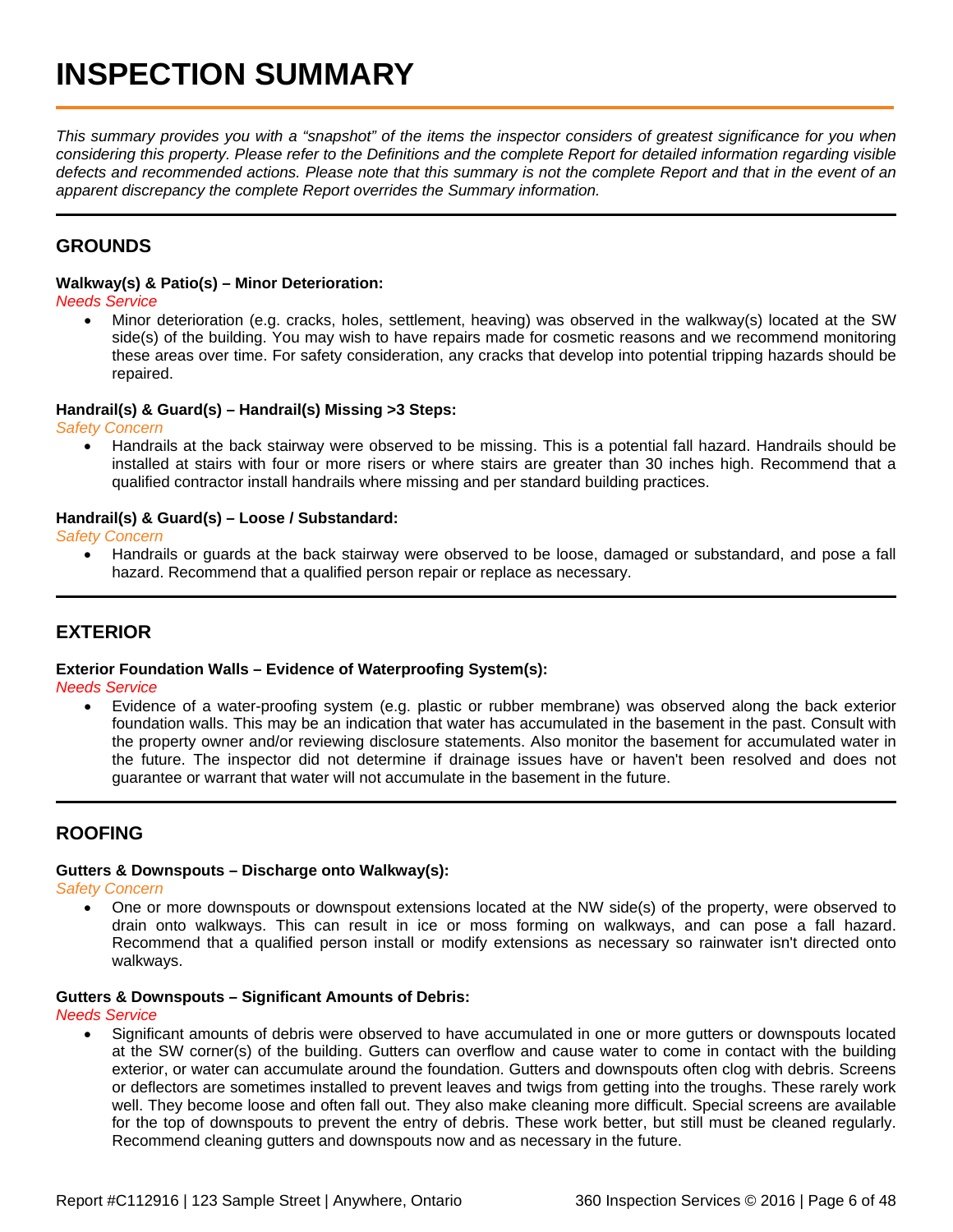### **Gutters & Downspouts – Discharge Below Grade:**

*Needs Service*

• One or more downspouts located at the NE corner(s) of the building, were observed to be discharging below grade. Downspouts which discharge below grade do not leave the below grade portions visible for inspection. Recommend monitoring these areas during rainstorms to evaluate adequacy of below grade drainage or a better solution would be to abandon all below grade sections and instead add extensions of at least 4 to 6 feet to discharge water down and away from the foundation of the building.

### **Gutters & Downspouts – Substandard Plastic Downspout Extensions:**

*Needs Service*

• Plastic downspout extensions were observed to be installed at downspouts throughout the perimeter of the building. They're often installed by homeowners rather than qualified contractors because they're inexpensive and easy to install. Most professional contractors install metal downspouts. Plastic downspouts eventually degrade and become brittle when exposed to sunlight. Plastic downspouts are often undersized, are more likely to come apart and leak, and are more easily damaged by extreme cold, snow, ice, tree branches and ladders. Water can accumulate around the building foundation or inside crawl spaces or basements as a result. Consider having a qualified contractor replace plastic drainage system components with metal as necessary so rainwater drains away from the structure.

### <span id="page-6-0"></span>**STRUCTURE**

**Interior Foundation Walls – Evidence of Prior Moisture Intrusion:**

*Needs Service*

• Evidence of prior water intrusion was observed along the SW interior foundation wall(s). For example, water stains or rust at support post bases, efflorescence on the foundation, etc. Accumulated water is a conducive condition for wood-destroying organisms and mold growth and should not be present in the basement. Recommend reviewing any disclosure statements available and ask the property owner about past accumulation of water in the basement. The basement should be monitored in the future for accumulated water, especially after heavy and/or prolonged periods of rain. If water is found to accumulate, then recommend that a qualified contractor who specializes in drainage issues evaluate and repair as necessary.

### <span id="page-6-1"></span>**ELECTRICAL**

#### **Main Panel Type & Location – Open Slot(s):**

*Safety Concern*

• One or more slots where circuit breakers are normally installed were observed to be open in the main service panel(s). Energized equipment was exposed and is a shock hazard. Recommend that a qualified person install closure covers where missing.

#### **GFCI Locations – Missing GFCI Protection:**

*Safety Concern*

• One or more electric receptacles (outlets) at the kitchen, bathroom(s), wet bar, laundry sink, utility sink, garage, exterior, basement, crawl space, pool, spa or jetted tub were observed to have no visible ground fault circuit interrupter (GFCI) protection, or the inspector was unable to determine if GFCI protection was present. If not GFCI-protected, receptacles in wet areas pose a shock hazard. Recommend that a qualified electrician evaluate and install GFCI protection if necessary and per standard building practices.

### **Carbon Monoxide (CO) Detectors – Missing:**

*Safety Concern*

• Carbon monoxide alarms were observed to be missing from one or more locations at the time of the inspection. This is a potential safety hazard. Every home that has a combustion appliance should have carbon monoxide detectors. The local building code may require it. Typically, the requirement is to have one detector located near the furnace or combustion appliance, one near the entry door(s) to an attached garage and one detector in each bedroom area.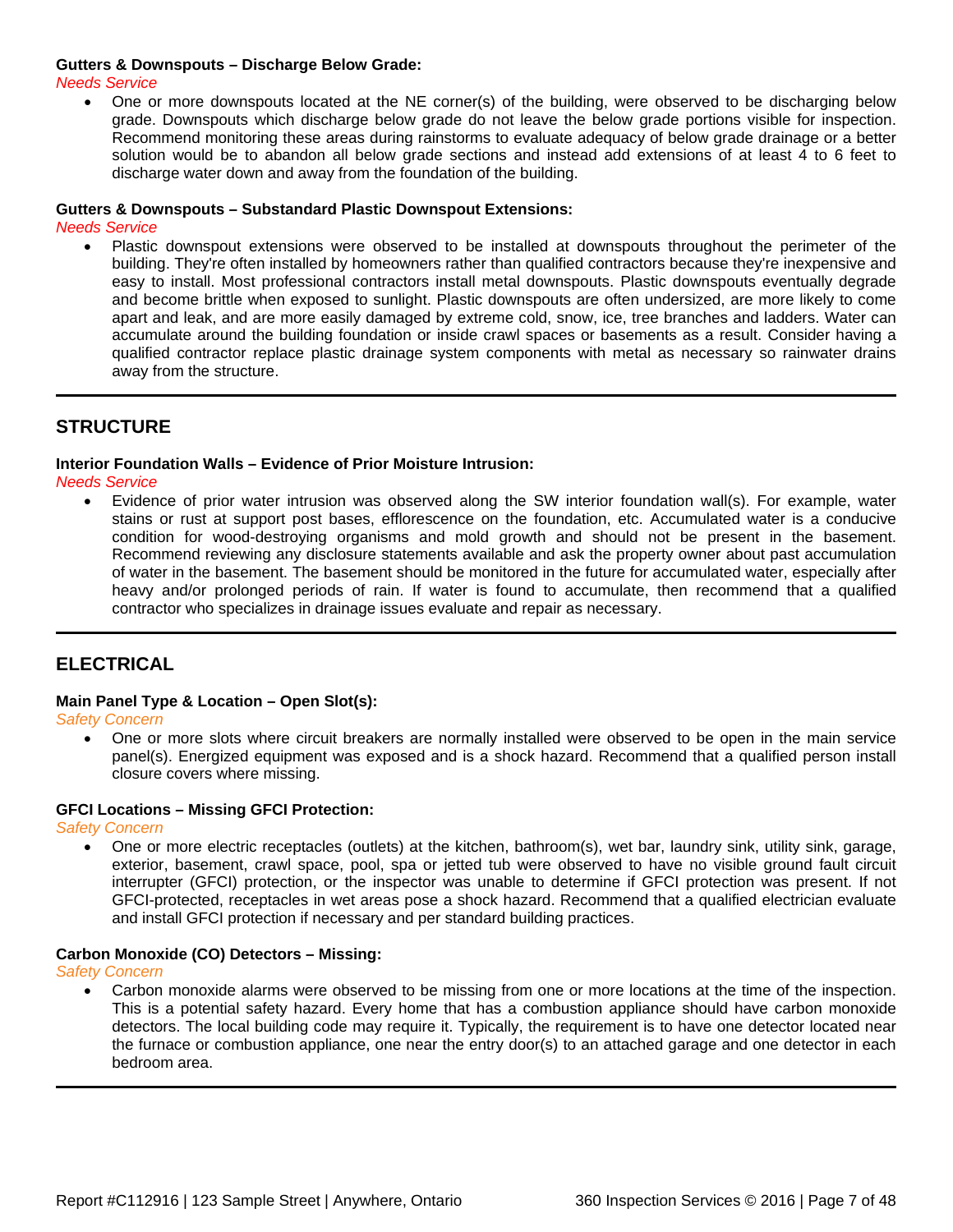### <span id="page-7-0"></span>**HEATING**

### **Circulating / Inducer Fan(s) – Noisy:**

*Needs Service*

• The circulating and/or inducer fan(s) for the forced air heating system(s) was observed to be noisy or vibrating excessively. Recommend that a qualified HVAC contractor evaluate and repair as necessary.

### **Filter(s) – Recommend Replacement or Cleaning:**

*Needs Service*

• One or more furnace filters were observed to be in need of replacement or cleaning. Recommend replacing or washing HVAC filters upon taking occupancy depending on the type of filters installed. Regardless of the type, recommend checking filters monthly in the future and replacing or washing them as necessary. How frequently they need replacing or washing depends on the type and quality of the filter, how the system is configured (e.g. always on vs. "Auto"), and on environmental factors (e.g. pets, smoking, frequency of house cleaning, number of occupants, the season).

#### **Auxiliary Heat & Fireplace(s) – Wood-Burning Appliance Recommend Specialist Evaluate / Clean / Repair:** *Needs Service*

• One or more wood-burning fireplaces or stoves were observed at the property. When such devices are used, they should be professionally inspected and cleaned annually to prevent creosote build-up and to determine if repairs are needed. A chimney inspection should be performed with every sale or transfer of property with a woodburning device. Recommend consulting with the property owner about recent and past servicing and repairs to all wood-burning devices and chimneys or flues at this property. Recommend that a qualified specialist evaluate all wood-burning devices and chimneys, and clean and repair as necessary. Note that if a wood stove insert is installed, it may need to be removed for such an evaluation.

### <span id="page-7-1"></span>**PLUMBING**

### **Dryer Vent(s) – Duct Tape Used at Joints:**

*Safety Concern*

• Duct tape was observed to be used at various joints for the clothes dryer exhaust duct(s). Clothes dryers produce large amounts of heat which can ignite flammable materials. This is a potential fire hazard. Recommend replacing duct tape with aluminum foil tape designed for ductwork.

### <span id="page-7-2"></span>**KITCHEN**

### **Ventilation / Range Hood(s) – Noisy:**

*Needs Service*

• The kitchen ventilation fan(s) or range hood(s) was observed to be noisy or vibrated excessively. Recommend that a qualified person repair or replace as necessary.

### <span id="page-7-3"></span>**INTERIOR**

### **Windows – Trim or Jambs Staining from Possible Moisture Intrusion:**

*Needs Service*

• Trim or jambs around one or more exterior windows was observed to have staining which may be a sign of prior moisture intrusion through the window(s). Recommend monitoring for future moisture accumulation and that a qualified person repair, replace or install as necessary.

#### **Windows – Damaged / Stuck Shut / Difficult to Open or Close:**

*Needs Service*

• One or more windows along the NW wall(s) of the main level office/bedroom that were designed to open and close were observed to be damaged, stuck shut or difficult to open and close. Recommend that a qualified person repair windows as necessary so they open and close easily.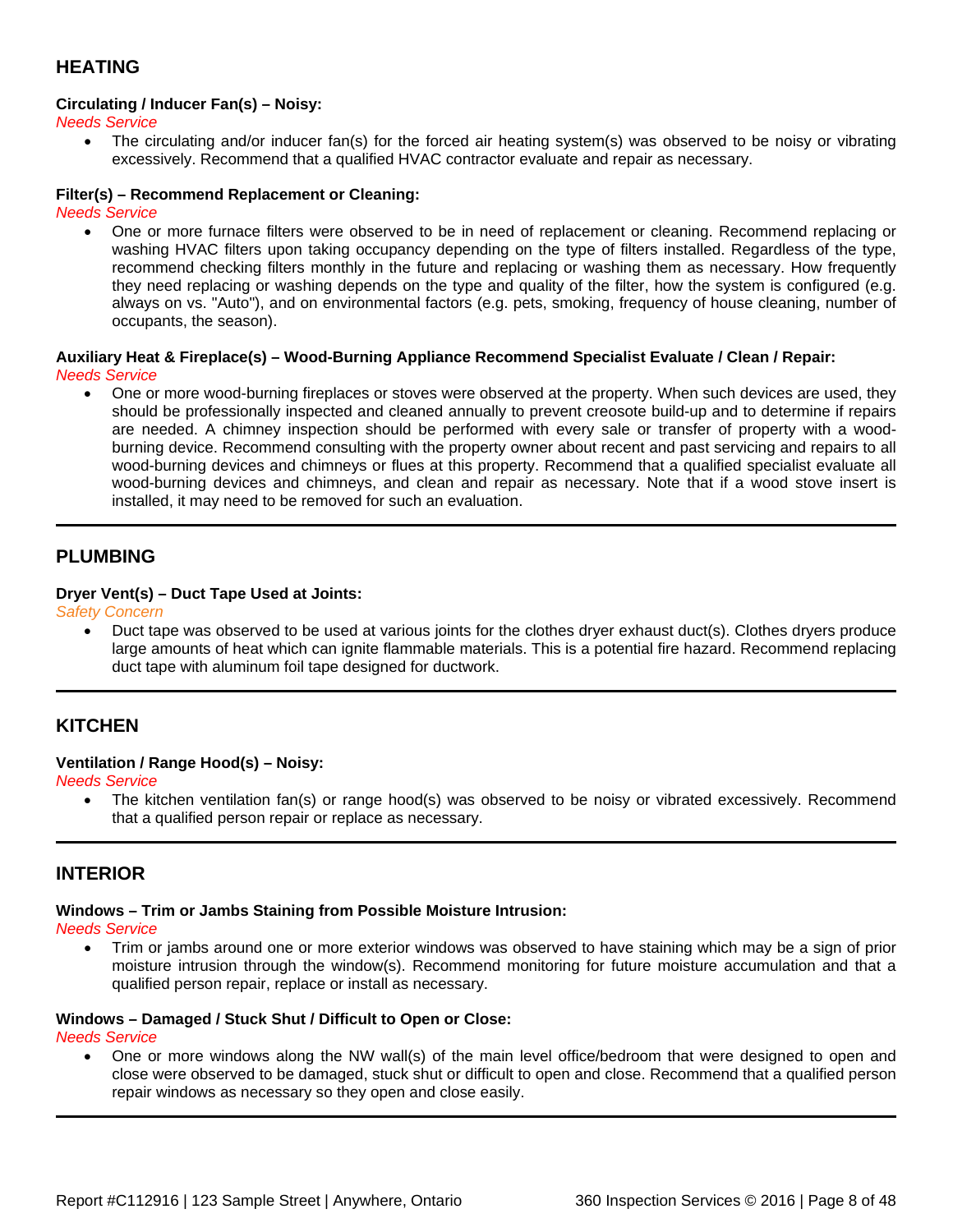### <span id="page-8-0"></span>**GARAGE**

### **Entry Door(s) into Dwelling – Missing Self-Closing Device:**

*Safety Concern*

• One or more doors between the garage and the house were observed to be missing a self-closing device. These devices are installed to keep the door closed to prevent possible fire and fumes from the garage from spreading to the house. Recommend that a qualified person repair as necessary.

### **Entry Door(s) into Dwelling – Not Fire-Resistant:**

*Safety Concern*

• One or more doors between the garage and the house did not appear to be fire resistant, or the inspector was unable to verify that it was via a label. This is a potential safety hazard. House to garage doors, to prevent fire and fumes from spreading from the garage into interior living space, should be constructed of fire-resistant materials. Doors, generally considered to be suitable for the purpose, are solid core wood, steel, honeycomb steel or a door that has been factory labeled as fire rated. Recommend that a qualified contractor replace or repair the door and, at that time, make any other corrections that might be required to provide suitable fire resistance between the garage and the dwelling per standard building practices.

#### **Vehicle Door Operator(s) – Auto-Reverse Inoperable / Needs Adjustment:**

*Safety Concern*

• The auto-reverse mechanism on one or more automatic openers for garage vehicle doors was observed to be inoperable or required excessive force. This is a potential safety hazard. A qualified contractor should evaluate and repair as necessary.

#### **Vehicle Door Operator(s) – Photoelectric Sensor(s) Missing:**

*Safety Concern*

• No photoelectric sensors were observed to be installed for one or more garage vehicle doors' automatic openers. These have been required on all automatic door openers since 1993 and improve safety by triggering the door's auto-reverse feature without need for the door to come in contact with the object, person or animal that is preventing the door from closing. Recommend that a qualified contractor install photoelectric sensors where missing for improved safety.

*NOTE: This concludes the Summary section. The remainder of the Report describes each of the home's systems and also details any recommendations we have for improvements. Limitations that restricted our inspection are included as well. All repair needs or recommendations for further evaluation should be addressed prior to closing. It is the client's responsibility to perform a final inspection to determine the conditions of the dwelling and property at the time of closing. If any decision about the property or its purchase would be affected by any condition or the cost of any required or discretionary remedial work, further evaluation and/or contractor cost quotes should be obtained prior to making any such decisions.*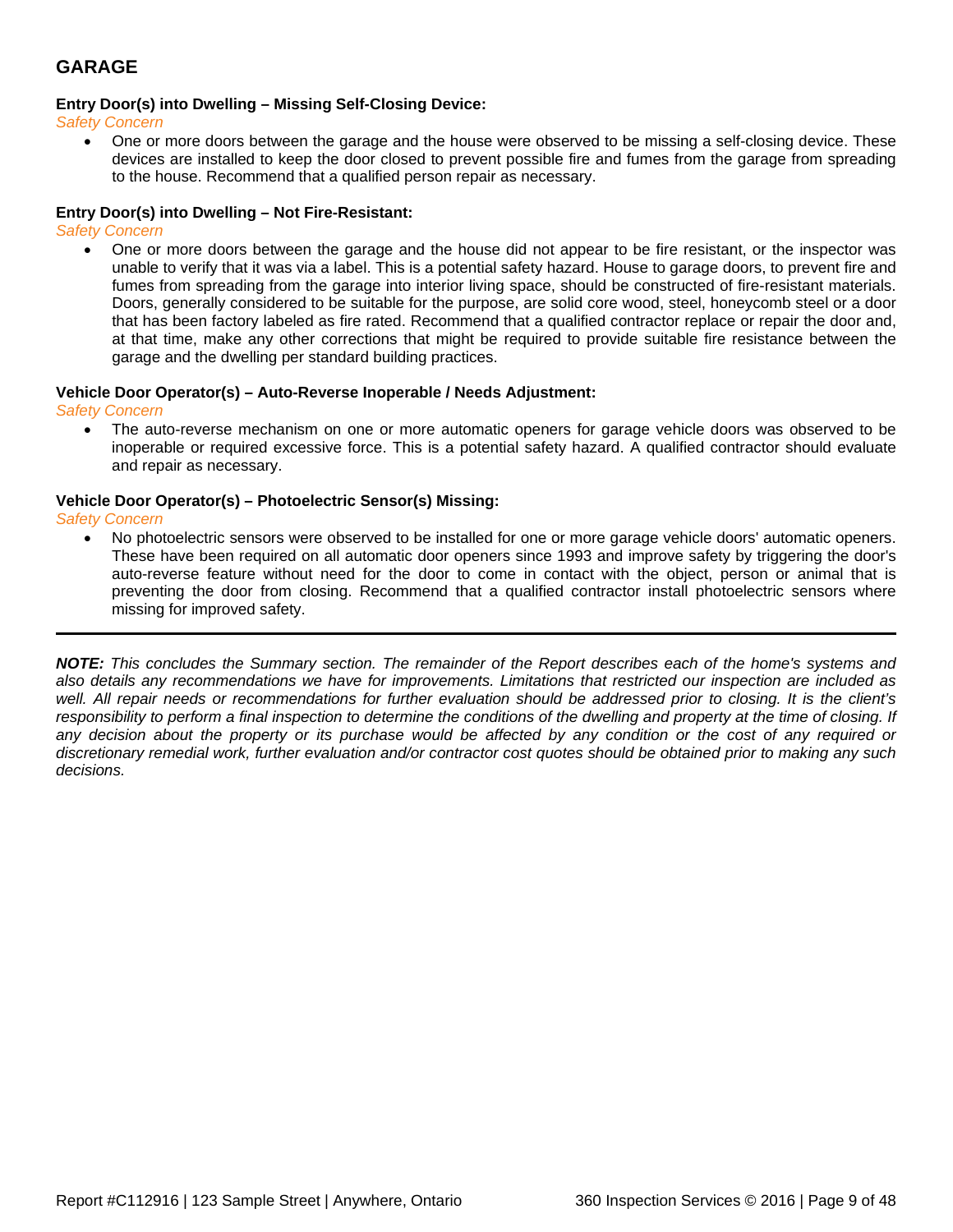## <span id="page-9-0"></span>**1. GENERAL INSPECTION INFORMATION**

*The purpose of this Report is to render the inspector's professional opinion of the condition of the inspected elements of the referenced property (dwelling or house) on the date of inspection. Such opinions are rendered based on the findings of a standard limited time/scope home inspection performed according to the Terms and Conditions of the Inspection Agreement and in a manner consistent with applicable home inspection industry standards. The inspection was limited to the specified, readily visible and accessible installed major structural, mechanical and electrical elements (systems and components) of the house. The inspection does not represent a technically exhaustive evaluation and does not include any engineering, geological, design, environmental, biological, health-related or code compliance evaluations of the house or property. Furthermore, no representations are made with respect to any concealed, latent or future conditions.*

### <span id="page-9-1"></span>**1.1 INSPECTION DETAILS**

#### **Age of Building (est.):**

• 55-60 Years

### **Status of Property:**

• Occupied

#### **Type of Building:**

• Single Family, Bungalow

 $\bullet$  9°C

**Temperature:**

**Weather Conditions:** • Overcast

- **People Present:**
	- Buyer(s) Agent(s)

### <span id="page-9-2"></span>**1.2 REPORT TERMINOLOGY**

- **Inspected (IN)** An element that was in working or operating order and its condition was at least sufficient for its minimum required function at the time of the inspection, although routine maintenance may be needed.
- **Safety Concern (SC)** An existing element that could or does pose a hazard to occupants, the building, or both and requires immediate correction by the appropriate, qualified professional.
- **Needs Service (NS)** An existing element that requires immediate repair, replacement, or other remedial work, or requires evaluation and/or servicing by a qualified professional.
- **Not Applicable (NA)** All or individual listed elements were not present, were not observed, were outside the scope of the inspection, and/or were not inspected due to other factors, stated or otherwise. These items are excluded from this Report.

### <span id="page-9-3"></span>**1.3 GENERAL INSPECTION LIMITATIONS & EXCLUSIONS**

**Construction Regulations** – Building codes and construction standards vary regionally. A standard home inspection does not include evaluation of a property for compliance with building or health codes, zoning regulations or other local codes or ordinances. No assessments are made regarding acceptability or approval of any element or component by any agency, or compliance with any specific code or standard. Codes are revised on a periodic basis; consequently, existing structures generally do not meet current code standards, nor is such compliance usually required. Any questions regarding code compliance should be addressed to the appropriate local officials.

**Home Maintenance** – All homes require regular and preventive maintenance to maximize the economic life spans of elements and to minimize unanticipated repair or replacement needs. Annual maintenance costs may run 1 to 3% (or more) of the sales price of a house depending on age, design, and/or the degree of prior maintenance. Every homeowner should develop a preventive maintenance program and budget for normal maintenance and unexpected repair expenses. Remedial work should be performed by a specialist in the appropriate field following local requirements and best practices.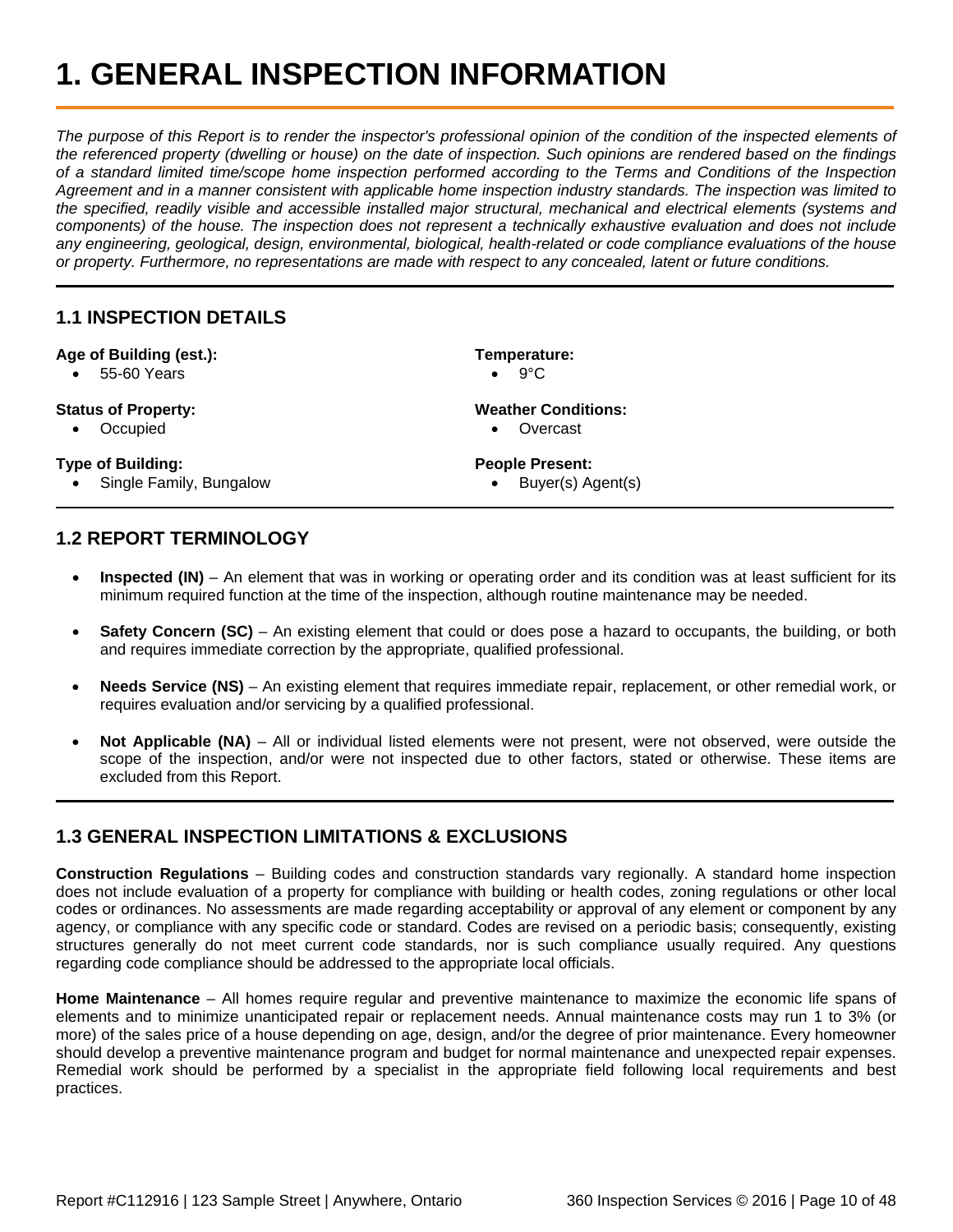**Environmental and Mold Issues / Exclusions** – The potential health effects from exposure to many elements found in building materials or in the air, soil, water in and/or around any house are varied. A home inspection does not include the detection, identification or analysis of any such element or related concerns such as, but not limited to, mold, allergens, radon, formaldehyde, asbestos, lead, electromagnetic fields, carbon monoxide, insecticides, refrigerants, and fuel oils. Furthermore, no evaluations are performed to determine the effectiveness of any system designed to prevent or remove any elements (e.g., water filters or radon mitigation). An environmental health specialist should be contacted for evaluation of any potential health or environmental concerns. Review additional information on MOLD/MICROBIAL ELEMENTS below.

**Aesthetic Considerations** – A standard building inspection does not include a determination of all potential concerns or conditions that may be present or occur in the future including aesthetic/cosmetic considerations or issues (appearances, surface flaws, finishes, furnishings, odors, etc.).

**Design and Adequacy Issues** – A standard home inspection does not include any element design or adequacy evaluations including seismic or high-wind concerns, soil bearing, energy efficiencies, or energy conservation measures. It also does not address in any way the function or suitability of floor plans or other design features. Furthermore, no determinations are made regarding product defects notices, safety recalls, or other similar manufacturer or public/private agency warnings related to any material or element that may be present in any house or on any property.

**Age Estimations and Design Life Ranges** – Any age estimations represent the inspector's opinion as to the approximate age of components. Estimations may be based on numerous factors including, but not limited to, appearance and owner comment. Design life ranges represent the typical economic service life for elements of similar design, quality and type, as measured from the time of original construction or installation. Design life ranges do not take into consideration abnormal, unknown, or discretionary factors, and are not a prediction of future service life. Stated age or design life ranges are given in "years," unless otherwise noted, and are provided for general guidance purposes only. Obtain independent verification if knowledge of the specific age or future life of any element is desired or required.

**Element Descriptions** – Any descriptions or representations of element material, type, design, size, dimensions, etc., are based primarily on visual observation of inspected or representative components. Owner comment, element labeling, listing data, and rudimentary measurements may also be considered in an effort to describe an element. However, there is no guarantee of the accuracy of any material or product descriptions listed in this Report; other or additional materials may be present. Independent evaluations and/or testing should be arranged if verification of any element's makeup, design, or dimension is needed. Any questions arising from the use of any particular terminology or nomenclature in this Report should be addressed prior to closing.

**Remedial Work** – Quotes should be obtained prior to closing from qualified (knowledgeable and licensed as required) specialists/contractors to determine actual repair/replacement costs for any element or condition requiring attention. Any cost estimates provided with a home inspection, whether oral or written, only represent an approximation of possible costs. Cost estimates do not reflect all possible remedial needs or costs for the property; latent concerns or consequential damage may exist. If the need for remedial work develops or is uncovered after the inspection, prior to performing any repairs contact the Inspection Company to arrange a re-inspection to assess conditions Aside from basic maintenance suitable for the average homeowner, all repairs or other remedial work should be performed by a specialist in the appropriate field following local requirements and best practices.

**Seller Disclosure** – This Report is not a substitute for Seller Disclosure. A Property History Questionnaire form may be provided with this Report to help obtain background information on the property in the event a full Seller Disclosure form is not available. The buyer should review this form and/or the Seller Disclosure with the owner prior to closing for clarification or resolution of any questionable items. A final buyer inspection of the house (prior to or at the time of closing) is also recommended.

**Wood-Destroying Insects/Organisms** – In areas subject to wood-destroying insect activity, it is advisable to obtain a current wood-destroying insect and organism Report on the property from a qualified specialist, whether or not it is required by a lender. A standard home inspection does not include evaluation of the nature or status of any insect infestation, treatment, or hidden damage, nor does it cover issues related to other house pests or nuisances or subsequent damage.

**Elements not Inspected** – Any element or component not evaluated as part of this inspection should be inspected prior to closing. Either make arrangements with the appropriate tradesman or contact the Inspection Company to arrange an inspection when all elements are ready for inspection.

**House Orientation** – Location descriptions/references are provided for general guidance only and represent orientations based on a view facing the front of the house from the outside. Any references using compass bearings are only approximations. If there are any questions, obtain clarification prior to closing.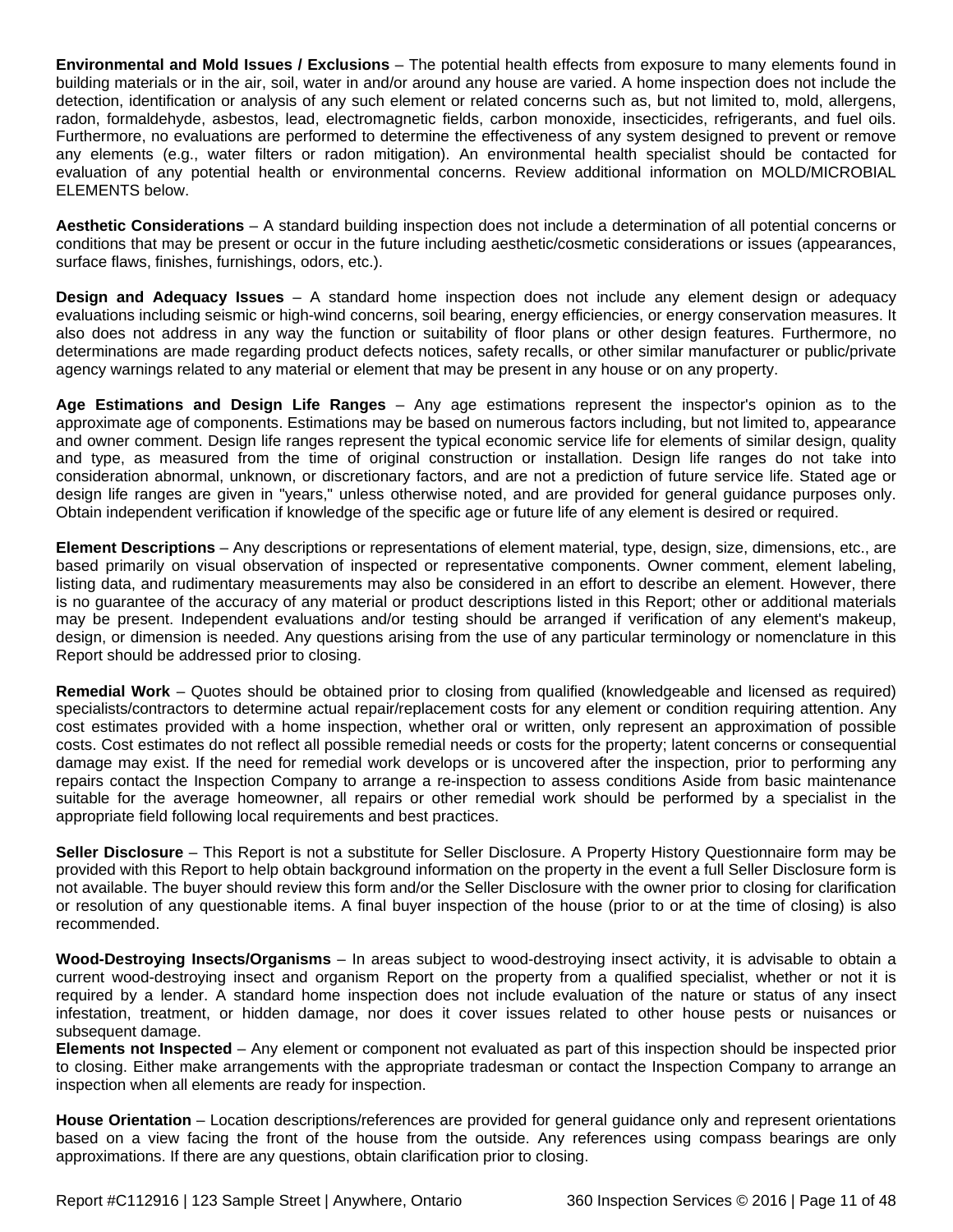**Condominiums** – The inspection of condominium/cooperative do not include exteriors/ typical common elements, unless otherwise noted. Contact the association/management for information on common element conditions, deeds, and maintenance responsibilities.

**Mold and Microbial Elements / Exclusions** - The purpose and scope of a standard home inspection does not include the detection, identification or assessment of fungi and other biological contaminants, such as molds, mildew, wooddestroying fungi (decay), bacteria, viruses, pollens, animal dander, pet or vermin excretions, dust mites and other insects. These elements contain/carry microbial particles that can be allergenic, infectious or toxic to humans, especially individuals with asthma and other respiratory conditions or sensitivity to chemical or biological contaminants. Wood destroying fungi, some molds, and other contaminants can also cause property damage. One particular biological contamination concern is mold. Molds are present everywhere. Any type of water leakage, moisture condition or moisturerelated damage that exists over a period of time can lead to the growth of potentially harmful mold(s). The longer the condition(s) exists, the greater the probability of mold growth. There are many different types of molds; most molds do not create a health hazard, but others are toxic.

Indoor mold represents the greatest concern as it can affect air quality and the health of individuals exposed to it. Mold can be found in almost all homes. Factors such as the type of construction materials and methods, occupant lifestyles, and the amount of attention given to house maintenance also contribute to the potential for molds. Indoor mold contamination begins when spores produced by mold spread by air movement or other means to an area conducive to mold growth. Mold spores can be found in the air, carpeting, insulation, walls and ceilings of all buildings. But mold spores only develop into an active mold growth when exposed to moisture. The sources of moisture in a house are numerous and include water leakage or seepage from plumbing fixtures, appliances, roof openings, construction defects (e.g., EIFS wall coverings or missing flashing) and natural catastrophes like floods or hurricanes. Excessive humidity, or condensation, caused by faulty fuel-burning equipment, improper venting systems, and/or inadequate ventilation provisions is other sources of indoor moisture. By controlling leakage, humidity and indoor air quality, the potential for mold contamination can be reduced. To prevent the spread of mold, immediate remediation of any water leakage or moisture problems is critical. For information on mold testing or assessments, contact a qualified mold specialist.

Neither the evaluation of the presence or potential for mold growth, nor the identification of specific molds and their effects, falls within the scope of a standard home inspection. Accordingly, the Inspection Company assumes no responsibility or liability related to the discovery or presence of any molds, their removal, or the consequences whether property or health-related.

**Building Permits / Code Inspections** – A home inspection is not a code compliance inspection. To obtain information/documentation regarding the issuing of permits and/or code compliance inspections related to the original construction or subsequent renovations or repairs, the local/municipal building inspection department should be contacted.

**Cost of Repairs** – The Inspection Company will not provide cost of repair information on defects noted to our Clients. If cost of repair may affect your purchase decision, several contractor quotations should be obtained prior to making such decisions. Costs can vary depending on the time of the year, reputation and skill of tradesmen/contractors.

. **Extra Pictures** – If other pictures of the property were taken by the inspector and not included in the Report, they were either destroyed or not included because they were poor quality, redundant, or superfluous images, or were provided to the client for their general information only as a separate attachment.

**Inaccessible Elements** – If any area of the home is inaccessible and/or elements were concealed or otherwise obstructed from the view, then an inspection of that area/element could not be performed. The seller should be questioned about any concerns that may exist related to inaccessible or hidden areas prior to closing. If possible, access should be provided or limiting factors should be removed to allow an inspection prior to closing by the home inspector or appropriate specialist.

**Mechanical System Upgrades** – No evaluations are made as part of a standard home inspection regarding heating, ventilation, or air conditioning (HVAC) system design, system efficiency, adequacy, compliance with current energy standards or costs, and other factors that may be associated with the need to or desire to repair, replace, or upgrade any equipment. If new HVAC equipment is required or desired, now or in the future, in addition to costs associated with the purchase and installation of the equipment itself, there may be additional expenses related to structural alteration or air handler and distribution system replacement or alterations. For additional information on energy efficiency requirements, contact your local City/Town or Municipal District HVAC Inspection Department.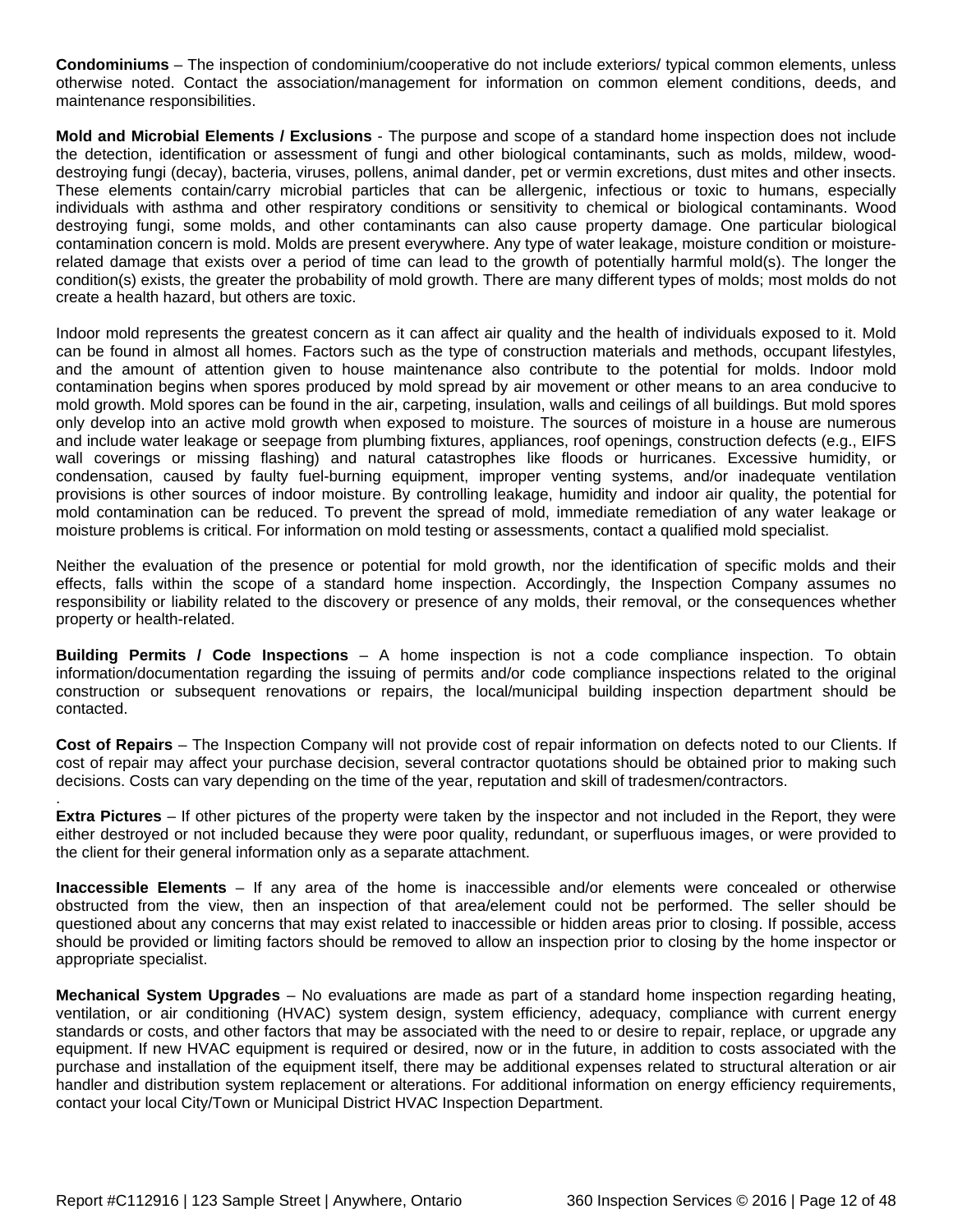**Infrared Scan** – An Infrared Scan (Scan) involves the use of non-invasive thermal imaging equipment (IR camera) capable of measuring temperatures and identifying temperature patterns or variation on solid surfaces. If included in this report, the comments represent the findings of a limited time/scope Scan of certain areas of the building performed in conjunction with a standard home inspection solely to identify temperature patterns possibly indicative of energy loss, leaks or other moisture-related concerns, or other temperature-related conditions. This scan is not part of a standard home inspection and is provided at no charge by the Inspector/Inspection Company. Further evaluation may be necessary.

*NOTE: All repair needs or recommendations for further evaluation should be addressed prior to closing. It is the client's responsibility to perform a final inspection to determine the conditions of the dwelling and property at the time of closing. If any decision about the property or its purchase would be affected by any condition or the cost of any required or discretionary remedial work, further evaluation and/or contractor cost quotes should be obtained prior to making any such decisions.*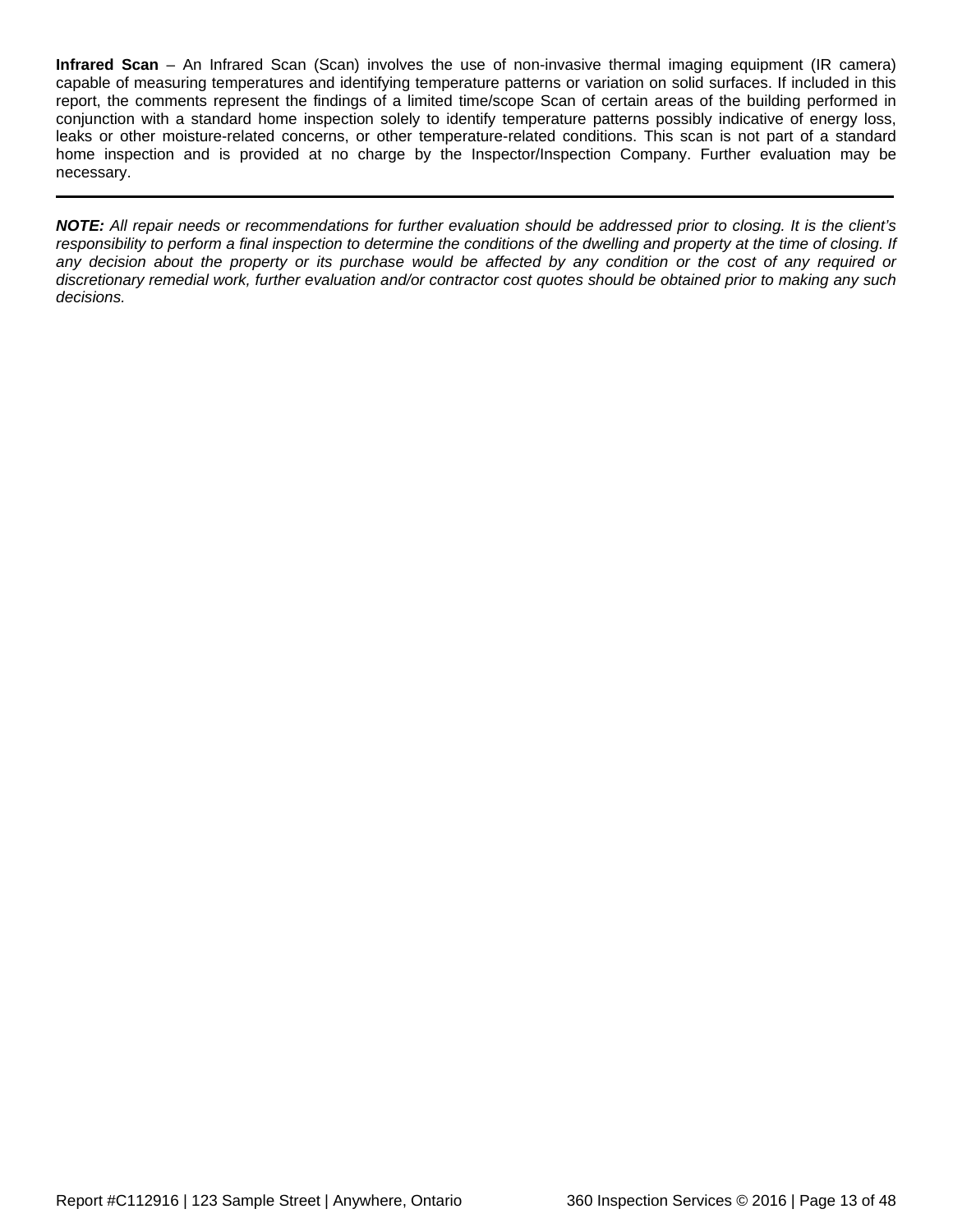## <span id="page-13-0"></span>**2. GROUNDS**

*Inspection of the grounds elements is primarily intended to address the condition of listed, readily visible and accessible*  elements immediately adjacent to or surrounding the house for conditions and issues that may have an impact on the house. Elements and areas concealed from view for any reason cannot be inspected. Neither the inspection nor Report *includes any geological surveys, soil compaction surveys, ground testing, or evaluation of the effects of, or potential for,*  earth movement such as earthquakes, landslides, or sinking, rising or shifting for any reason. Information on local soil *conditions and issues should be obtained from local officials and/or a qualified specialist prior to closing. In addition to the stated limitations on the inspection of site elements, a standard home inspection does not include evaluation of elements such as underground drainage systems, site lighting, irrigation systems, barbecues, sheds, detached structures, fencing, privacy walls, docks, seawalls, pools, spas and other recreational items. Additional information related to site element conditions may be found under other headings in this Report, including the STRUCTURE section.*

### <span id="page-13-1"></span>**2.1 GROUNDS DESCRIPTION**

### **Driveway(s):**

• Asphalt

### **Walkway(s) & Patio(s):**

- Interlock, Back Patio
- Concrete, SW Walkway

### **Fencing & Gate(s):**

- Chain Link Fencing, NE Side
- Chain Link Gate(s), NE Side
- Metal Fencing, SE & NE Side

### **Retaining Wall(s):**

• None Observed

### **Deck(s) & Porch(es):**

- Concrete, Front Porch
- Concrete, Back Porch

#### **Exterior Step(s):**

- Concrete, Back Stairway
- Concrete, NW Step(s)

#### **Handrail(s) & Guard(s):**

- Wood Guards, Back Stairway
- Wood Guards, Back Porch

| <b>INSPECTED COMPONENTS</b>          | IN | <b>SC</b> | <b>NS</b> | <b>NA</b> |
|--------------------------------------|----|-----------|-----------|-----------|
| <b>Site Profile</b>                  |    |           |           |           |
| Vegetation                           |    |           |           |           |
| <b>Fencing &amp; Gate(s)</b>         |    |           |           |           |
| Driveway(s)                          | ٠  |           |           |           |
| Walkway(s) & Patio(s)                |    |           |           |           |
| <b>Retaining Wall(s)</b>             |    |           |           |           |
| Deck, Patio & Porch Cover(s)         |    |           |           |           |
| Deck(s) & Porch(es)                  | ٠  |           |           |           |
| <b>Exterior Step(s)</b>              |    |           |           |           |
| Handrail(s) & Guard(s)               |    |           |           |           |
| $L_{\text{total}} = 1 - \frac{1}{2}$ |    |           |           |           |

*Inspected = IN, Safety Concern = SC, Needs Service = NS, Not Applicable = NA*

### <span id="page-13-2"></span>**2.2 GROUNDS INSPECTION LIMITATIONS AND EXCLUSIONS**

### **General Grounds Inspection Limitations:**

• A standard inspection does not include evaluation of elements such as site lighting, irrigation systems, barbecues, sheds, outbuildings, fencing, privacy walls, docks, seawalls, pools, spas and other recreational or site elements. Evaluation of these elements prior to closing would be advisable.

#### **Deck(s) & Porch(es) Substructure not Evaluated:**

• Areas of the deck(s) and/or porch(es) substructure(s) were observed to be inaccessible due to limited space below, permanently installed skirting or vegetation blocking. These areas couldn't be evaluated and are excluded from the inspection.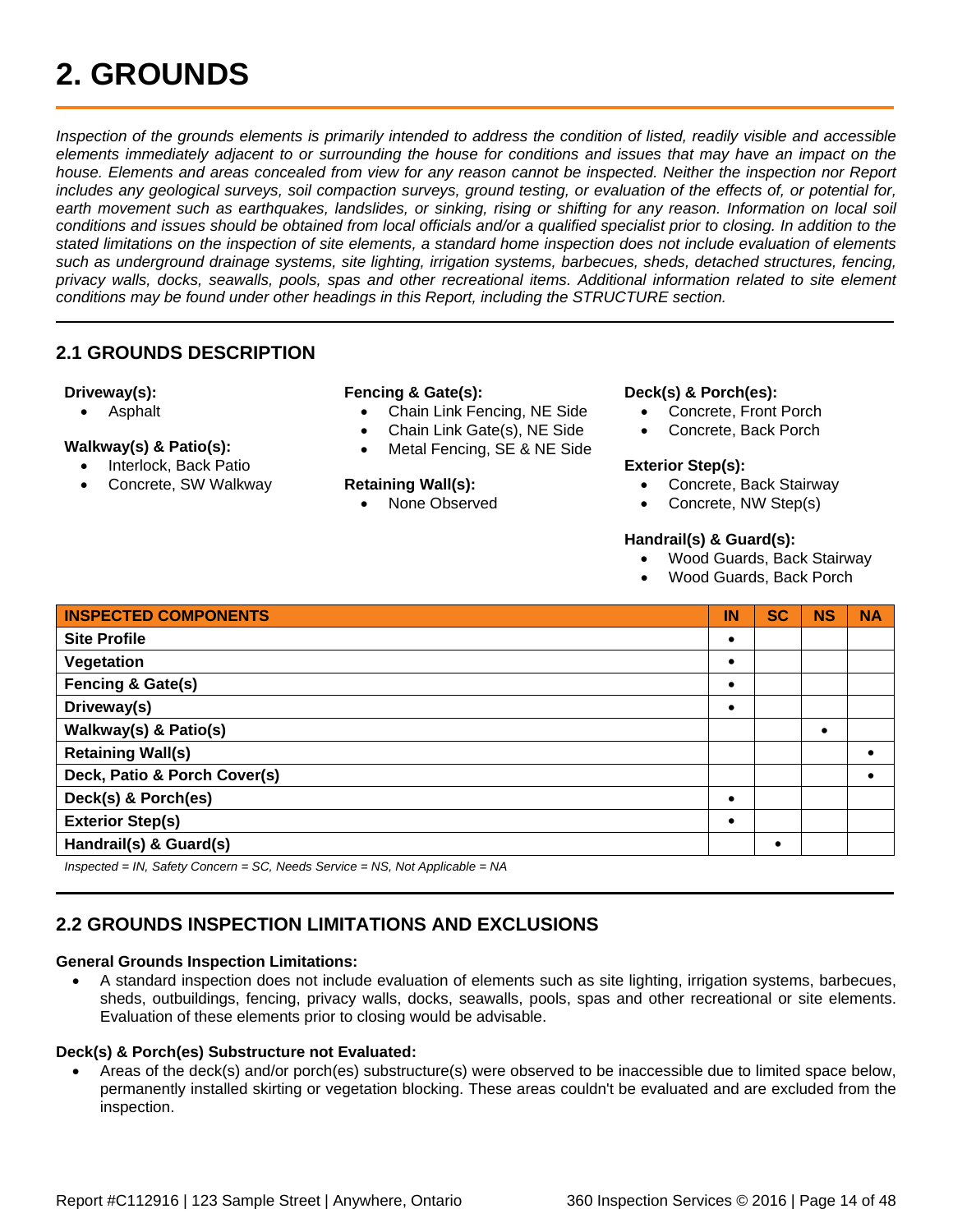### **Site Elements:**

• While informational comments may be made related to the condition of certain site elements, the primary intent of inspection of any site element is limited to evaluation relative to its effect on the building.

### **Site / Underground Drains:**

• Site drains, including any underground piping and downspout drains, often must be regularly maintained/cleared in order to provide adequate water run-off and discharge. Adequacy of any such system cannot be readily determined.

### **Geological Factors**:

• This Report does not include evaluation of any soils or geological conditions/concerns. Construction on certain soils, particularly expansive clays, fill soils, hillside and waterfront areas, necessitate special design consideration. Evaluation of these factors, or the need for them, is beyond the scope of this inspection. Pertinent information should be obtained from local officials and/or a qualified specialist prior to closing, particularly if any concerns are detected or if home is in a detrimental soils area.

### **Exterior Step(s) Stair Drain(s) Limited Evaluation:**

The condition of the drain(s) observed at the base(s) of exterior stairs is unknown. It's beyond the scope of a home inspection to determine if these drains flow adequately during prolonged periods of heavy rain. Recommend consulting with the property owners about this if possible, and monitoring drains in the future. If water is found to accumulate, then it is recommended that a qualified contractor evaluate and repair as necessary. For example, by cleaning, repairing or installing drains.

### <span id="page-14-0"></span>**2.3 GROUNDS RECOMMENDATIONS AND OBSERVATIONS**

### **Site Profile – Grading & Drainage:**

*Informational*

• To reduce the amount of water run-off or possibility of water penetration and/or structural concerns, provide proper contouring (grading) along the foundation and where needed on the site. Houses on hills or in low-lying areas will be prone to drainage concerns. Improper/inadequate grading and/or drainage can cause/contribute to foundation movement and/or failure. Deficiencies must be corrected to prevent problems. To reduce the amount of water run-off or ponding and potential for water penetration and/or structural concerns, a positive slope away from the foundation should be provided around the perimeter of the house. Maintenance of a suitable ground cover is also advised. Depressions or negatively graded areas should be corrected and/or improved to help direct any roof or surface run-off away from the foundation. The periodic addition of new fill soil and regarding may be required, especially with new homes. A negative grade slope can cause structural and/or water infiltration problems. Excessive soil/water pressures can actually cause lateral movement of the foundation, a potentially serious concern. Deficiencies must be corrected and suitable drainage conditions must be maintained in order to prevent problems.

#### **Site Profile – Window Well(s) / Areaways:**

*Maintenance*

• Window wells can help minimize soil/water seepage into sub-grade areas; however, drains, if present, must be kept clear. Covers may help prevent rainwater accumulation and should be installed where warranted. Should the drain at the sub-grade area entry become blocked or clogged, water may accumulate and eventually seep into the interior. All drains should be checked and cleaned out on a regular basis. Adding a cover may help prevent water accumulation in some situations. In high-traffic areas where an open window well would be considered a safety hazard, a clear plastic dome cover or metal grate should installed over the window well to prevent injury.

#### **Vegetation – Keep Away from Building Exterior:**

*Maintenance*

• Vegetation such as shrubs, trees, and planters may add to the appearance and value of a property, but can adversely affect the building. Shrubs and trees too close to a building can hold water against walls, prevent wood components from drying out and provide pests with good access into the house. Tree branches can cause mechanical damage to roof and wall surfaces, leaves can clog gutters and downspouts, and roots can clog drainage pipes and in severe cases, dislodge foundations. Raised flower gardens or planters can cause wet basement problems, especially as a result of heavy watering of flowers during the summer months. Recommend pruning, moving or removing vegetation as necessary to maintain at least 6-inches of space between it and the building exterior. A 1-foot clearance is better.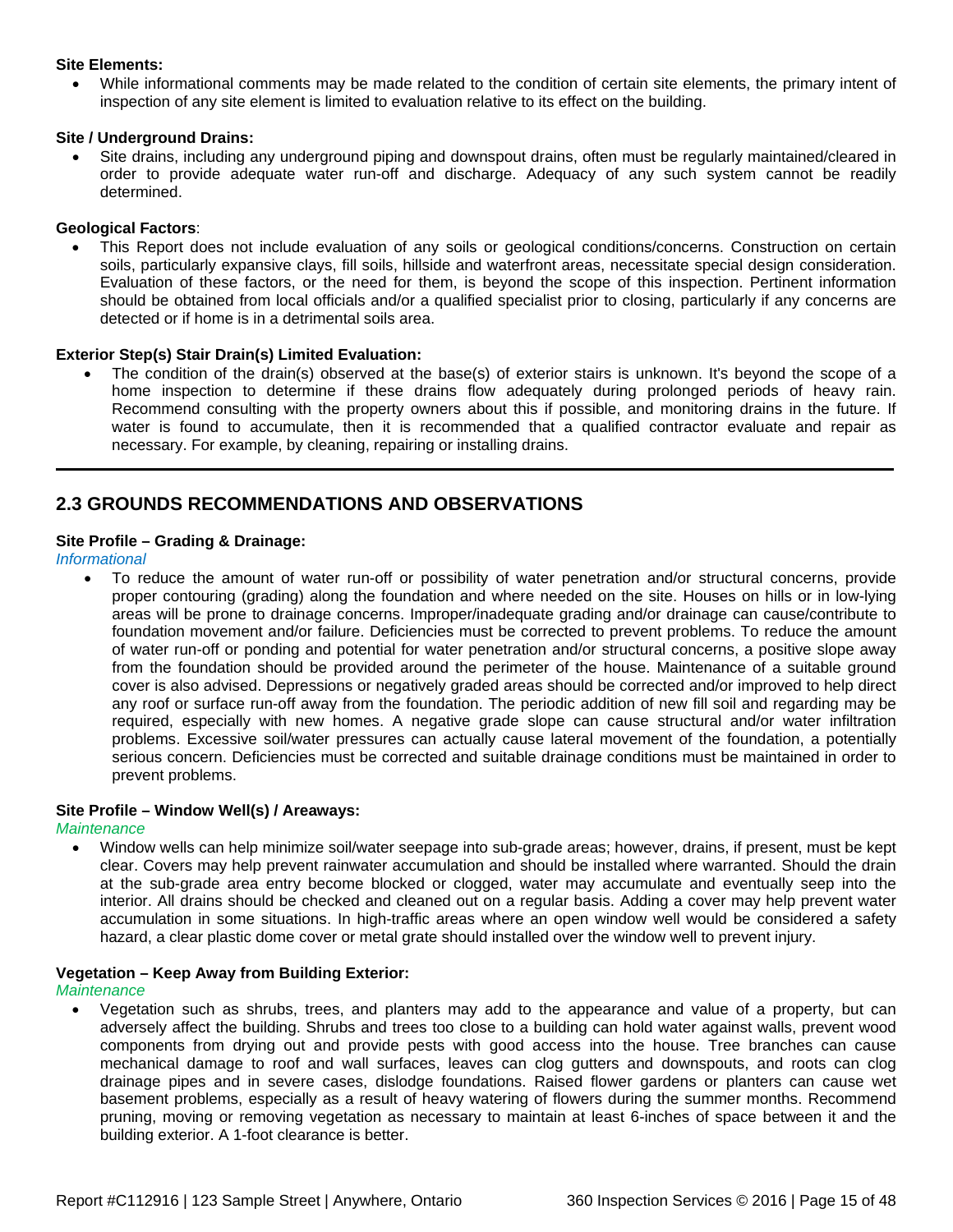### **Walkway(s) & Patio(s) – Maintenance:**

*Maintenance*

Regardless of the material, walkways and patios should be slightly sloped to drain water away from the buildings' foundation. They should be relatively smooth, easy to walk on and free of trip hazards such as heaved or uneven sections, as well as snow and ice build-up in winter months. Concrete is a very durable product, but its condition and service life is affected by many things including the quality of the original mix and pour, conditions during the curing period, use of additives, tree roots, vehicle traffic, and weather conditions, such as freeze-thaw cycles. The use of salts to prevent icing is a major contributing factor to the premature deterioration of concrete. Initially the damage may only be to the surface, but eventually this damage can leads to deterioration of the concrete and steel reinforcement. De-icers agents containing salt should not be used on concrete surfaces.

### **Walkway(s) & Patio(s) – Minor Deterioration:**

*Needs Service*

• Minor deterioration (e.g. cracks, holes, settlement, heaving) was observed in the walkway(s) located at the SW side(s) of the building. You may wish to have repairs made for cosmetic reasons and we recommend monitoring these areas over time. For safety consideration, any cracks that develop into potential tripping hazards should be repaired.

#### **Handrail(s) & Guard(s) – Handrail(s) Missing >3 Steps:**

*Safety Concern*

• Handrails at the back stairway were observed to be missing. This is a potential fall hazard. Handrails should be installed at stairs with four or more risers or where stairs are greater than 30 inches high. Recommend that a qualified contractor install handrails where missing and per standard building practices.

#### **Handrail(s) & Guard(s) – Loose / Substandard:**

*Safety Concern*

• Handrails or guards at the back stairway were observed to be loose, damaged or substandard, and pose a fall hazard. Recommend that a qualified person repair or replace as necessary.



### <span id="page-15-0"></span>**2.4 GROUNDS PHOTO SECTION**

**Figure 1** *SW Walkway Minor Deterioration* **Figure 2** *Back Stairway Missing Handrail(s)*

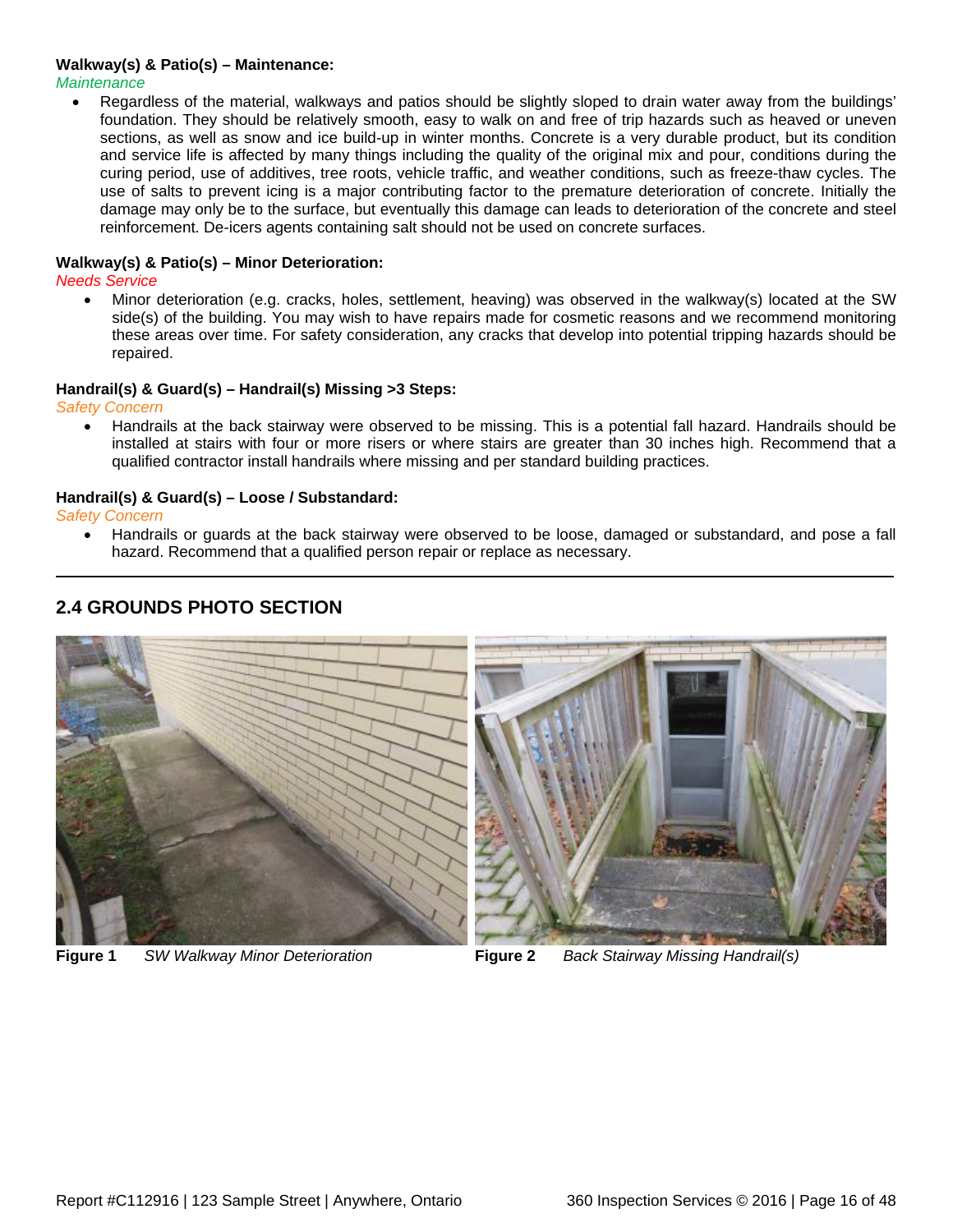

*NOTE: Conditions of the grounds are subject to sudden change with exposure to rain, wind, temperature changes, and other climatic factors. Roof drainage systems and site/foundation grading and drainage must be maintained to provide adequate water control. Improper/inadequate grading or drainage and other soil/site factors can cause or contribute to foundation movement or failure, water infiltration into the house interior, and/or mold concerns. Independent evaluation by an engineer or soils specialist is required to evaluate geological or soil-related concerns. Houses built on expansive clays or uncompacted fill, on hillsides, along bodies of water, or in low-lying areas are especially prone to structural concerns. All improved surfaces such as patios, walks, and driveways must also be maintained to drain water away from the foundation. Any reported or subsequently occurring deficiencies must be investigated and corrected to prevent recurring* 

*or escalating problems. Independent evaluation of ancillary and site elements by qualified service companies is* 

*recommended prior to closing.*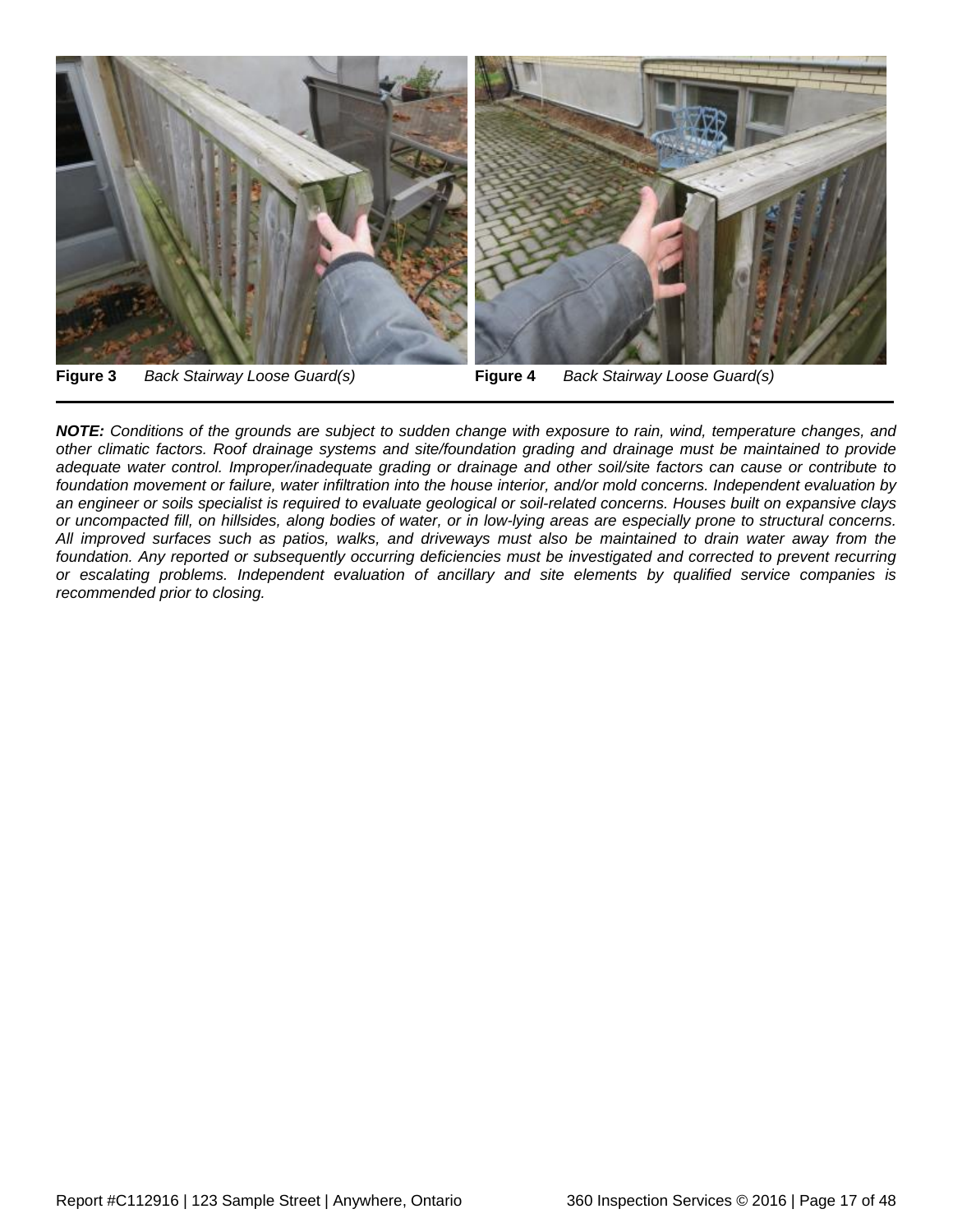<span id="page-17-0"></span>*Inspection of exterior elements is limited to readily visible and accessible surfaces of the house envelope and connected appurtenances as listed herein; elements concealed from view by any means cannot be inspected. All exterior elements are subject to the effects of long-term exposure and sudden damage from ongoing and ever-changing weather conditions. Style and material descriptions are based on predominant/representative components and are provided for general information purposes only; specific types and/or material make-up material is not verified. Neither the efficiency nor integrity of insulated window units can be determined. Furthermore, the presence/condition of accessories such as storms, screens, shutters, locks and other attachments or decorative items is not included, unless specifically noted. Additional information on exterior elements, particularly windows/doors and the foundation may be provided under other headings in this Report, including the INTERIOR and STRUCTURE section(s).*

### <span id="page-17-1"></span>**3.1 EXTERIOR DESCRIPTION**

### **Exterior Wall Surfaces:**

• Masonry

**Exterior Foundation Walls:**

• Poured Concrete w/Parging

#### **Exterior Flashings & Trim:**

- Metal
- Vinyl
- Wood

| <b>INSPECTED COMPONENTS</b>                                        | IN | <b>SC</b> | <b>NS</b> | <b>NA</b> |
|--------------------------------------------------------------------|----|-----------|-----------|-----------|
| <b>Exterior Wall Surfaces</b>                                      |    |           |           |           |
| <b>Exterior Foundation Walls</b>                                   |    |           |           |           |
| <b>Exterior Flashings &amp; Trim</b>                               |    |           |           |           |
| Increased IN Cafety Courses CO Nearly Country NC Net Applicable NA |    |           |           |           |

*Inspected = IN, Safety Concern = SC, Needs Service = NS, Not Applicable = NA*

### <span id="page-17-2"></span>**3.2 EXTERIOR INSPECTION LIMITATIONS AND EXCLUSIONS**

### **General Exterior Inspection Limitations:**

• Storms, screens, safety glazing, locks and other attachments are not inspected unless otherwise noted. Comments on storms generally are limited to surface conditions; function and operation are not evaluated. Perform an inventory of storms/screens to confirm presence/location. Typically exterior elements that are not visible or readily accessible from the ground are also excluded.

### **Exterior Foundation Walls Limited Evaluation:**

• Many conditions inhibit the observation of the exterior foundation walls, including, but not limited to, vegetation, soil, snow cover and storage around the exterior. The inspector does not move furnishings and storage around the structure exterior. The foundation walls were observed to the greatest extent possible at the exterior sides of the structure and for raised foundations, from the crawl space opening and/or from inside the crawl space (if accessible).

### **Shutters / Ornamental Trim:**

• The condition of ornamental features such as shutters is not included in a standard home inspection; however, due to exposure to the elements, there is a potential for decay or damage. Regular maintenance will be required. All components and adjacent areas should be checked for damage.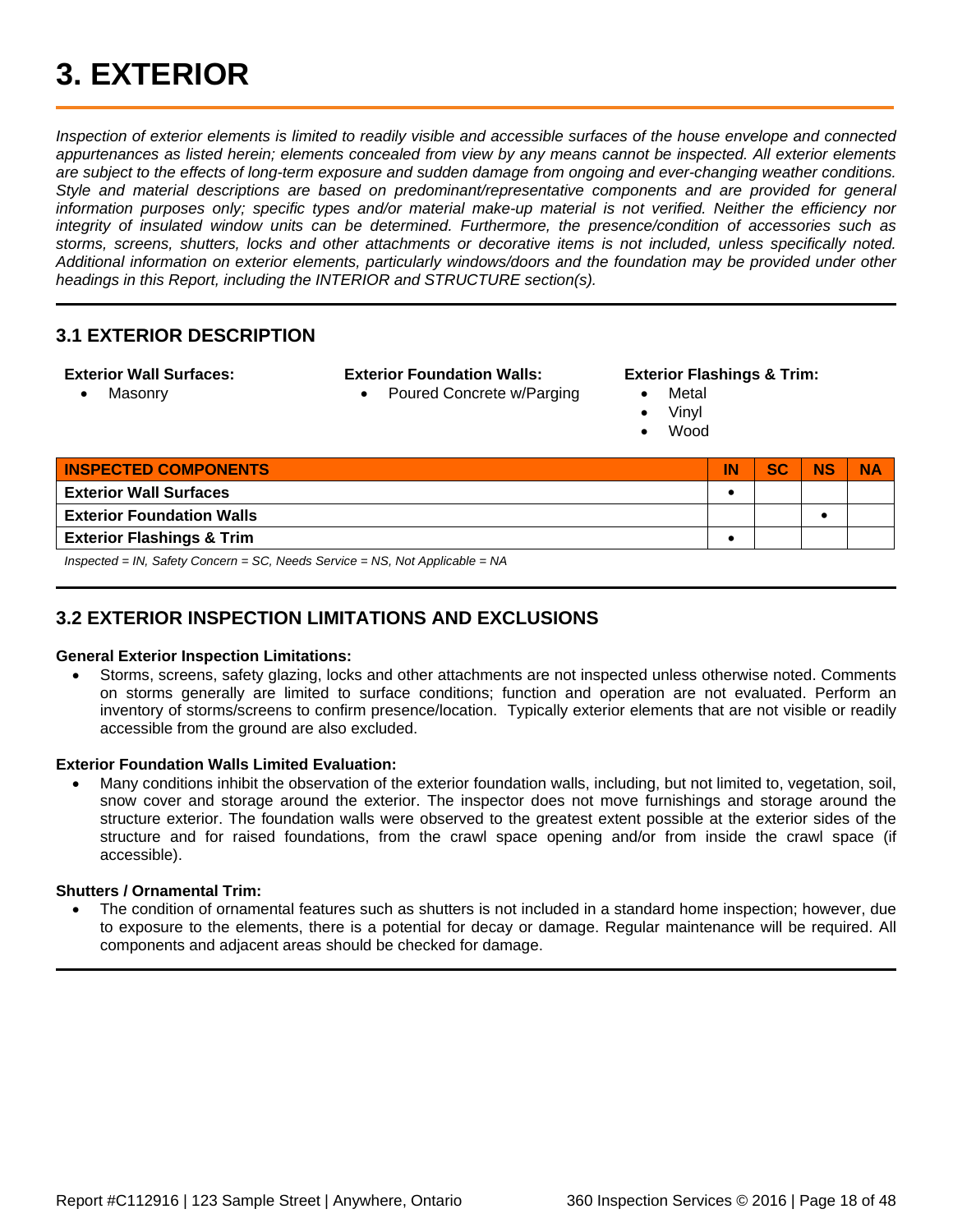### <span id="page-18-0"></span>**3.3 EXTERIOR RECOMMENDATIONS AND OBSERVATIONS**

### **Exterior Wall Surfaces – Masonry:**

*Informational*

The exterior wall cladding was observed to be masonry. In masonry (brick or stone) siding, you may see intentional openings, known as "weep holes", near the bottom of walls. Weep holes can also be observed above windows, or in other locations, such as at the base of balconies. These outlets vent the airspace between the building wall and the masonry siding. For this reason, these openings should never be obstructed. Check annually to make sure the weep holes are clear, and clean them out if necessary. Insects, such as bees and wasps, will sometimes nest in weep holes. If it looks like a significant problem, for your safety, it is recommended that you hire a professional exterminator. If it is a recurring problem, you can install screening that will allow the water and air to escape, while providing a barrier against insects. You may also notice whitish stains on your brick siding. This phenomenon is known as "efflorescence". It is caused by the evaporation of chemical substances in the brick and mortar. The effects tend to disappear with time. If you wish, you can wash off the stains with soap and water.

### **Exterior Foundation Walls – Evidence of Waterproofing System(s):**

#### *Needs Service*

• Evidence of a water-proofing system (e.g. plastic or rubber membrane) was observed along the back exterior foundation walls. This may be an indication that water has accumulated in the basement in the past. Consult with the property owner and/or reviewing disclosure statements. Also monitor the basement for accumulated water in the future. The inspector did not determine if drainage issues have or haven't been resolved and does not guarantee or warrant that water will not accumulate in the basement in the future.

### **Exterior Flashings & Trim – Caulking Maintenance:**

*Maintenance*

• Caulking materials are not "one-time" installations as part of the outside of your home. Over time the materials degrade normally and shrinkage or cracks may appear as building components move with settlement. It is normal maintenance to check and repair or replace caulking on your home as needed. Check caulking at windows, door jambs, vents and fireplace vent assemblies as necessary. Repair or replace as appearance and condition indicates, with approved products only. If you do not feel competent to perform this maintenance a qualified contractor should be consulted.

#### **Exterior Flashings & Trim – Paint / Stain Maintenance:**

*Maintenance*

• Painted surfaces should be cleaned and inspected occasionally. Check the painted and stained surfaces of your home's exterior surface of your home approximately every two to three years or as often as your paint manufacturer suggests for your area and climate. Some areas such as white painted trim may require annual touch-up. If you do not feel competent to perform this maintenance a qualified contractor should be consulted.

### <span id="page-18-1"></span>**3.4 EXTERIOR PHOTO SECTION**



**Figure 5** *Exterior Waterproofing at Back of Building* **Figure 6** *Exterior Waterproofing at Back of Building*

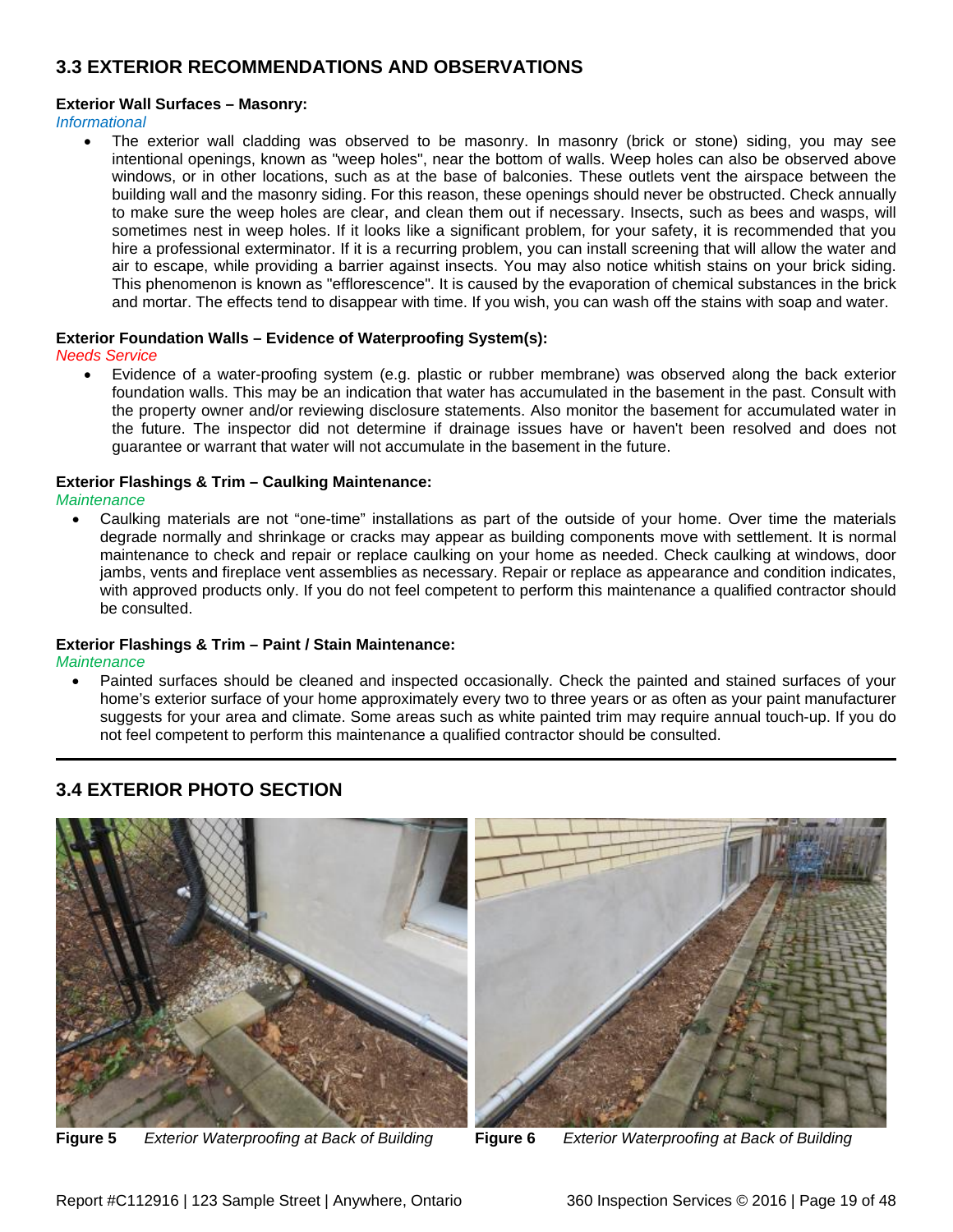*NOTE: All surfaces of the envelope of the house should be inspected at least semi-annually, and maintained as needed. Any exterior element defect can result in leakage and/or subsequent damage. Exterior wood elements and wood composites are particularly susceptible to water-related damage, including decay, insect infestation, and mold. The use of proper treated lumber or alternative products may help minimize these concerns, but will not eliminate them altogether. While some areas of decay or damage may be reported, additional areas of concern may exist, subsequently develop, or be discovered during repair or maintenance work. Should you wish advice on any new or uncovered area of deterioration, please contact the Inspection Company. Periodic caulking/resealing of all gaps and joints will be required. Insulated window/door units are subject to seal failure, which could ultimately affect the transparency and/or function of the window. Lead based paints were commonly used on older homes; independent inspection is required if confirmation or a risk assessment is desired.*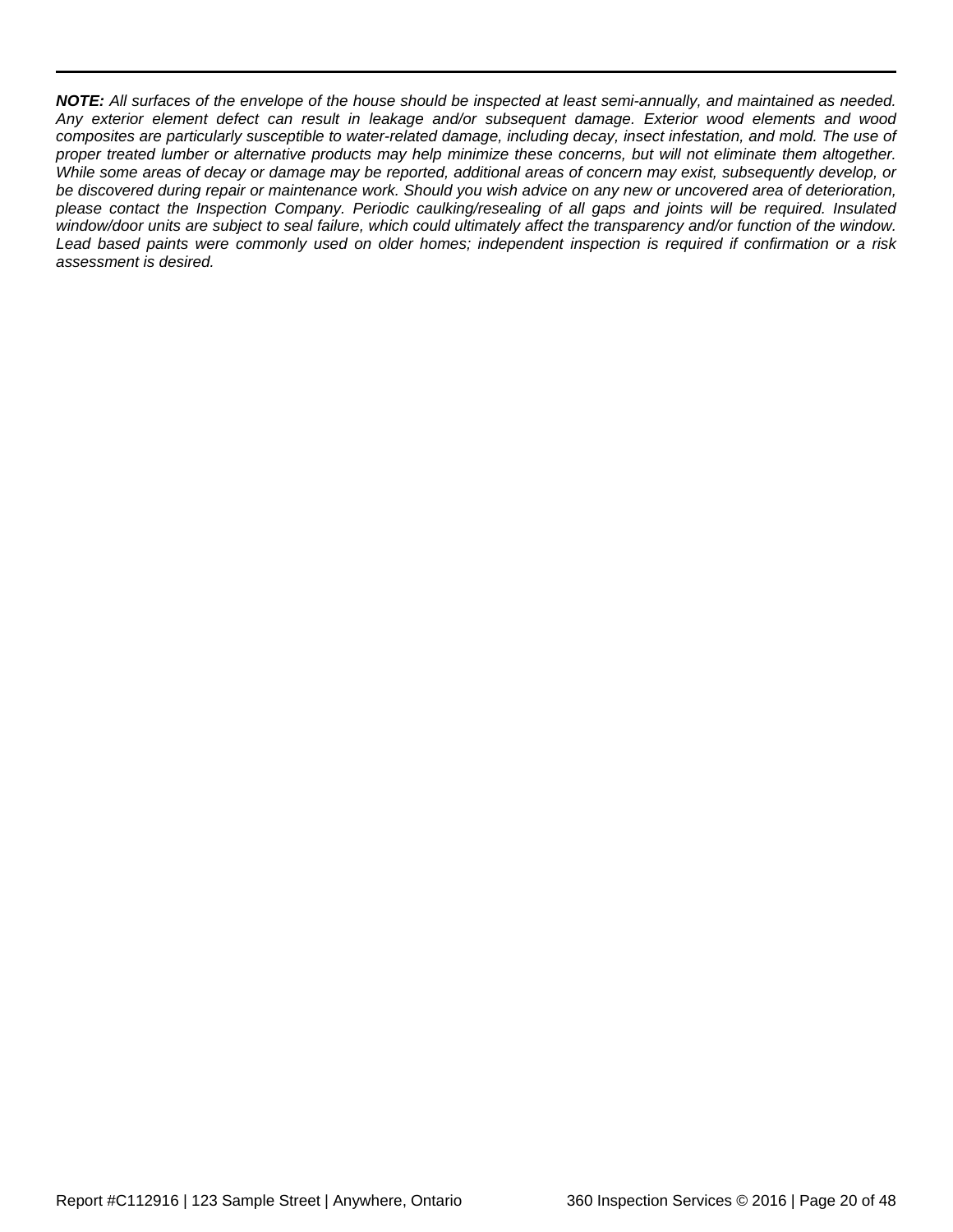## <span id="page-20-0"></span>**4. ROOFING**

*The inspection of roofs and rooftop elements is limited to readily visible and accessible elements as listed herein;*  elements and areas concealed from view for any reason cannot be inspected. This inspection does not include chimney *flues and flue liners, or ancillary components or systems such as lightning protection, solar panels, and similar elements, unless specifically stated. Element descriptions are provided for general information purposes only; the verification of roofing materials, roof age, and/or compliance with manufacturer installation requirements is not within the scope of a standard home inspection. Issues related to roof or roofing conditions may also be covered under other headings in this Report, including the STRUCTURE section.*

### <span id="page-20-1"></span>**4.1 ROOFING DESCRIPTION**

#### **Roof Style:**

• Gable

### **Roof Covering:**

• Asphalt Shingles

### **Age of Roof Covering (est.):**

• 5-7 Year(s)

### **Gutters & Downspouts:**

- **Metal** 
	- Plastic

### **Plumbing Stack(s):**

• ABS

### **Chimney(s) / Vent(s):**

• Brick Chimney, Central

### **Skylight(s):**

• None Observed

| <b>INSPECTED COMPONENTS</b>     | IN        | <b>SC</b> | <b>NS</b> | <b>NA</b> |
|---------------------------------|-----------|-----------|-----------|-----------|
| <b>Roof Covering</b>            | $\bullet$ |           |           |           |
| <b>Exposed Flashings</b>        | $\bullet$ |           |           |           |
| <b>Ventilation Covers</b>       | $\bullet$ |           |           |           |
| <b>Gutters &amp; Downspouts</b> |           |           |           |           |
| <b>Soffits &amp; Fascia</b>     | $\bullet$ |           |           |           |
| <b>Plumbing Stack(s)</b>        |           |           |           |           |
| Chimney(s) / Vent(s)            |           |           |           |           |
| Skylight(s)                     |           |           |           |           |

*Inspected = IN, Safety Concern = SC, Needs Service = NS, Not Applicable = NA*

### <span id="page-20-2"></span>**4.2 ROOFING INSPECTION LIMITATIONS AND EXCLUSIONS**

### **General Roofing Inspection Limitations:**

• The evaluation of a roof is primarily a visual assessment based on general roofing appearances. The verification of actual roofing materials, installation methods or roof age is generally not possible. Conditions such as hail damage or the lack of underlayment may not be readily detectible and may result in latent concerns. If the inspection was restricted to viewing from the ground and/or was affected by weather conditions or other limitations, a roofer's assessment would be advisable, particularly if the roofing is old or age is unknown.

### **General Roofing Inspection Limitations:**

• The evaluation of a roof is primarily a visual assessment based on general roofing appearances. The verification of actual roofing materials, installation methods or roof age is generally not possible. Conditions such as hail damage or the lack of underlayment may not be readily detectible and may result in latent concerns. If the inspection was restricted to viewing from the ground and/or was affected by weather conditions or other limitations, a roofer's assessment would be advisable, particularly if the roofing is old or age is unknown.

### **Limited Evaluation of Water-Tightness:**

• The water-tightness of a roofing system is dependent on the proper installation of the roofing material and underlayment, its physical condition, and the proper function of all flashings (metal or other membrane installed at protrusions through the roof, such as vent pipes, skylights and valleys). While general roofing conditions were reported, this Report is not a guarantee the roof is or will be watertight or leak free.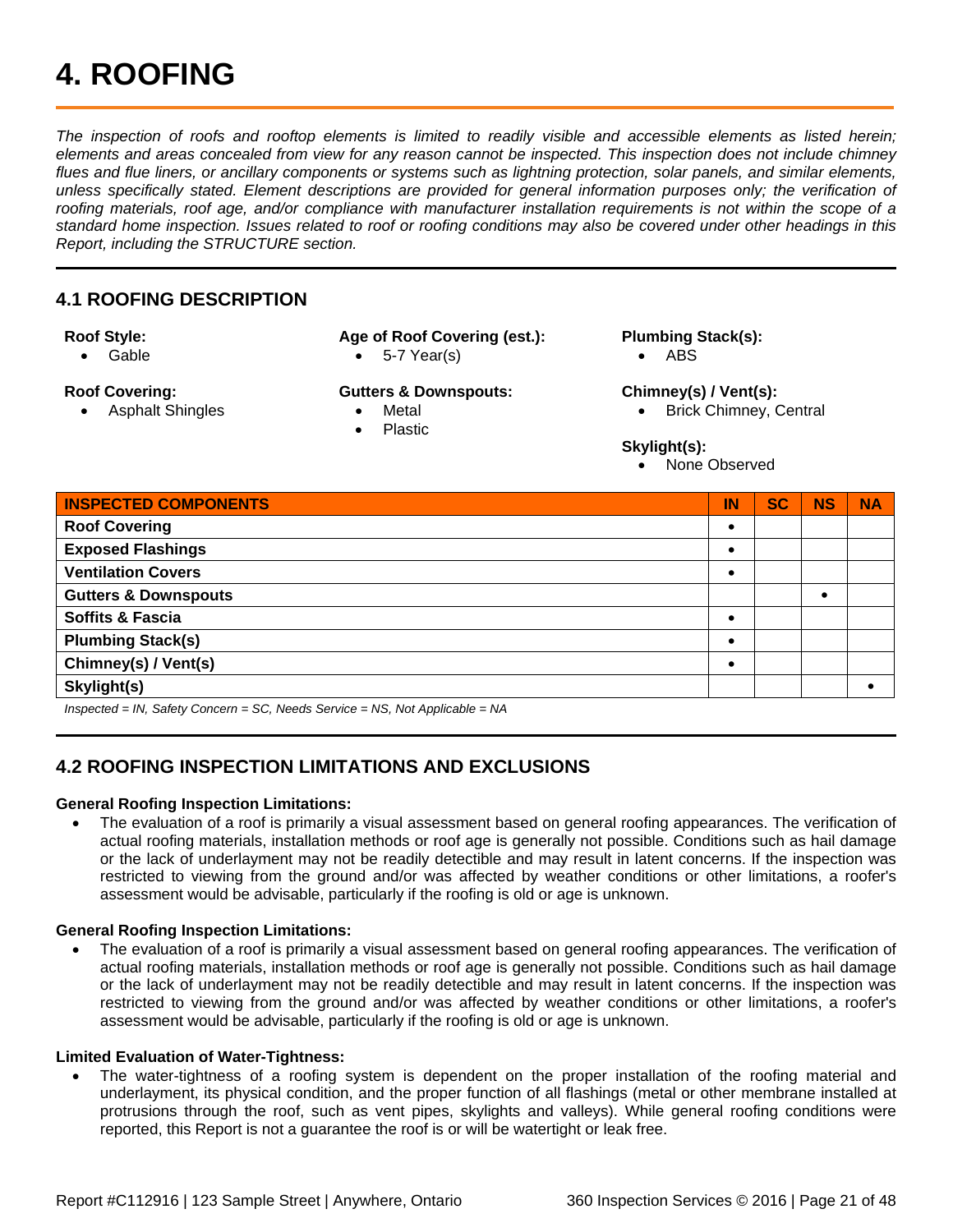### **Chimney(s) / Vent(s) Limited Evaluation:**

• The type of limited visual inspection of chimneys, vents, fireplaces and stoves performed as part of a home inspection does not include the in-depth evaluations that professional chimney and fireplace inspectors and technicians generally must conduct to comply with current code requirements and/or identify concealed conditions and deficiencies. These inspection requirements may include three types of inspections - Level I through Level III with a Level III inspection being the most technically exhaustive. If such inspections are desired or locally required, they must be performed by a qualified chimney inspector or technician. The internal elements of chimney (flues, liners, etc.) are not readily accessible for a visual inspection and fall outside the scope of a standard home inspection. Hidden internal defects and/or fire hazards may be present in any chimney but are more common with older chimneys. Chimney inspection services, including the use of special video equipment for internal investigations, are available from qualified chimney specialists and should be considered prior to closing, particularly with older chimneys or when external concerns have been identified.

### **Couldn't Traverse Roof:**

• Normally the inspector attempts to traverse roof surfaces during the inspection; however, due to the type of roof covering (slippery or fragile), roof configuration (steep or very high) or weather conditions observed at the time of the inspection, the inspector was unable to traverse the roof and wasn't able to fully evaluate the entire roof surface. At the time of the property inspection, the roof was observed from ground locations using ladders, binoculars, and zoom cameras. The inspector is not required to walk on roofs that, in the opinion of the inspector, may cause inherent danger to them or may possibly cause damage to the roof, particularly tile roofs and metal roofs. The absolute best way to get an inspection of 100% of the roof is to hire a qualified roofing contractor.

### <span id="page-21-0"></span>**4.3 ROOFING RECOMMENDATIONS AND OBSERVATIONS**

### **Roof Covering – Sloped Roof Information:**

*Informational*

• The building was observed to have a sloped or pitched roof. Most sloped roofs are covered with individual pieces of shingle or tile material that is overlapped to prevent water penetration. The slope of a roof is usually a factor in the life expectancy of the roofing material. The life expectancy of a roof covering is also dependent upon the type of material used, the quality of workmanship, exposure to sun and wear from tree branches, snow or ice, and wind. Asphalt shingle is the most common roofing material used on sloped or pitched roofs. Other types of covering for sloped roofs include asphalt roll roofing, concrete or clay tiles, wood shakes and shingles, and slate shingles. There are also fiberglass shingles, metal shingles and metal sheet roofing systems.

#### **Roof Covering – Composition Shingle Roof Information:**

#### *Informational*

• Composition shingles were observed to be installed as the primary roof covering. There are a wide variety of composition shingle roofs, which are comprised of asphalt or fiberglass materials impregnated with mineral granules that are designed to deflect the deteriorating ultra-violet rays of the sun. The most common of these roofs are warranted by manufacturers to last from twenty to twenty-five years, and are typically guaranteed against leaks by the installer for three to five years. The actual life of the roof will vary, depending on a number of interrelated factors besides the quality of the material and the method of installation. However, the first indication of significant wear is apparent when the granules begin to separate and leave pockmarks or dark spots. This is referred to as primary decomposition, which means that the roof is in decline, and therefore susceptible to leakage. This typically begins with the hip and ridge shingles and to the field shingles on the south facing side. This does not mean that the roof needs to be replaced, but that it should be monitored more regularly and serviced when necessary. Regular maintenance will certainly extend the life of any roof, and will usually avert most leaks that only become evident after they have caused other damage.

#### **Gutters & Downspouts – Major Functions & Maintenance:**

*Maintenance*

• Gutters and downspouts have two major functions. Firstly, they protect the walls of a building from water that would ordinarily run off the roof. This water can damage the wall surfaces and cause localized erosion at ground level. The second and most important function of gutters and downspouts in homes with basements or crawlspaces, however, is helping to ensure a dry basement. The less water there is in the soil near a buildings' foundation, the lower the risk of water penetration into the basement. Gutters should collect all water run-off, and downspouts should discharge the water into proper drains or onto the ground well away from the foundation walls. Check gutters and downspouts occasionally or as weather conditions dictate and remove leaves or other debris. If materials accumulate in gutters or downspouts, water drainage from the roof can be slowed, or blockages can cause overflows and clog downspouts.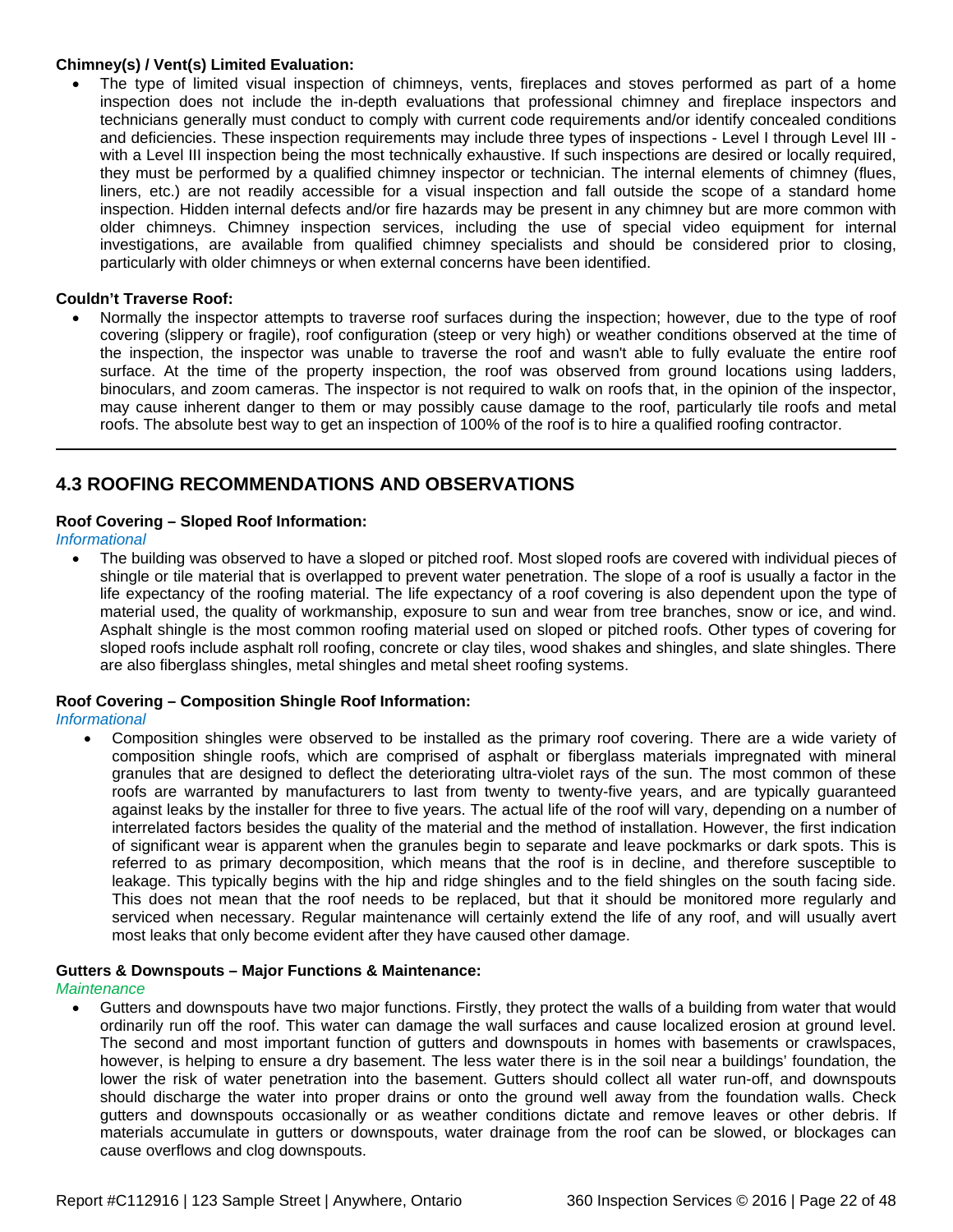#### **Gutters & Downspouts – Discharge onto Walkway(s):**

#### *Safety Concern*

• One or more downspouts or downspout extensions located at the NW side(s) of the property, were observed to drain onto walkways. This can result in ice or moss forming on walkways, and can pose a fall hazard. Recommend that a qualified person install or modify extensions as necessary so rainwater isn't directed onto walkways.

#### **Gutters & Downspouts – Significant Amounts of Debris:**

*Needs Service*

• Significant amounts of debris were observed to have accumulated in one or more gutters or downspouts located at the SW corner(s) of the building. Gutters can overflow and cause water to come in contact with the building exterior, or water can accumulate around the foundation. Gutters and downspouts often clog with debris. Screens or deflectors are sometimes installed to prevent leaves and twigs from getting into the troughs. These rarely work well. They become loose and often fall out. They also make cleaning more difficult. Special screens are available for the top of downspouts to prevent the entry of debris. These work better, but still must be cleaned regularly. Recommend cleaning gutters and downspouts now and as necessary in the future.

#### **Gutters & Downspouts – Discharge Below Grade:**

*Needs Service*

• One or more downspouts located at the NE corner(s) of the building, were observed to be discharging below grade. Downspouts which discharge below grade do not leave the below grade portions visible for inspection. Recommend monitoring these areas during rainstorms to evaluate adequacy of below grade drainage or a better solution would be to abandon all below grade sections and instead add extensions of at least 4 to 6 feet to discharge water down and away from the foundation of the building.

#### **Gutters & Downspouts – Substandard Plastic Downspout Extensions:**

*Needs Service*

• Plastic downspout extensions were observed to be installed at downspouts throughout the perimeter of the building. They're often installed by homeowners rather than qualified contractors because they're inexpensive and easy to install. Most professional contractors install metal downspouts. Plastic downspouts eventually degrade and become brittle when exposed to sunlight. Plastic downspouts are often undersized, are more likely to come apart and leak, and are more easily damaged by extreme cold, snow, ice, tree branches and ladders. Water can accumulate around the building foundation or inside crawl spaces or basements as a result. Consider having a qualified contractor replace plastic drainage system components with metal as necessary so rainwater drains away from the structure.

### <span id="page-22-0"></span>**4.4 ROOFING PHOTO SECTION**



**Figure 7** *NW Downspout Discharges onto Walkway* **Figure 8** *Debris in SW Downspout*

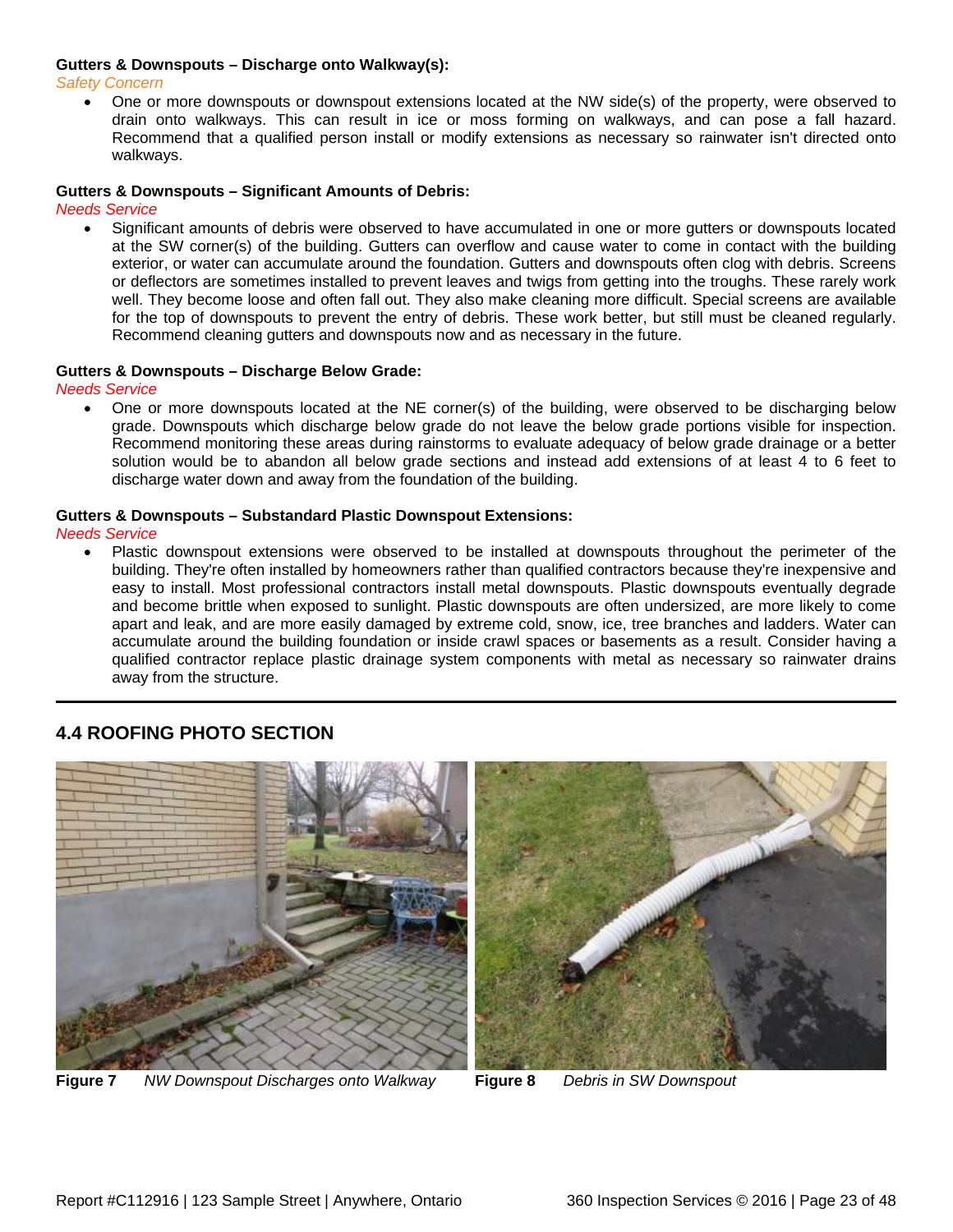

**Figure 9** *NE Downspout Discharges Below Grade*

*NOTE: Not the entire underside of the roof sheathing was inspected for evidence of leaks. All roofs have a finite life and will require replacement at some point. In the interim, the seals at all roof penetrations and flashings, and the water tightness of rooftop elements, should be checked periodically and repaired or maintained as required. Any roof defect can result in leakage, mold, and subsequent damage. Conditions such as hail damage or manufacturing defects or whether the proper nailing methods or underlayment were used are not readily detectible during a home inspection. Gutters (eaves troughs) and downspouts (leaders) will require regular cleaning and maintenance. All chimneys and vents should be checked periodically. In general, fascia and soffit areas are not readily accessible for inspection; these components are prone to decay, insect, and pest damage, particularly with roof or gutter leakage. If any roof deficiencies are reported, a qualified roofer or the appropriate specialist should be contacted to determine what remedial action is required. If the roof inspection was restricted or limited due to roof height, weather conditions, or other factors, arrangements should be made to have the roof inspected by a qualified roofer, particularly if the roofing is older or its age is unknown. Evidence of prior leaks may have been disguised by interior finishes.*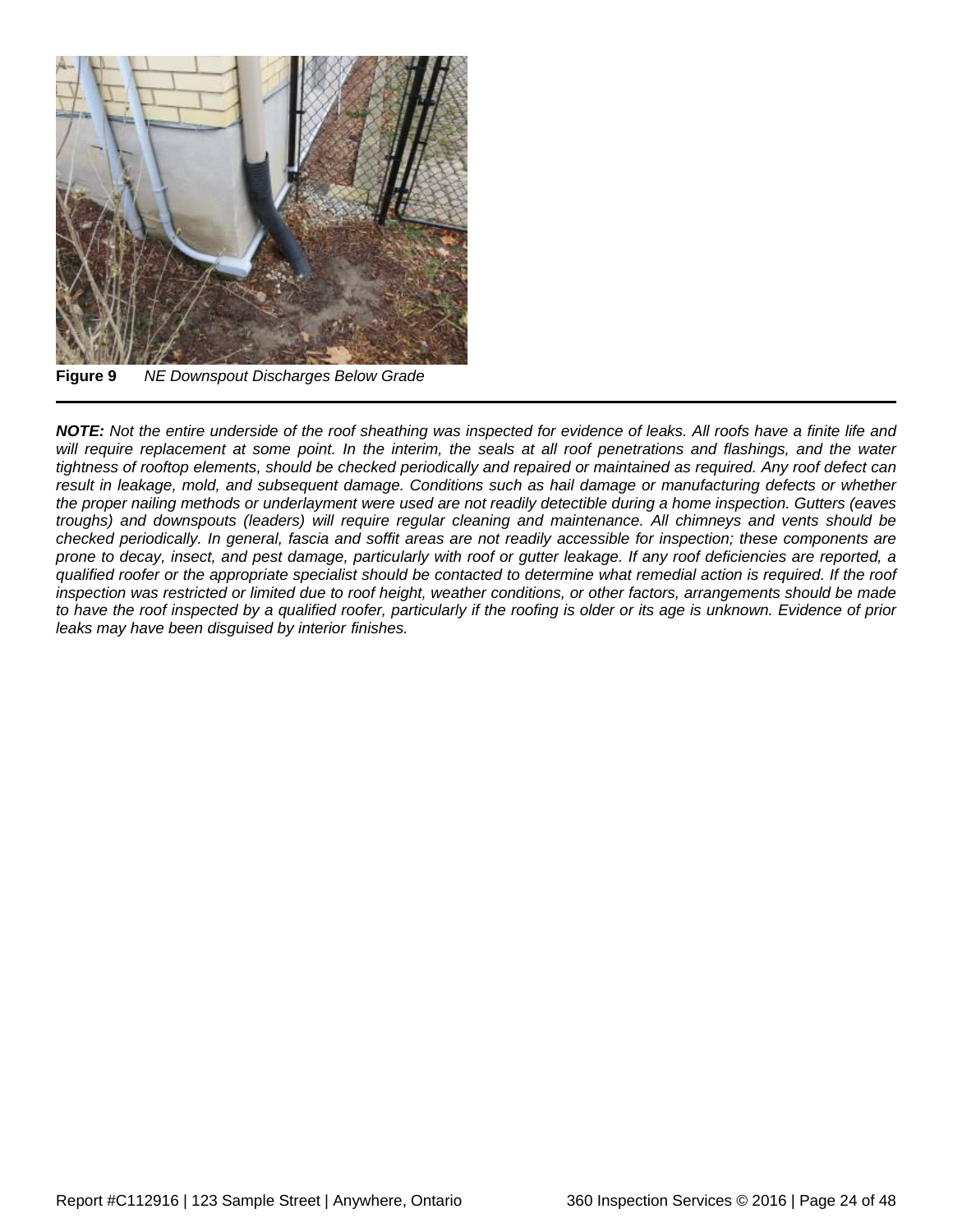<span id="page-24-0"></span>*The inspection of attic areas, the structure and foundation is limited to readily visible and accessible elements as listed herein. Due to typical design and accessibility constraints such as insulation, storage, finished attic surfaces, roofing products, etc., many elements and areas, including major structural components, are often at least partially concealed from view and cannot be inspected. In most homes, only a representative portion of the insulation can be inspected. Any element description provided is for general information purposes only; the specific material type and/or make-up cannot be verified. Any element description provided is for general information purposes only; the specific material type and/or make-up cannot be verified. A standard home inspection does not include an evaluation of the adequacy of the roof structure to support any load, the thermal value or energy efficiency of insulation, the integrity of vapour retarders, or the operation of thermostatically controlled fans. Older homes generally do not meet insulation and energy conservation standards required for new homes. Neither the inspection nor the Report includes geological surveys, soil compaction studies, ground testing, evaluation of the effects of or potential for earth movement such as earthquakes, landslides, or sinking, rising or shifting for any reason, or verification of prior water penetration or predictions of future conditions. Furthermore, a standard home inspection is not a wood-destroying insect inspection, an engineering evaluation, a design*  analysis, or a structural adequacy study, including that related to high-wind or seismic restraint requirements. Additional *information related to the house structure may be found under many other headings in this Report. Additional information related to attic elements and conditions may be found under other headings in this Report, including the INTERIOR and INSULATION AND VENTILATION section(s).*

### <span id="page-24-1"></span>**5.1 STRUCTURE DESCRIPTION**

#### **Interior Foundation Walls:**

• Poured Concrete w/Parging

#### **Basement Insulation Material(s):**

• Not Visible

#### **Basement Floor:**

• Concrete Slab

#### **Exterior Wall Construction:**

• Masonry

**Floor Substructure – Beams:** • Not Visible

**Floor Substructure – Columns:** • None Observed

### **Floor Substructure – Joists:**

• Wood

### **Floor Substructure – Subfloor:**

• Plywood

### **Roof Structure & Sheathing:**

• Not Inspected

### **Attic Insulation Material & Depth:**

• Not Inspected

### **Attic Vapour Barrier:**

• Not Inspected

### **Attic & Roof Ventilation:**

- Soffit Vents
- Box Vents

| <b>INSPECTED COMPONENTS</b>                                                   | IN | <b>SC</b> | <b>NS</b> | <b>NA</b> |
|-------------------------------------------------------------------------------|----|-----------|-----------|-----------|
| <b>Interior Foundation Walls</b>                                              |    |           | $\bullet$ |           |
| <b>Basement Insulation Material(s)</b>                                        |    |           |           |           |
| <b>Basement Vapour Barrier</b>                                                |    |           |           |           |
| <b>Basement Floor</b>                                                         |    |           |           |           |
| <b>Exterior Wall Construction</b>                                             |    |           |           |           |
| Floor Substructure - Beams                                                    |    |           |           |           |
| Floor Substructure - Columns                                                  |    |           |           |           |
| Floor Substructure - Joists                                                   |    |           |           |           |
| Floor Substructure - Subfloor                                                 |    |           |           |           |
| <b>Roof Structure &amp; Sheathing</b>                                         |    |           |           |           |
| <b>Attic Insulation Material &amp; Depth</b>                                  |    |           |           |           |
| <b>Attic Vapour Barrier</b>                                                   |    |           |           |           |
| <b>Attic &amp; Roof Ventilation</b>                                           |    |           |           |           |
| $Insperted = IN$ Safety Concern = SC, Needs Senvice = NS, Not Applicable = NA |    |           |           |           |

*Inspected = IN, Safety Concern = SC, Needs Service = NS, Not Applicable = NA*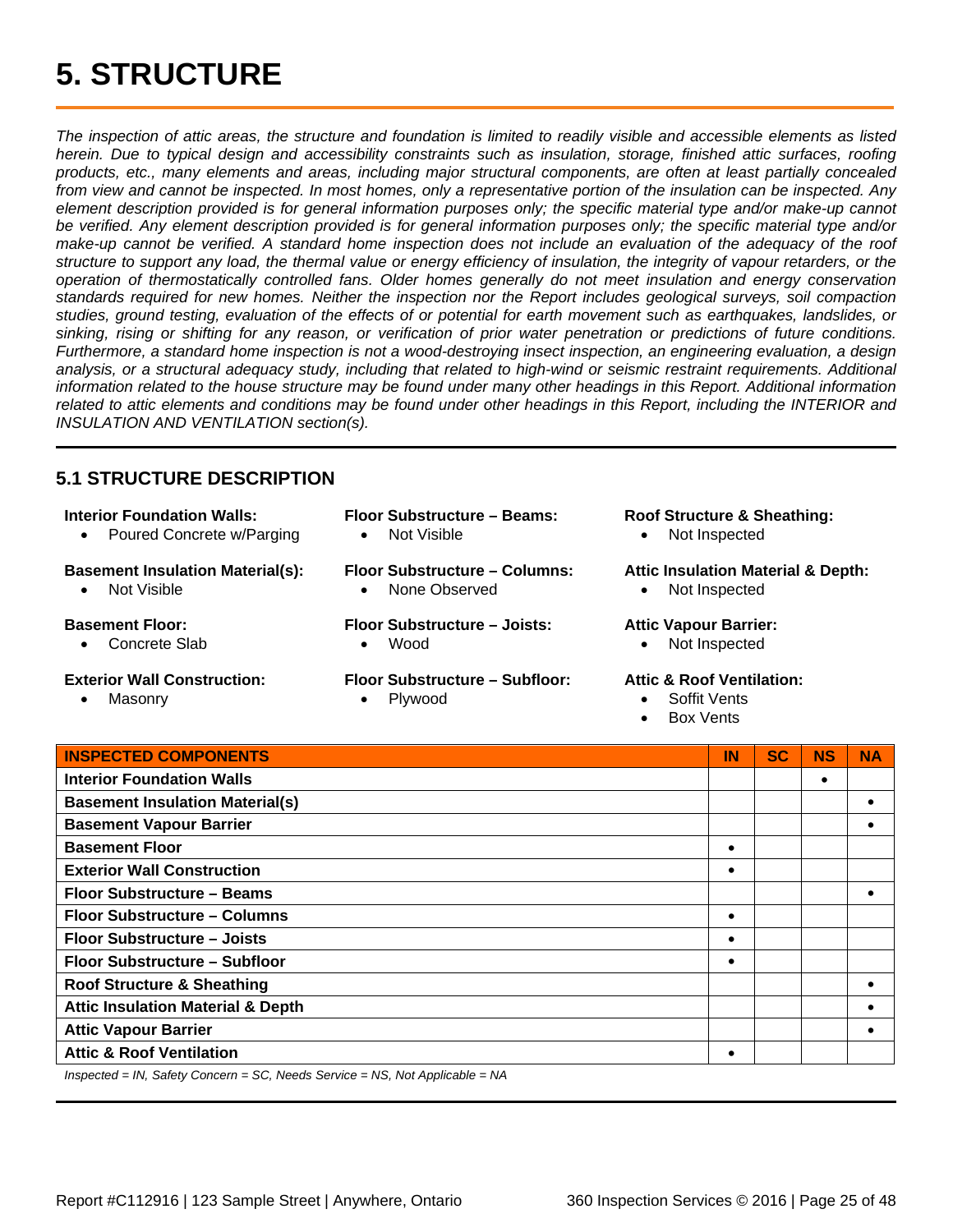### <span id="page-25-0"></span>**5.2 STRUCTURE INPSECTION LIMITATIONS AND EXCLUSIONS**

### **General Structure Inspection Limitations:**

• Inspection of structural components and other house elements may be restricted by the presence of finished surfaces and materials. No assessments are made of the suitability of renovations or finish work. Local building officials should be contracted to verify compliance with permit and inspection requirements, including fire safety, egress, and clearance issues. Any obstructed area or areas where evaluation was otherwise prevented should be inspected when limiting conditions are removed.

### **Limited Evaluation of Finished Areas:**

• Inspection of structural components and other house elements may be restricted by the presence of finished surfaces and materials. No assessments are made of the suitability of renovations or finish work. Local building officials should be contracted to verify compliance with permit and inspection requirements, including fire safety, egress, and clearance issues.

### **Mold Identification:**

• The identification of mold, mildew, fungus and other microbial organisms is beyond the scope of a home inspection. Any area showing evidence of or having the potential for water leakage, moisture intrusion and/or inadequate ventilation can cause or contribute to a structure or health hazard. If such conditions exist or occur, arrange for further investigation by a certified industrial hygienist or other appropriate specialist to determine whether mold hazards exist, if there is an ongoing climate for contamination and the recommended remedial action.

### **Limited Evaluation of Insulation:**

• An energy assessment or audit is outside the scope of the standard home inspection. Any comments on amounts and/or materials are for general informational purposes only and were not verified. Some insulation may contain or release potentially hazardous materials; avoid disturbing. Wall insulation is not readily visible. Pre-1970s homes are more likely to have been constructed with insulation levels significantly below present day standards.

### **No Attic Access:**

• Attic access point(s) were observed to be inaccessible because no access hatch was found, stored items were blocking, ducts or pipes were blocking, the hatch or door was stuck shut, the hatch was permanently fastened, there was apparent recent chemical treatment or dead vermin were present. These areas were not evaluated and are excluded from this inspection.

### <span id="page-25-1"></span>**5.3 STRUCTURE RECOMMENDATIONS AND OBSERVATIONS**

### **Interior Foundation Walls – Moisture & Related Issues:**

*Informational*

• Most houses have the potential for surface or subsurface water penetration. Any comments made in this Report are based on evidence/indication present at the time of inspection only. It is not possible to accurately determine the extent of past conditions or to predict future concerns. If there are indications of prior remedial work intended to reduce water penetration concerns, documentation should be obtained from the owner and/or installer. Experience indicates that the majority of water penetration concerns are due to a combination of factors commonly related to inadequate foundation grading and drainage provisions. In many situations, relatively straightforward measures may have a direct effect on the condition; in other cases, the remedy may be more complex or impossible to achieve. Any specific recommendations in the Report should be considered; however, be aware that they do not necessarily represent a complete or permanent solution to the condition.

### **Interior Foundation Walls – Evidence of Prior Moisture Intrusion:**

#### *Needs Service*

• Evidence of prior water intrusion was observed along the SW interior foundation wall(s). For example, water stains or rust at support post bases, efflorescence on the foundation, etc. Accumulated water is a conducive condition for wood-destroying organisms and mold growth and should not be present in the basement. Recommend reviewing any disclosure statements available and ask the property owner about past accumulation of water in the basement. The basement should be monitored in the future for accumulated water, especially after heavy and/or prolonged periods of rain. If water is found to accumulate, then recommend that a qualified contractor who specializes in drainage issues evaluate and repair as necessary.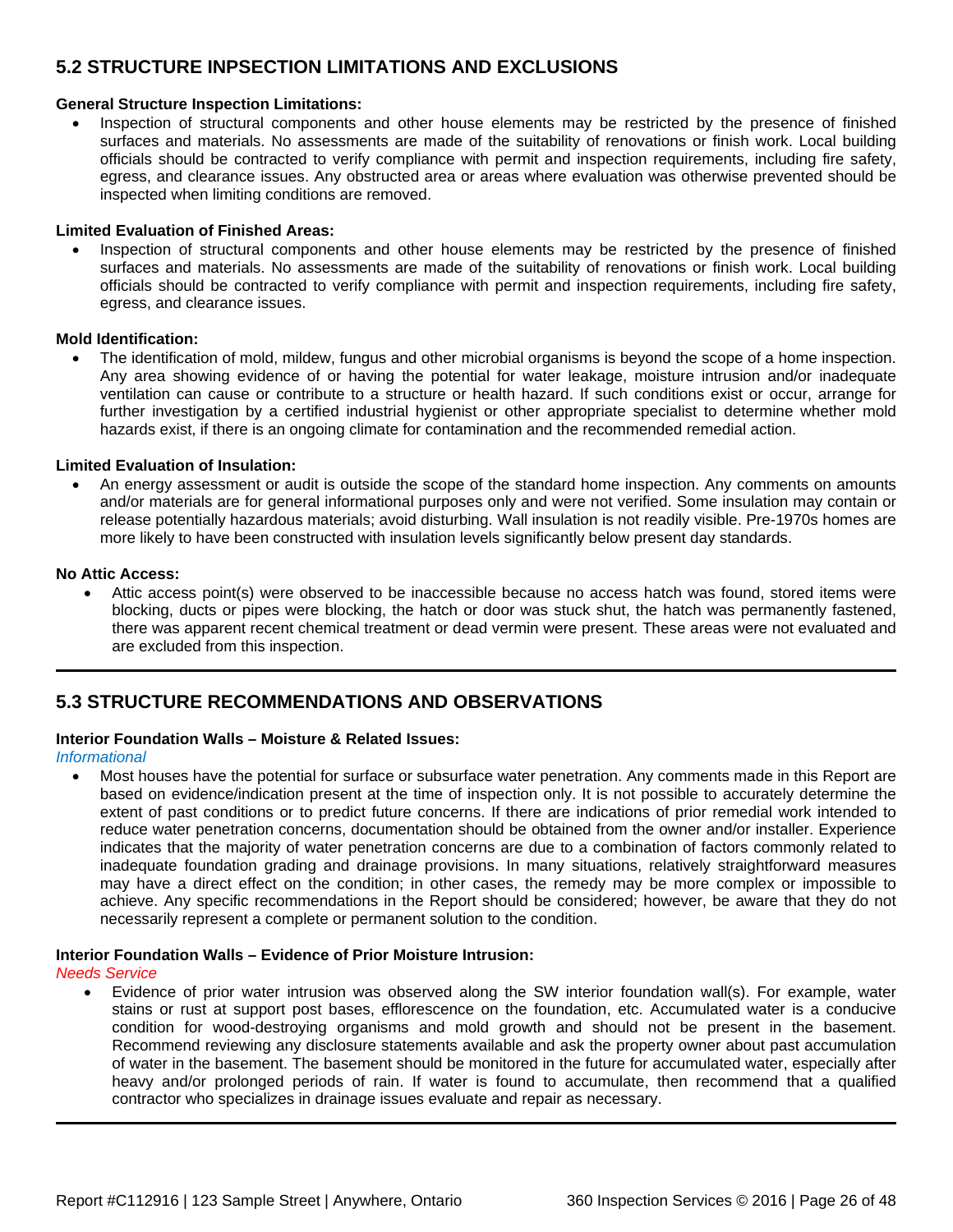### <span id="page-26-0"></span>**5.4 STRUCTURE PHOTO SECTION**



*NOTE: All foundations are subject to settlement and movement. Improper/inadequate grading or drainage can cause or contribute to foundation damage and/or failure and water penetration. Deficiencies must be corrected and proper grading/drainage conditions must be maintained to minimize foundation and water penetration concerns. If significant foundation movement or cracking is indicated, evaluation by an engineer or qualified foundation specialist is recommended. All wood components are subject to decay and insect damage; a wood destroying insect inspection is*  recommended. Should decay and/or insect infestation or damage be reported, a full inspection should be made by a *qualified specialist to determine the extent and remedial measures required. Insulation and other materials obstructing structural components are not normally moved or disturbed during a home inspection. Obstructed elements or inaccessible areas should be inspected when limiting conditions are removed. In high-wind or high-risk seismic areas, it*  would be advisable to arrange for an inspection of the house by a qualified specialist to determine whether applicable *construction requirements are met or damage exists. Should you seek advice or wish to arrange a new inspection for elements not visible during the inspection, please contact the Inspection Company. A complete check of the attic should be made prior to closing after non-permanent limitations/obstructions are removed. Any stains/leaks may be due to numerous factors; verification of the cause or status of all condition is not possible. Leakage can lead to mold concerns and structural damage. Attic heat, moisture levels, and ventilation conditions are subject to change. All attics should be monitored for any leakage, moisture build-up or other concerns. Detrimental conditions should be corrected and ventilation provisions should be improved where needed.*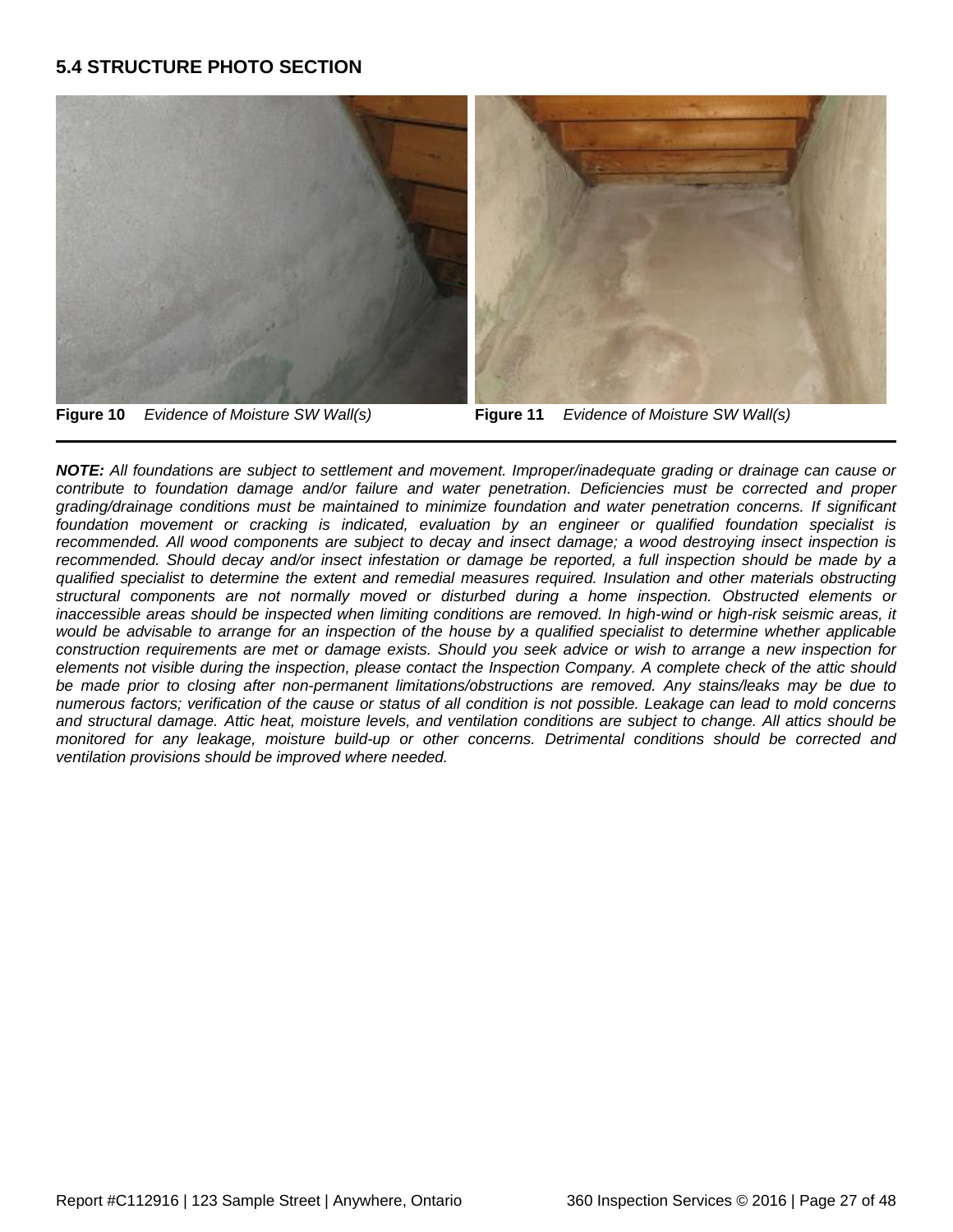## <span id="page-27-0"></span>**6. ELECTRICAL**

*The inspection of the electric system is limited to readily visible and accessible elements as listed herein. Wiring and other components concealed from view for any reason cannot be inspected. The identification of inherent material defects or latent conditions is not possible. The description of wiring and other components and the operational testing of electric devices and fixtures are based on a limited/random check of representative components. Accordingly, it is not possible to identify every possible wiring material/type or all conditions and concerns that may be present. Inspection of Ground-Fault Circuit-Interrupters (GFCIs) is limited to the built-in test functions. No assessment can be made of electric loads, system requirements or adequacy, circuit distribution, or accuracy of circuit labeling. Auxiliary items and electric elements (or the need for same) such as surge protectors, lighting protection systems, generators, security/safety systems, home entertainment and communication systems, structured wiring systems, low-voltage wiring, and site lighting are not included in a standard home inspection. Additional information related to electric elements may be found under many other headings in this Report.*

### <span id="page-27-1"></span>**6.1 ELECTRICAL DESCRIPTION**

### **Main Service Line(s):**

• Underground, 200A (240V)

### **Main Disconnect Size & Location:**

• 100A, Breakers, Main Panel

### **Main Panel Type & Location:**

• Breakers, NW Basement

### **Sub-Panel Type(s) & Location(s):**

• None Observed

### **Branch Circuit Wiring:**

• Copper

### **GFCI Location(s):**

• Main Level, Master Bathroom

### **AFCI Location(s):**

None Observed

### **Smoke Detector(s):**

- Basement
- Main Level, Hallway

### **Carbon Monoxide Detector(s):**

• None Observed

| <b>INSPECTED COMPONENTS</b>                | IN | <b>SC</b> | <b>NS</b> | <b>NA</b> |
|--------------------------------------------|----|-----------|-----------|-----------|
| <b>Main Service Line(s)</b>                |    |           |           |           |
| <b>Main Disconnect Size &amp; Location</b> | ٠  |           |           |           |
| <b>Main Panel Type &amp; Location</b>      |    |           |           |           |
| Sub-Panel Type(s) & Location(s)            |    |           |           | $\bullet$ |
| <b>Grounding &amp; Bonding</b>             |    |           |           |           |
| <b>Branch Circuit Wiring</b>               |    |           |           |           |
| <b>Receptacles</b>                         |    |           |           |           |
| <b>Switches</b>                            |    |           |           |           |
| Lighting                                   |    |           |           |           |
| <b>GFCI Location(s)</b>                    |    | $\bullet$ |           |           |
| <b>AFCI Location(s)</b>                    |    |           |           |           |
| <b>Smoke Detectors</b>                     |    |           |           |           |
| <b>Carbon Monoxide (CO) Detectors</b>      |    |           |           |           |

*Inspected = IN, Safety Concern = SC, Needs Service = NS, Not Applicable = NA*

### <span id="page-27-2"></span>**6.2 ELECTRICAL INSPECTION LIMITATIONS AND EXCLUSIONS**

### **General Electrical Inspection Limitations:**

• Evaluations and material descriptions are based on a limited/random check of components. Accordingly, it is not possible to identify every possible condition or concern in a standard inspection. All electric defects/potential concerns should be evaluated or corrected by a licensed electrician.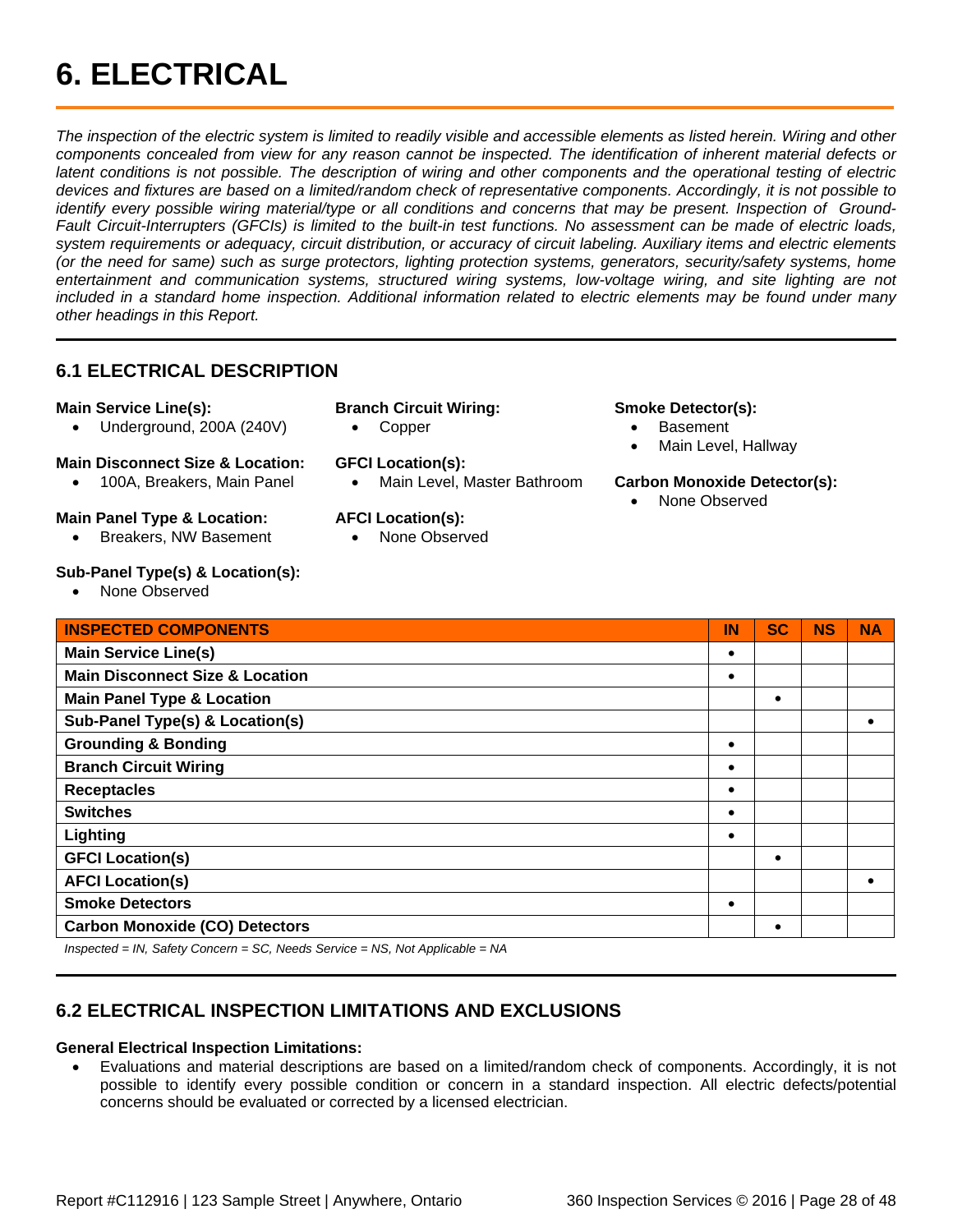### **Electric System Bonding Limited Evaluation:**

The proper electric bonding and grounding of equipment and other house components is required for occupant safety. There are many variables that affect bonding, such as, but not limited to local codes and practices and equipment manufacturer requirements. The integrity of the bonding and grounding systems is also subject to the installation methods and material quality. While bonding or grounding issues may be commented on in this inspection Report, a home inspector cannot and does not verify the integrity or continuity of the bonding or grounding systems for any house element or system. If you would like assurances regarding the integrity of the electric bonding or grounding system in a house or for any particular equipment, we recommend that you contact a qualified electrician or other qualified technician to provide this service.

### **Smoke Detectors Limited Evaluation:**

• The functionality of, power source for and placement of smoke alarms is not determined as part of this inspection. Smoke alarms should be installed in each bedroom, in hallways leading to bedrooms, on each level and in attached garages. They have a limited lifespan and should be replaced every 10 years. Batteries in smoke alarms should be changed when taking occupancy and annually in the future. Carbon monoxide alarms should be installed near sleeping areas and on each level in homes with a fuel-burning appliance or attached garage.

#### **Auxiliary / Low Voltage Systems Limited Evaluation:**

• Evaluation of ancillary, low voltage electric or electronic equipment (e.g., TV, doorbell, computer, cable, lightning protection, surge protection, low voltage lighting, intercoms, site lighting, alarms etc.,) is not performed as part of a standard home inspection.

### <span id="page-28-0"></span>**6.3 ELECTRICAL RECOMMENDATIONS AND OBSERVATIONS**

### **Main Panel Type & Location – Open Slot(s):**

*Safety Concern*

• One or more slots where circuit breakers are normally installed were observed to be open in the main service panel(s). Energized equipment was exposed and is a shock hazard. Recommend that a qualified person install closure covers where missing.

#### **GFCI Locations – GFCI Breaker Information:**

*Informational*

• Ground-Fault Circuit-Interrupters are designed to improve personal safety and are recommended for all houses. Regular testing of GFCIs is required to ensure proper operation and protection. In most areas GFCIs have only been required on certain circuits since the mid-1970s. It is recommended that GFCIs be installed in all high hazard areas (e.g., kitchens, bathrooms, garages and exteriors). According to a recent study performed by the Leviton Institute, an average 15% of GFCIs were inoperative when tested. Voltage surges from lightning, utility switching and other sources all take their toll on the devices, which is why Underwriters Laboratories (UL) requires that GFCIs be tested monthly.

#### **GFCI Locations – Missing GFCI Protection:**

*Safety Concern*

• One or more electric receptacles (outlets) at the kitchen, bathroom(s), wet bar, laundry sink, utility sink, garage, exterior, basement, crawl space, pool, spa or jetted tub were observed to have no visible ground fault circuit interrupter (GFCI) protection, or the inspector was unable to determine if GFCI protection was present. If not GFCI-protected, receptacles in wet areas pose a shock hazard. Recommend that a qualified electrician evaluate and install GFCI protection if necessary and per standard building practices.

#### **AFCI Locations – AFCI Breaker Information:**

*Informational*

• As of January 1st, 2002 many areas required the installation of a safety device, known as an Arc-fault Circuitinterrupter (AFCI's), in new construction. The purpose of an AFCI is to reduce fire hazards associated with frayed wires and electric arcing; particularly in areas such as living rooms and bedrooms were corded fixtures are used. AFCI's are not evaluated as part of a standard home inspection. If present, AFCI devices should be checked periodically. If not present consider upgrading for safety. Should an AFCI "trip," it should be left in the tripped" or "off" position, and arrangements should be made to have the circuit in question checked by a licensed electrician.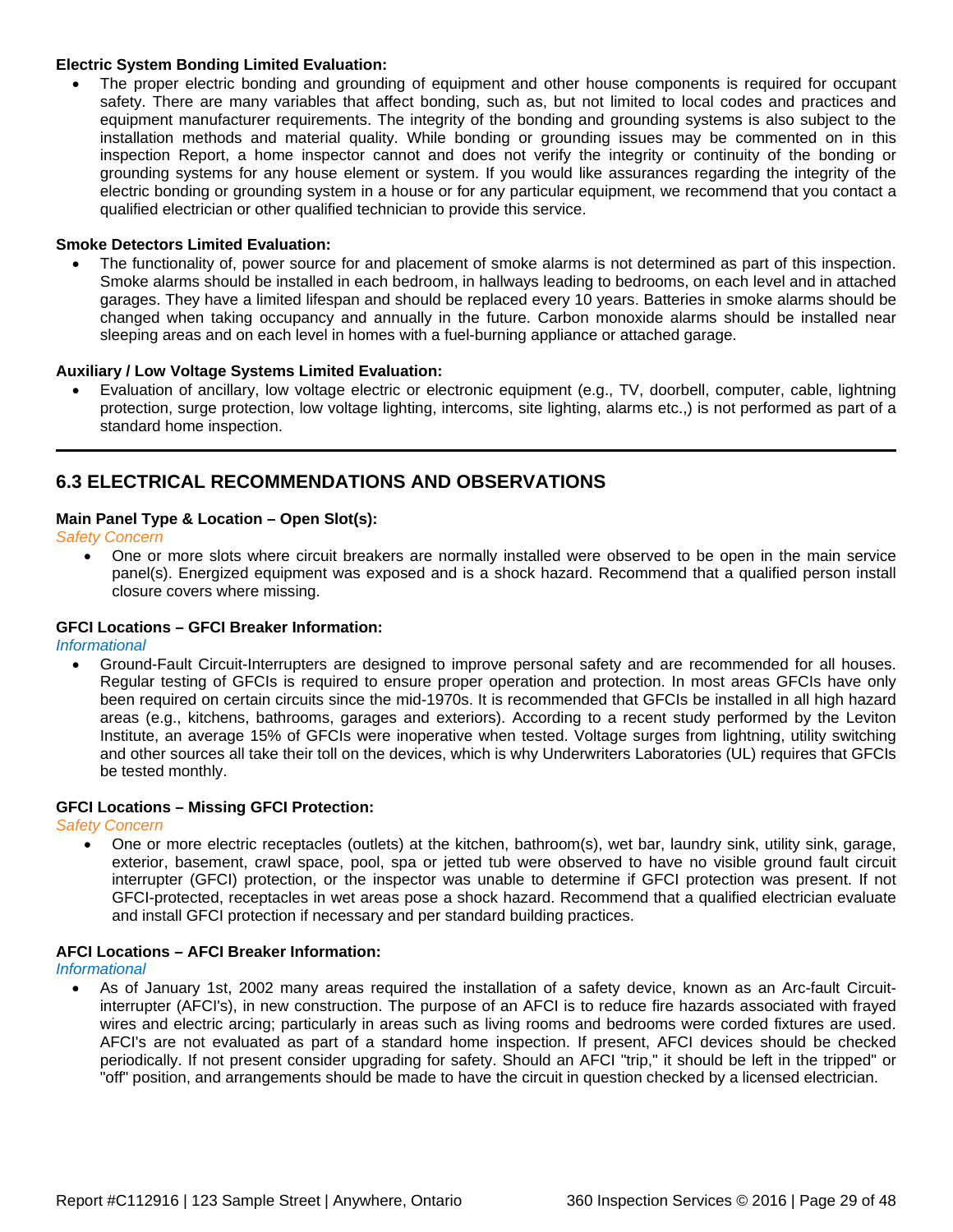### **Carbon Monoxide (CO) Detectors – CO Detector Information:**

### *Informational*

• Carbon monoxide (CO) is a colourless, odourless, poisonous gas that forms from incomplete combustion of fuels, such as natural or liquefied petroleum gas, oil, wood or coal. When CO is inhaled, it displaces the oxygen that would ordinarily bind with haemoglobin, a process the effectively suffocates the body. CO can poison slowly over a period of several hours, even in low concentrations. Sensitive organs, such as the brain, heart and lungs, suffer the most from a lack of oxygen. High concentrations of carbon monoxide can kill in less than five minutes. At low concentrations, it will require a longer period of time to affect the body. Any fuel-burning appliances which are malfunctioning or improperly installed can be a source of CO. In Ontario, if the building contains a fuel-burning appliance, fireplace or an attached garage, a CO alarm is required to be installed adjacent to each sleeping area in the house. For optimum protection, it is also recommended that additional CO alarm(s) be installed in other levels and/or areas of the home that are in proximity to a CO source such as: furnaces; hot waters; or gas stoves or dryers.

#### **Carbon Monoxide (CO) Detectors – Missing:**

#### *Safety Concern*

• Carbon monoxide alarms were observed to be missing from one or more locations at the time of the inspection. This is a potential safety hazard. Every home that has a combustion appliance should have carbon monoxide detectors. The local building code may require it. Typically, the requirement is to have one detector located near the furnace or combustion appliance, one near the entry door(s) to an attached garage and one detector in each bedroom area.

### <span id="page-29-0"></span>**6.4 ELECTRICAL PHOTO SECTION**



**Figure 12** *Open Slot(s) at Main Service Panel*

*NOTE: Older electric service may be minimally sufficient or inadequate for present/future needs. Service line clearance from trees and other objects must be maintained to minimize the chance of storm damage and service disruption. The identification of inherent electric panel defects or latent conditions is not possible. It is generally recommended that aluminum-wiring systems be checked by an electrician to confirm acceptability of all connections and to determine if any remedial measures are required. GFCIs are recommended for all high hazard areas (e.g., kitchens, bathrooms, garages and exteriors). AFCIs are relatively new devices now required on certain circuits in new homes. Consideration should be given to adding these devices in existing homes. Regular testing of GFCIs and AFCIs is recommended. Recommend tracing and labeling of all circuits, or confirm current labeling is correct. Any electric defects or capacity or distribution concerns should be evaluated and/or corrected by a licensed electrician.*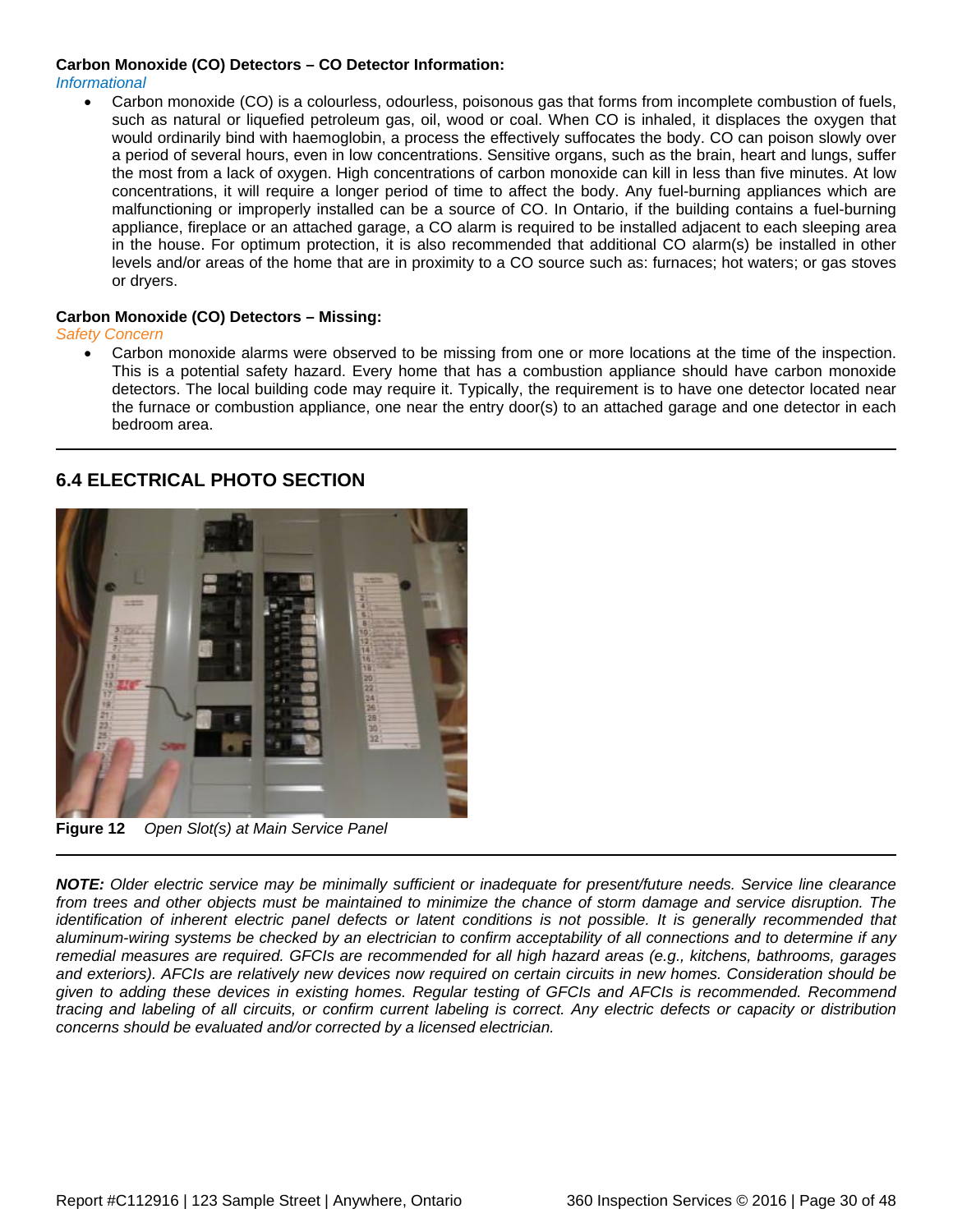## <span id="page-30-0"></span>**7. HEATING**

*The inspection of heating systems is limited to readily visible and accessible elements as listed herein. Elements*  concealed from view or not functional at the time of inspection for any reason cannot be inspected. A standard home *inspection does not include a heat-loss analysis, heating design or adequacy evaluation, energy efficiency assessment, installation compliance check, chimney flue inspection or draft test, solar system inspection, or buried fuel tank inspection. Furthermore, portable units and system accessories or add-on components such electronic air cleaners, humidifiers, and*  water treatment systems are not inspected, unless specifically indicated. The functional check of heating systems is limited to the operation of a basic cycle or mode and excludes the evaluation of thermostatic controls, timing devices, *analysis of distribution system flow or temperatures, or operation of full system features (i.e., all cycles, modes, and controls). Additional information related to the heating system may be found under other headings in this Report, including the COOLING section.*

### <span id="page-30-1"></span>**7.1 HEATING DESCRIPTION**

**Heating Energy Source(s):** 

• Gas

- **Manufacturer(s) & Age(s):**
	- Bryant, 1998

**Heating System(s) & Location(s):**

- Furnace, SE Basement
- **Heating System Shut-Off(s):**
	- Basement, Near Furnace
- **Output Capacity (BTU/hr):**

• 3298A09701

• 89,000

**Serial #(s):**

### **Thermostat(s):**

• Main Level, Dining Room

### **Heat Recovery Ventilator(s):**

• None Observed

### **Auxiliary Heat & Fireplace(s):**

- Wood Fireplace, Rec Room
- Wood Fireplace, Living Room

| <b>INSPECTED COMPONENTS</b>              | IN        | <b>SC</b> | <b>NS</b> | <b>NA</b> |
|------------------------------------------|-----------|-----------|-----------|-----------|
| Heating System(s) & Location(s)          |           |           |           |           |
| <b>Heating System Shut-Off(s)</b>        |           |           |           |           |
| <b>Heating System(s) Vent Pipe(s)</b>    |           |           |           |           |
| <b>Circulating / Blower Fan(s)</b>       |           |           |           |           |
| Filter(s)                                |           |           |           |           |
| <b>Ducts &amp; Registers</b>             |           |           |           |           |
| Thermostat(s)                            | $\bullet$ |           |           |           |
| Humidifier(s)                            |           |           |           |           |
| <b>Heat Recovery Ventilator(s)</b>       |           |           |           |           |
| <b>Auxiliary Heat &amp; Fireplace(s)</b> |           |           |           |           |

*Inspected = IN, Safety Concern = SC, Needs Service = NS, Not Applicable = NA*

### <span id="page-30-2"></span>**7.2 HEATING INSPECTION LIMITATIONS AND EXCLUSIONS**

### **General Heating Inspection Limitations:**

• Evaluation is limited to an operational check of conventional residential systems. No design or heating adequacy evaluation, thermostat calibration assessment, heat loss analyses or active/passive solar systems evaluations are performed as part of a standard inspection. Furthermore, no specific evaluations were performed related to the presence of any fuel storage tanks or asbestos-containing materials. Independent evaluation is required to address any possible asbestos or tank concerns.

### **Heat Exchanger Limited Evaluation:**

• The "heart" of a furnace is a metal chamber referred to as a heat exchanger. All or most areas of this exchanger are not readily accessible or visible to a home inspector. Therefore, assessment of a furnace is limited to external and operational conditions. The older the unit, the greater the probability of failure. A thorough inspection by a qualified HVAC contractor is advised for full evaluation of heat exchanger conditions, particularly if the unit is beyond 5+ years old or any wear is exhibited.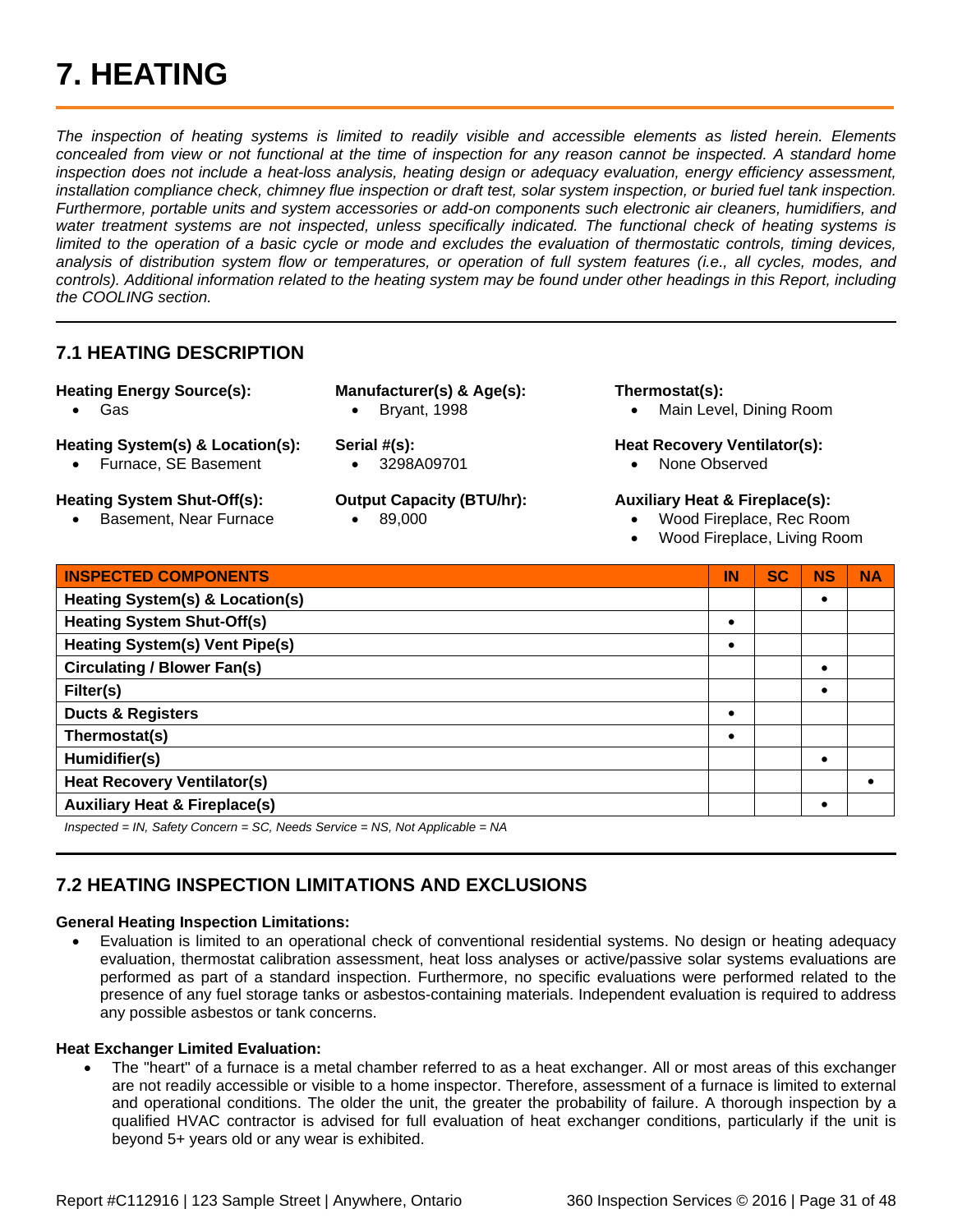### **Heating System Upgrade Needs:**

• No evaluations are made as part of a standard home inspection regarding heating, ventilation, air conditioning or heat pump system design, system, adequacy, compliance with current energy standards or costs, and other factors that may be associated with the need to or desire to repair, replace, or upgrade any equipment. If new heat pump equipment is required or desired, now or in the future, in addition to costs associated with the purchase and installation of the equipment itself, there may be additional expenses related to structural alteration or air handler and distribution system replacement or alterations.

### **Auxiliary Equipment Limited Evaluation:**

• Add-on components or systems (electronic air cleaners, humidifiers, water treatment systems, etc.) are not evaluated unless specifically indicated.

### **Gas / Wood-Burning Fireplace(s) Limited Evaluation:**

• Due to typical design restrictions, any inspection of the fireplace, stove and inserts is limited; internal components, flue, flue connectors, etc., are generally not visible. Furthermore, any inspection is of the physical condition only, and does not include code/fire safety compliance assessment or an operational check of flue/vent drafting. Unit and venting deficiency may represent fire/safety concerns. Flue inspections should be performed by a qualified chimney sweep or competent specialist.

### <span id="page-31-0"></span>**7.3 HEATING RECOMMENDATIONS AND OBSERVATIONS**

### **Heating System(s) & Location(s) – Functional:**

*Informational*

• A limited inspection of the heating system(s) was performed. The heating system was observed to turn on, appeared functional, and responded to normal operating controls at the time of the inspection. No significant deficiencies were noted. The life expectancy of a gas-fired furnace is typically 20 years if properly maintained including an annual service check/cleaning. Gas appliances must have a continuous source of air and fuel and flammable items should not be stored near the furnace. Providing at least 5'ft of clearance around the furnace is recommended.

#### **Circulating / Inducer Fan(s) – Noisy:**

*Needs Service*

• The circulating and/or inducer fan(s) for the forced air heating system(s) was observed to be noisy or vibrating excessively. Recommend that a qualified HVAC contractor evaluate and repair as necessary.

#### **Filter(s) – Filter Maintenance:**

*Maintenance*

• Keeping furnace filters clean will save on heating and cooling costs and will also help in keeping the inside of your home as dust-free as possible. We recommend replacing or washing HVAC filters upon taking occupancy depending on the type of filters installed. Regardless of the type, recommend checking filters monthly in the future and replacing or washing them as necessary. How frequently they need replacing or washing depends on the type and quality of the filter, how the system is configured (e.g. always on vs. "Auto"), and on environmental factors (e.g. pets, smoking, frequency of house cleaning, number of occupants, the season).

### **Filter(s) – Recommend Replacement or Cleaning:**

*Needs Service*

• One or more furnace filters were observed to be in need of replacement or cleaning. Recommend replacing or washing HVAC filters upon taking occupancy depending on the type of filters installed. Regardless of the type, recommend checking filters monthly in the future and replacing or washing them as necessary. How frequently they need replacing or washing depends on the type and quality of the filter, how the system is configured (e.g. always on vs. "Auto"), and on environmental factors (e.g. pets, smoking, frequency of house cleaning, number of occupants, the season).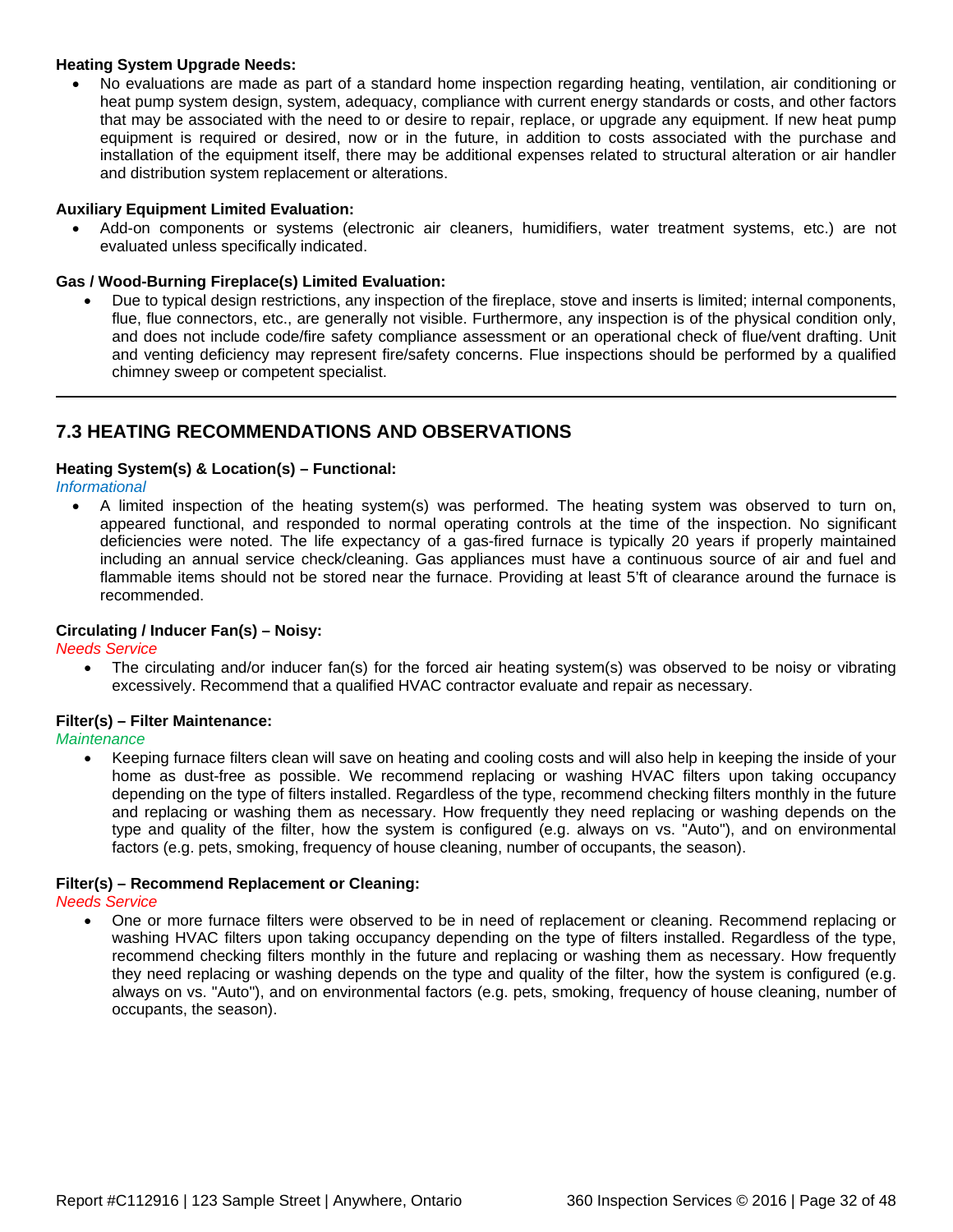### **Auxiliary Heat & Fireplace(s) – Wood-Burning Appliance Recommend Specialist Evaluate / Clean / Repair:** *Needs Service*

• One or more wood-burning fireplaces or stoves were observed at the property. When such devices are used, they should be professionally inspected and cleaned annually to prevent creosote build-up and to determine if repairs are needed. A chimney inspection should be performed with every sale or transfer of property with a woodburning device. Recommend consulting with the property owner about recent and past servicing and repairs to all wood-burning devices and chimneys or flues at this property. Recommend that a qualified specialist evaluate all wood-burning devices and chimneys, and clean and repair as necessary. Note that if a wood stove insert is installed, it may need to be removed for such an evaluation.

### <span id="page-32-0"></span>**7.4 HEATING PHOTO SECTION**





**Figure 13** *Furnace Inducer Fan Noisy* **Figure 14** *Recommend Replacing Furnace Filter*



**Figure 15** *Recommend Specialist Evaluate Fireplace* **Figure 16** *Recommend Specialist Evaluate Fireplace*



*NOTE: Regular heating system maintenance is important, the older the unit, the greater the probability of system deficiencies or failure. Combustion air provisions, clearances to combustibles, and venting system integrity must be maintained for safe operation. Any actual or potential concerns require immediate attention, as health and safety hazards may exist, including the potential for carbon monoxide poisoning. A thorough inspection of heat exchangers by a qualified heating specialist is recommended to determine heat exchanger conditions, particularly if the unit is beyond 5+ years old or any wear is indicated. Heating comfort will vary throughout most houses due to house or system design or other factors. Filters need to be replaced or cleaned on a regular basis; periodic duct cleaning may be required. Insulation on older heating systems may contain asbestos. Independent evaluation is required to address any possible asbestos or buried fuel tank concerns. Servicing or repair of heating systems should be made by a qualified specialist.*

Report #C112916 | 123 Sample Street | Anywhere, Ontario 360 Inspection Services © 2016 | Page 33 of 48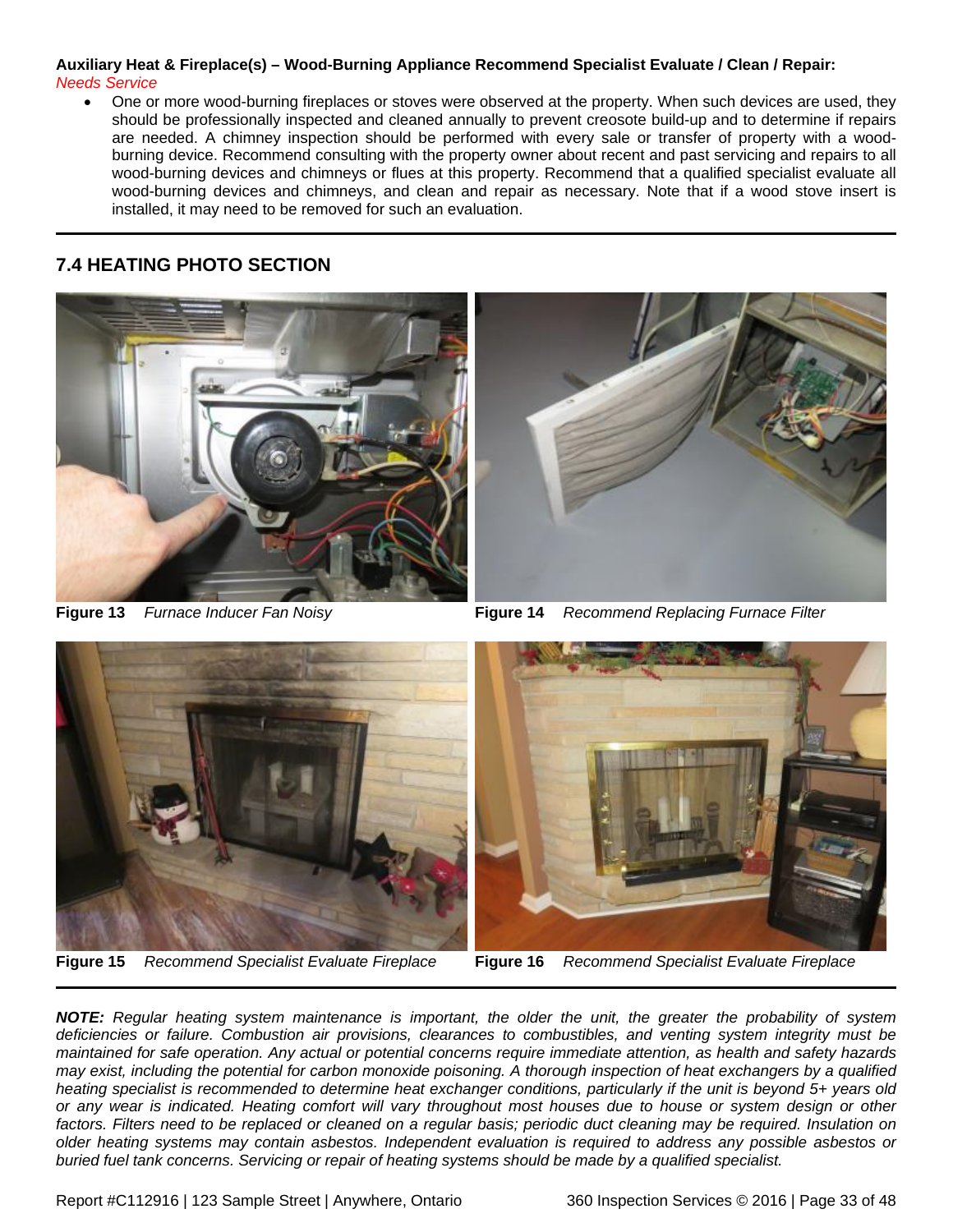<span id="page-33-0"></span>*The inspection of the plumbing system is limited to readily visible and accessible elements as listed herein. Piping and other components concealed from view for any reason cannot be inspected. Material descriptions are based on a limited/random check of representative components. Accordingly, it is not possible to identify every piping or plumbing system material, or all conditions or concerns that may be present. A standard home inspection does not include verification of the type water supply or waste disposal, analysis of water supply quantity or quality, inspection of private onsite water supply or sewage (waste disposal) systems, assessment/analysis of lead piping/solder or lead-in-water concerns, or a leakage test of gas/fuel piping or storage systems. Furthermore, the function and effectiveness of any shutoff/control valves, water filtration or treatment equipment, irrigation/fire sprinkler systems, outdoor/underground piping, backflow preventers (anti-siphon devices), laundry standpipes, vent pipes, floor drains, fixture overflows, and similar*  features generally are not evaluated. Additional information related to plumbing elements may be found under other *headings in this Report, including the BATHROOM and KITCHEN section(s).*

### <span id="page-33-1"></span>**8.1 PLUMBING DESCRIPTION**

- **Water Supply Source:** 
	- Public
- **Water Supply Piping & Shut-Off(s):**
	- Copper, 3/4", Basement
- **Water Supply Lines:**
	- **Copper**
- **Water Heater Energy Source(s):** • Electric
	-
- **Water Heater(s) Manufacturer & Age:**
	- GSW, 2011

### **Serial #(s):**

• S1145 F710742

### **Water Heater(s) Capacity:**

• 284L

### **Gas Supply Piping & Shut-Off(s):**

- Basement, Furnace
- Exterior, BBQ

### **Drain & Waste Lines:**

• ABS

### **Sump Pit / Sump Pump(s):**

• None Observed

### **Water Treatment System(s):**

• Water Softener, Basement

| <b>INSPECTED COMPONENTS</b>                  | IN | <b>SC</b> | <b>NS</b> | <b>NA</b> |
|----------------------------------------------|----|-----------|-----------|-----------|
| <b>Water Supply Source</b>                   |    |           |           |           |
| <b>Water Supply Piping &amp; Shut-Off(s)</b> |    |           |           |           |
| <b>Water Supply Lines</b>                    |    |           |           |           |
| <b>Water Heater Tank(s)</b>                  |    |           |           |           |
| <b>Water Heater Vent Pipe(s)</b>             |    |           |           |           |
| <b>Gas Meter</b>                             | ٠  |           |           |           |
| <b>Fuel Supply Piping &amp; Shut-Off(s)</b>  |    |           |           |           |
| <b>Fuel Tank(s)</b>                          |    |           |           |           |
| <b>Drain &amp; Waste Lines</b>               |    |           |           |           |
| <b>Sump Pit / Sump Pump(s)</b>               |    |           |           |           |
| <b>Floor Drain Location(s)</b>               |    |           |           |           |
| <b>Laundry Sink(s)</b>                       |    |           |           |           |
| <b>Washer Supply Line(s)</b>                 |    |           |           |           |
| <b>Dryer Vent(s)</b>                         |    |           |           |           |
| <b>Laundry Ventilation</b>                   |    |           |           |           |
| <b>Water Treatment System(s)</b>             |    |           |           |           |
| Hose Bib(s)                                  |    |           |           |           |

*Inspected = IN, Safety Concern = SC, Needs Service = NS, Not Applicable = NA*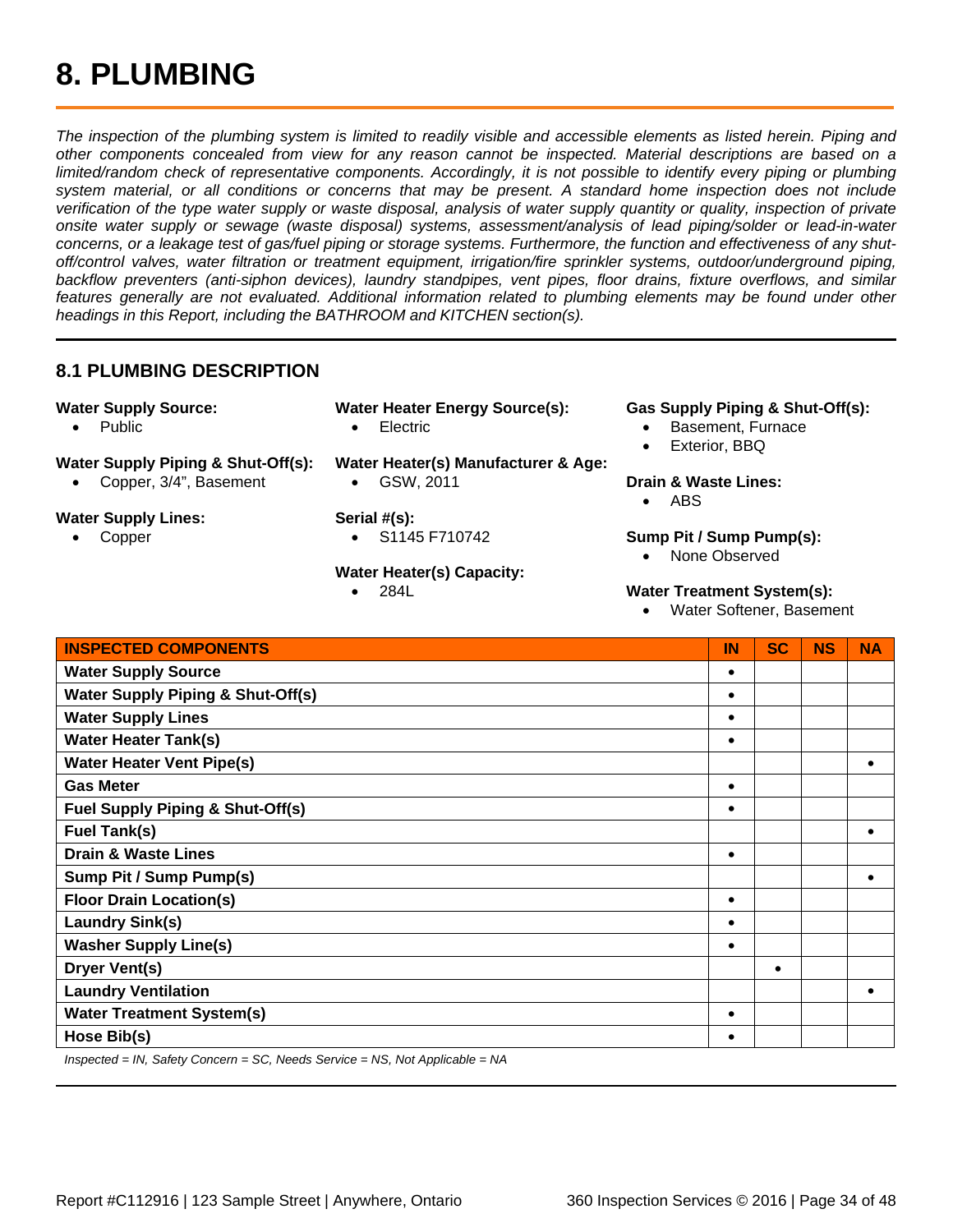### <span id="page-34-0"></span>**8.2 PLUMBING INSPECTION LIMITATIONS AND DISCLOSURES**

### **General Plumbing Inspection Limitations:**

• Evaluation of the plumbing system was limited to permanently connected fixtures and readily visible pipe conditions. The function and effectiveness of laundry standpipes, vent pipes, floor drains, fixture overflows, antisiphon devices and similar items generally cannot be evaluated. Conditions are subject to unpredictable change, e.g., leaks may develop, water flow may drop, drains may become blocked, etc. The detection of sewer gases and the condition/function of sub-slab or in ground piping are excluded from a standard inspection. In ground piping is subject to blockage/collapse.

#### **Limited Evaluation of Water Valves:**

• Main and in-line water shut-off valves may not be tested during a standard home inspection. Water valves, such as the main shut-off, is generally operated infrequently. Consequently, it is not unusual for them to become difficult to turn over time or even "frozen" in place. They may leak or fail when operation is attempted after a period of inactivity. Advise periodically checking and operating all valves to determine if repairs are needed and to ensure operation if needed in an emergency.

#### **Gas Leak Detection:**

• A home inspection does not include a pressure test or any other means to verify the integrity and freedom of leakage of a natural gas or propane gas system. While gas detection equipment may be used as an optional means to help identify possible leakage at representative/random locations, such use does not represent a full leakage test of the gas system. Furthermore, any reference to the gas system's condition is based solely on physical condition of the piping. Leakage can occur at any time for numerous reasons, even when the physical condition of the pipe appears satisfactory. Any suspected gas leakage should be investigated immediately. In the event of significant leakage, the house should be immediately evacuated, without using any devices or equipment that could serve to ignite the gas.

#### **Laundry Equipment Limited Evaluation:**

Neither the laundry equipment nor the utility hook-ups (water, electric and gas), nor venting and waste lines for any particular appliance are evaluated as part of a standard inspection. Personal concerns related to any laundry equipment or hook-up needs of new equipment should be assessed by a qualified tradesman.

### **Auxiliary Systems Limited Evaluation:**

• A standard home inspection does not include assessment of any water filter or treatment system, irrigation system, outdoor plumbing, backflow preventers (anti-siphon devices), fire sprinklers or similar systems.

#### **Exterior Faucets:**

• Exterior faucets that do not operate may be turned off, not connected, or, in cold weather, may be frozen. Consider all factors when concerns are indicated. The use of backflow preventers is advised, and in many areas now required, to prevent possible contamination of the water supply condition.

#### **Underground Piping:**

It is not possible to determine the condition, function, or flow of water or waste in buried or concealed piping or other components of the water supply system, sanitary or storm sewers, or septic systems within the scope of a standard home inspection. Information may be available from the homeowner, local building department, and/or water or sewage departments/utilities regarding the history of the water and sewer systems in the area and/or associated with the subject property. Pipe evaluation services which utilize special video equipment or other means are generally available to determine the condition of buried or concealed sewer lines and whether they are clear of obstructions. Arranging for such an inspection is recommended for homes in older communities, especially in areas where soil conditions or tree roots have been reported to contribute to sewer line failures or blockage, when a house has been vacant for an extended period, or in drought conditions.

#### **Water Supply / Waste Disposal Limited Evaluation:**

• Neither the source; type; or quality of water supply; nor the method of waste disposal is determined as part of a standard home inspection. Advise obtaining documentation/verification of type systems. If a private water and/or waste system exist, independent evaluation by a specialist is recommended.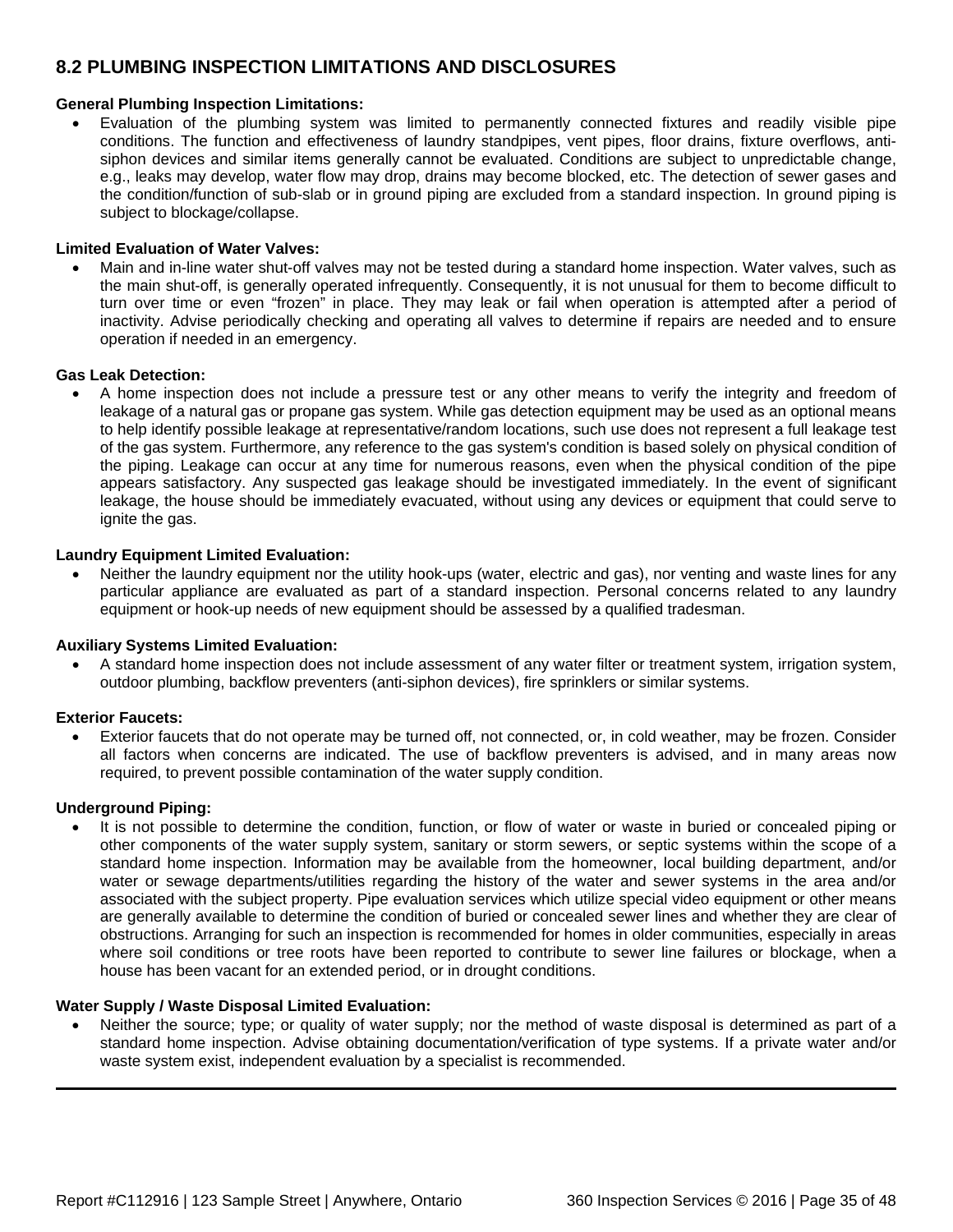### <span id="page-35-0"></span>**8.3 PLUMBING RECOMMENDATIONS AND OBSERVATIONS**

### **Water Heater Tank(s) – Maintenance:**

*Maintenance*

• There are a wide variety of residential water heaters that range in capacity from fifteen to one hundred gallons. They can be expected to last at least as long as their warranty, or from five to eight years, but they will generally last longer. However, few of them last longer than fifteen or twenty years and many eventually leak. So it is always wise to have them installed over a drain pan plumbed to the exterior. Also, it is prudent to flush them annually to remove minerals that include the calcium chloride bi-product of many water softening systems. The water temperature should be set at a minimum of 110 degrees Fahrenheit to kill microbes and a maximum of 140 degrees to prevent scalding. Also, water heaters can be dangerous if they are not seismically secured and equipped with either a pressure/temperature relief valve and discharge pipe plumbed to the exterior, or a Watts 210 gas shut-off valve.

### **Drain & Waste Lines – General Comments:**

*Informational*

• We attempt to evaluate drain pipes by flushing every drain that has an active fixture while observing its draw and watching for blockages or slow drains, but this is not a conclusive test and only a video-scan of the main line would confirm its actual condition. However, you can be sure that blockages will occur, usually relative in severity to the age of the system, and will range from minor ones in the branch lines, or at the traps beneath sinks, tubs, and showers, to major blockages in the main line. The minor ones are easily cleared, either by chemical means or by removing and cleaning the traps. However, if tree roots grow into the main drain that connects the house to the public sewer, repairs could become expensive and might include replacing the entire main line. For these reasons, we recommend that you ask the sellers if they have ever experienced any drainage problems, or you may wish to have the main waste line video-scanned before the close of escrow. Failing this, you should obtain an insurance policy that covers blockages and damage to the main line. However, most policies only cover plumbing repairs within the house, or the cost of rooter service, most of which are relatively inexpensive.

### **Dryer Vent(s) – Duct Tape Used at Joints:**

*Safety Concern*

• Duct tape was observed to be used at various joints for the clothes dryer exhaust duct(s). Clothes dryers produce large amounts of heat which can ignite flammable materials. This is a potential fire hazard. Recommend replacing duct tape with aluminum foil tape designed for ductwork.

#### **Water Treatment System(s) – Water Softener Maintenance:**

*Maintenance*

• Periodic water analyses are recommended to determine if water filtration and treatment systems are needed, or, if a unit is present, to determine if it is operating properly. Obtain information on conditions, usage and maintenance from the owner, installer or Service Company.

### <span id="page-35-1"></span>**8.4 PLUMBING PHOTO SECTION**



**Figure 17** *Duct Tape at Dryer Vent Joint(s)* **Figure 18** *Duct Tape at Dryer Vent Joint(s)*



Report #C112916 | 123 Sample Street | Anywhere, Ontario 360 Inspection Services © 2016 | Page 36 of 48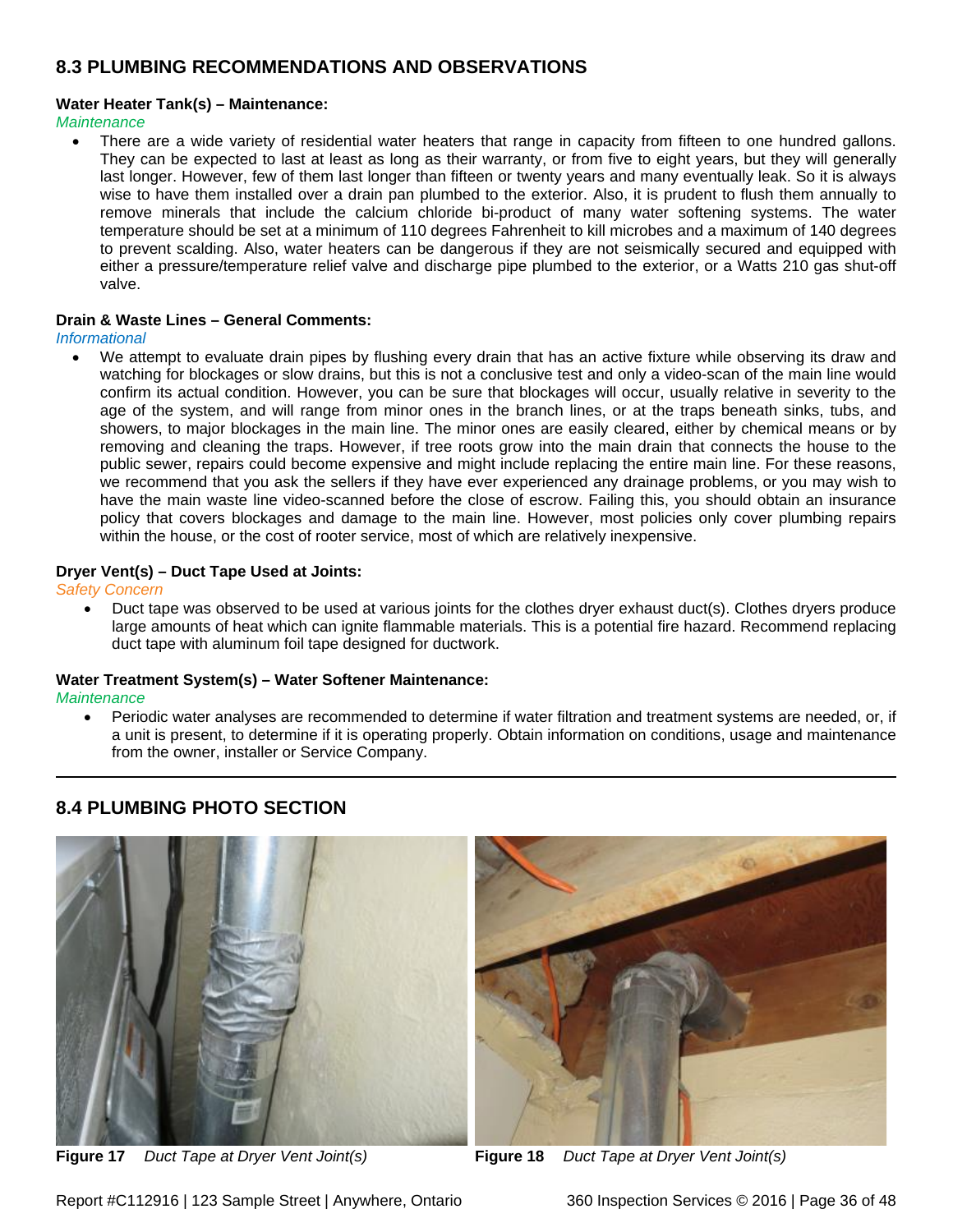*NOTE: Recommend obtaining documentation/verification on the type water supply and waste disposal systems. If private onsite water and/or sewage systems are reported/determined to exist, independent evaluation (including water analyses) is recommended. Plumbing systems are subject to unpredictable change, particularly as they age (e.g., leaks may develop, water flow may drop, or drains may become blocked). Plumbing system leakage can cause or contribute to mold and/or structural concerns. Some piping may be subject to premature failure due to inherent material deficiencies or water quality problems, (e.g., polybutylene pipe may leak at joints, copper water pipe may corrode due to acidic water, or old galvanized pipe may clog due to water mineral content). Periodic cleaning of drain lines, including underground pipes will be necessary. Periodic water analyses are recommended to determine if water filtration and treatment systems are needed. Confirm and label gas and water shut-off valve locations. A qualified plumber should perform all plumbing system repairs.*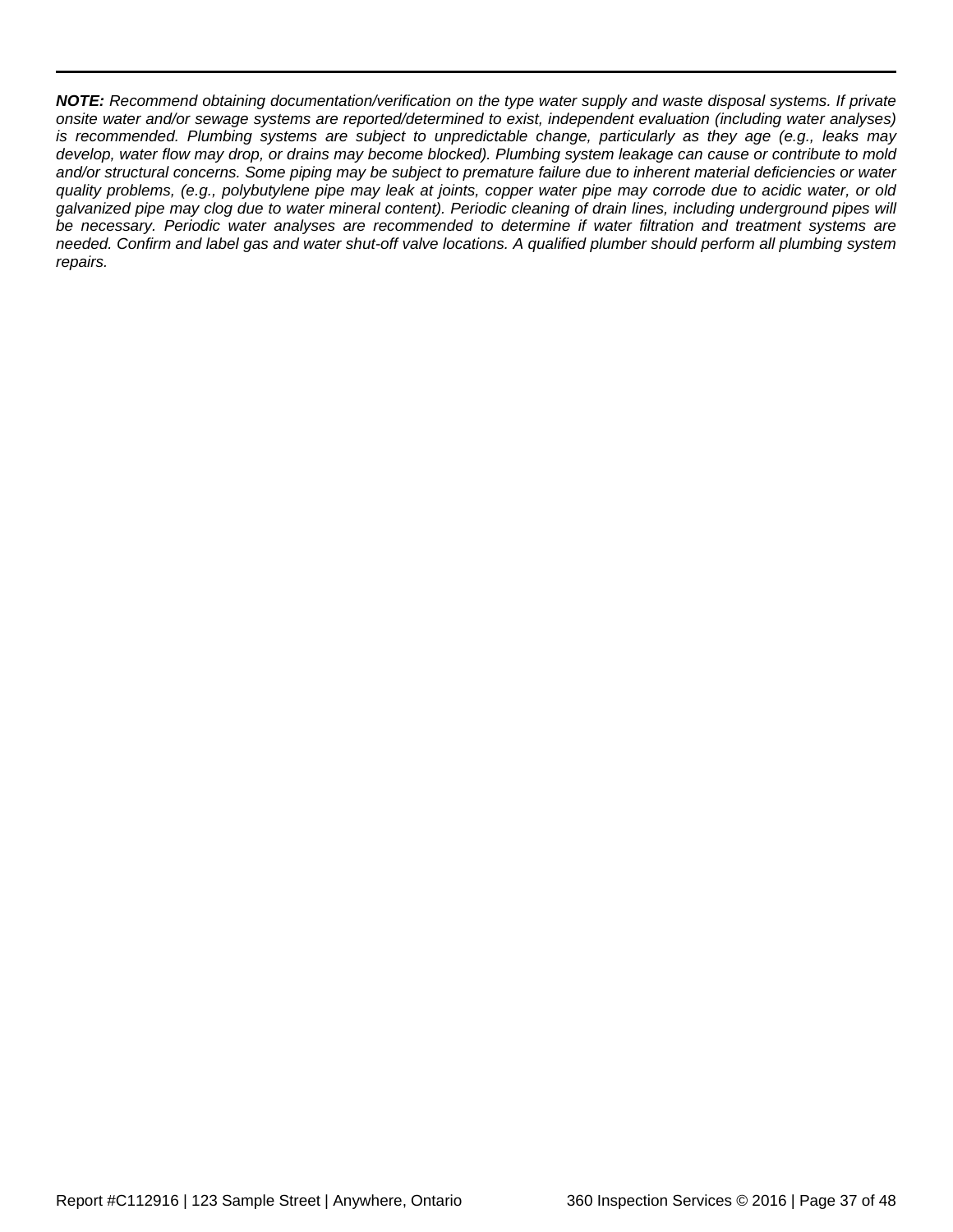<span id="page-37-0"></span>*Inspection of the kitchen is limited to visible and readily accessible elements as listed herein. Elements concealed from view or not functional at the time of inspection cannot be inspected. The inspection of cabinetry is limited to functional unit*  conditions based on a representative sampling; finishes and hardware issues are not included. The inspection of *appliances, if performed, is limited to a check of the operation of a basic representative cycle or mode and excludes evaluation of thermostatic controls, timing devices, energy efficiency considerations, cooking or cleaning adequacies, selfcleaning functions, the adequacy of any utility connections, compliance with manufacturer installation instructions, appliance accessories, and full appliance features (i.e., all cycles, modes, and controls). Portable appliances or accessories such as washer, dryers, refrigerators, microwaves, and ice makers are generally excluded. Additional information related to kitchen elements and appliances may be found under other headings in this Report.*

### <span id="page-37-1"></span>**9.1 KITCHEN DESCRIPTION**

| Range(s) & Cooktop(s):<br>Unknown Mfcr.                                        | Dishwasher(s):<br>Whirlpool<br>$\bullet$ | <b>Built-In Microwave:</b><br>None Observed<br>$\bullet$ |           |           |           |           |
|--------------------------------------------------------------------------------|------------------------------------------|----------------------------------------------------------|-----------|-----------|-----------|-----------|
| <b>INSPECTED COMPONENTS</b>                                                    |                                          |                                                          | IN        | <b>SC</b> | <b>NS</b> | <b>NA</b> |
| Countertop(s) & Cabinet(s)                                                     |                                          |                                                          |           |           |           |           |
| Kitchen Sink(s)                                                                |                                          |                                                          | $\bullet$ |           |           |           |
| Range(s) & Cooktop(s)                                                          |                                          |                                                          | $\bullet$ |           |           |           |
| Dishwasher(s)                                                                  |                                          |                                                          |           |           |           |           |
| <b>Built-In Microwave(s)</b>                                                   |                                          |                                                          |           |           |           |           |
| <b>Ventilation / Range Hood(s)</b>                                             |                                          |                                                          |           |           | $\bullet$ |           |
| <b>Water Filtration System(s)</b>                                              |                                          |                                                          |           |           |           |           |
| $Inspected = IN.$ Safety Concern = SC, Needs Service = NS, Not Applicable = NA |                                          |                                                          |           |           |           |           |

### <span id="page-37-2"></span>**9.2 KITCHEN INSPECTION LIMITATIONS AND DISCLOSURES**

### **Cabinetry / Countertop(s) Limited Evaluation:**

• Assessment is limited to a check of visible counter areas and a representative number of cabinet components. All cabinetry should be checked when clear of storage or obstruction prior to closing on house.

### **General Appliance Inspection Limitations:**

• Appliance evaluations are outside the scope of a standard home inspection in many areas and are only inspected if so indicated. When performed, evaluations are limited to a basic operations check of only listed units and generally exclude thermostatic or timer controls, energy efficiency considerations, cooking or cleaning adequacies, appliance accessories, washer/dryers, refrigerators, ice makers and any portable appliances. Appliances typically have a 5-10 year service life. Operation of all appliances should be confirmed during a pre-closing inspection; have owner demonstrate operation if possible. Obtain all operating instructions from the owner or manufacturer.

### **Appliance Utilities Limited Evaluation:**

• Appliance inspections do not include evaluation of the adequacy or capacity of any utility or utility connections or compliance with code or manufacturer requirements. Upgrades to water, waste, gas or electric lines may be required to meet specifications of any particular appliance; especially when a new or larger capacity appliance is added.

### **Cooking Appliances Limited Evaluation:**

• Cooking adequacies, anti-tip features, self-cleaning cycles and other accessories are not evaluated as part of a home inspection. While the proper tip over protection cannot be verified during a home inspection, all units should be checked to confirm manufacturer recommended tip-protection has been installed as a precautionary measure.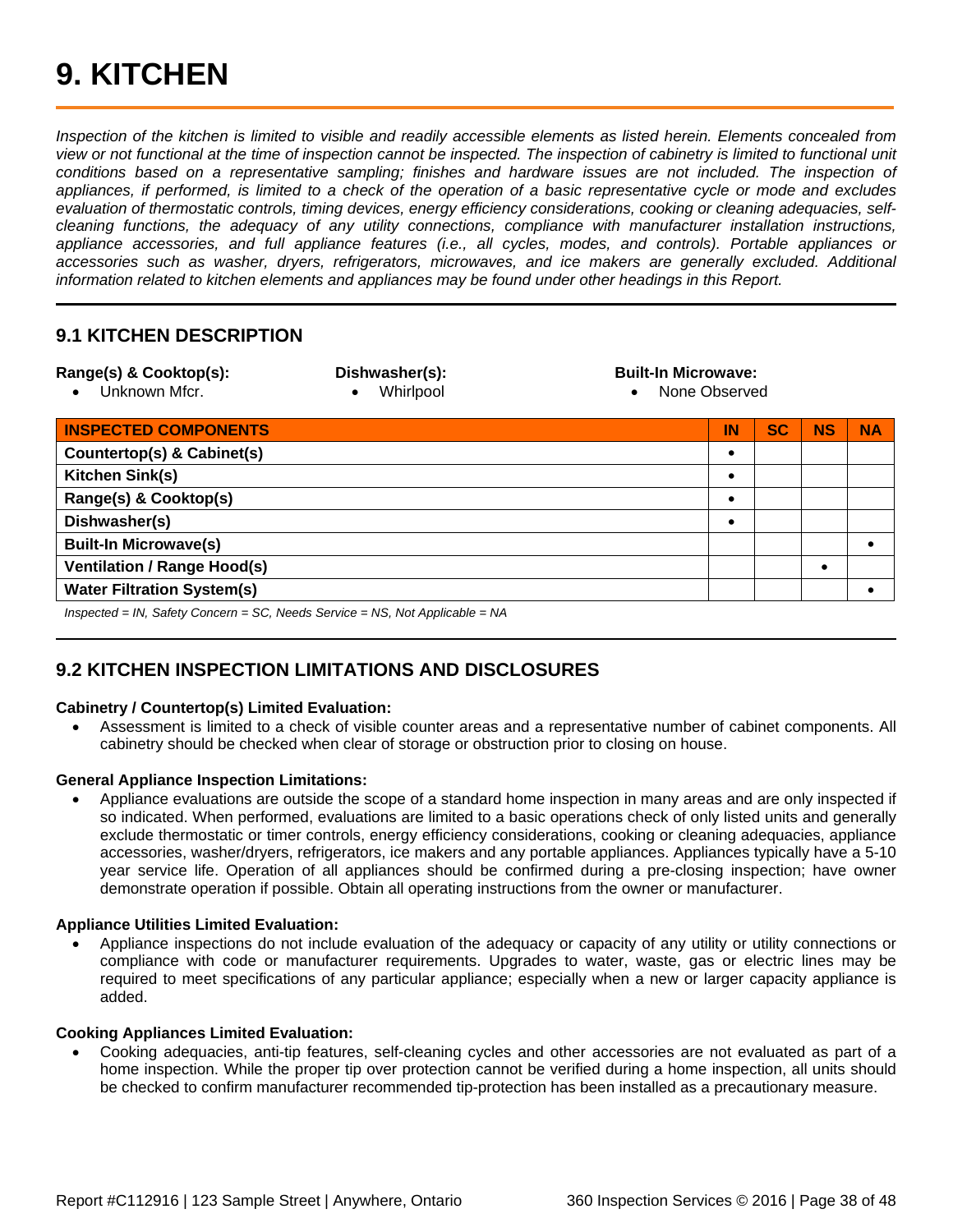### **Microwaves Limited Evaluation:**

• Evaluation of these units is not included in a standard inspection. The cooking adequacy of these units can vary. Follow manufacturer's guidelines; check periodically for leakage or other malfunctions.

### **Dishwasher Limited Evaluation:**

• Any assessment of an installed dishwasher is limited to a single cycle operation of the motor and visual check of other readily accessible components. Dishwashing/cleaning adequacy and soap dispenser function were not evaluated. This is a high maintenance item. Seal leaks may develop after vacancy or other inactive periods.

### **Auxiliary Systems Limited Evaluation:**

• A standard home inspection does not include assessment of any water filter or treatment system, or similar systems.

### <span id="page-38-0"></span>**9.3 KITCHEN RECOMMENDATIONS AND OBSERVATIONS**

### **Ventilation / Range Hood(s) – Noisy:**

*Needs Service*

• The kitchen ventilation fan(s) or range hood(s) was observed to be noisy or vibrated excessively. Recommend that a qualified person repair or replace as necessary.

### <span id="page-38-1"></span>**9.4 KITCHEN PHOTO SECTION**



**Figure 19** *Range Hood Fan(s) Noisy/Vibrating*

*NOTE: Many appliances typically have a high maintenance requirement and limited service life (5-12 years). Operation of all appliances should be confirmed during a pre-closing inspection. Obtain all operating instructions from the owner or manufacturer; have the homeowner demonstrate operation, if possible. Follow manufacturers' use and maintenance guidelines; periodically check all units for leakage or other malfunctions. All cabinetry/countertops should also be checked prior to closing when clear of obstructions. Utility provisions and connections, including water, waste, gas, and/or electric may require upgrading with new appliances, especially when a larger or upper-end appliance is installed. Ground-Fault Circuit-Interrupters (GFCIs) are recommended safety devices for all homes. Any water leakage or operational defects should be addressed promptly; water leakage can lead to mold and hidden/structural damage.*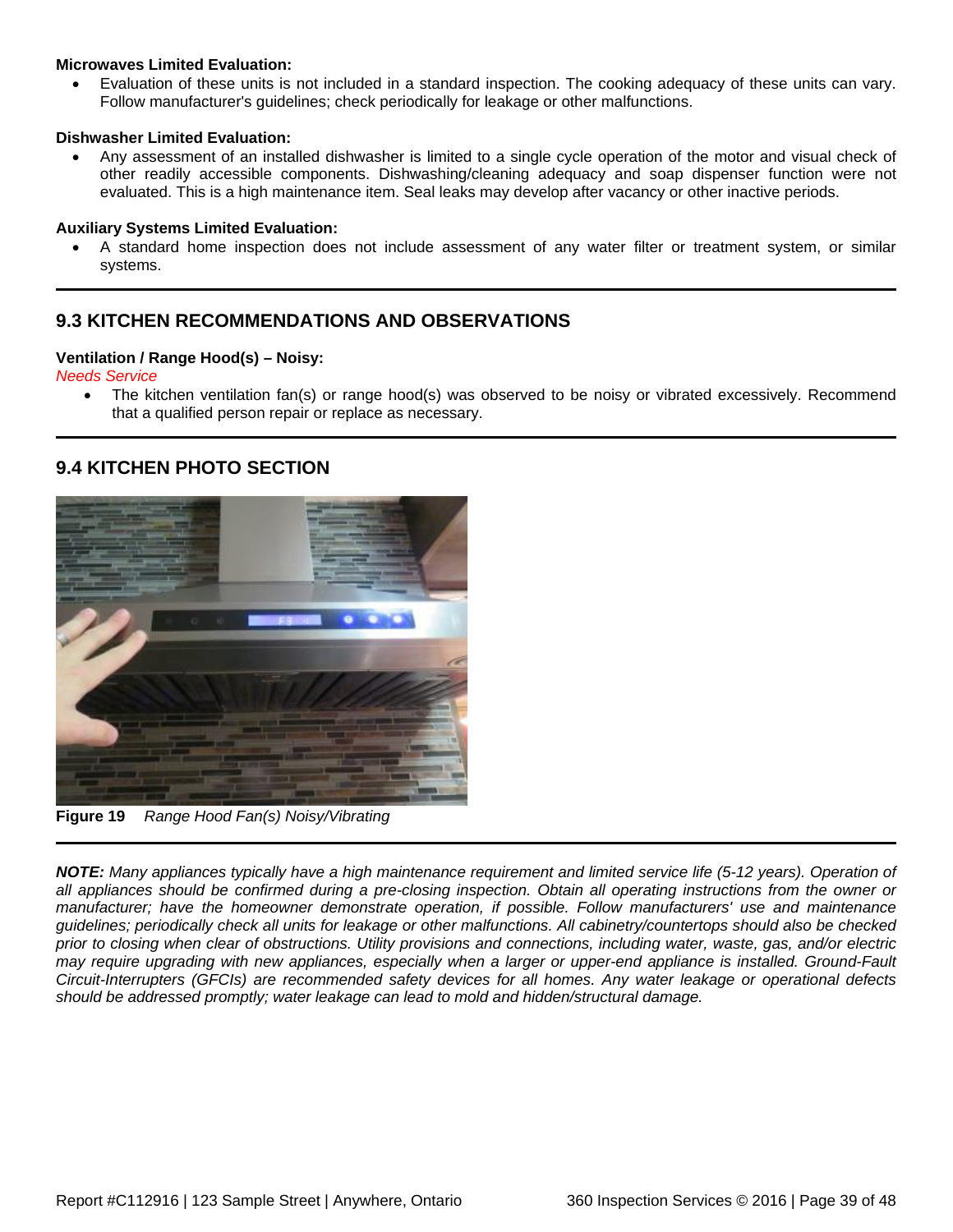## <span id="page-39-0"></span>**10. BATHROOM**

*The inspection of bathrooms is limited to readily accessible and visible elements as listed herein. Bathrooms are high-use areas containing many elements subject to ongoing wear and periodic malfunction, particularly fixtures and other components associated with the plumbing system. Normal usage cannot be simulated during a standard home inspection. Water flow and drainage evaluations are limited to a visual assessment of functional flow. The function and watertightness of fixture overflows or other internal fixture components generally cannot be inspected. A standard home inspection does not include evaluation of ancillary items such as saunas or steam baths. Additional issues related to bathroom components may be found under other headings, including the plumbing system.*

### <span id="page-39-1"></span>**10.1 BATHROOM DESCRIPTION**

### **Location(s) & Description(s):**

- Basement, 2-Piece
- Main Level, 3-Piece w/Bathtub
- Main Level Master, 3-Piece w/Shower

#### **Ventilation Location(s) & Type(s):**

- Basement, None
- Main Level, Vent Fan
- Main Level Master, Vent Fan

| <b>INSPECTED COMPONENTS</b>                                                  | IN        | <b>SC</b> | <b>NS</b> | <b>NA</b> |
|------------------------------------------------------------------------------|-----------|-----------|-----------|-----------|
| Vanity(s)                                                                    | $\bullet$ |           |           |           |
| Sink(s)                                                                      | $\bullet$ |           |           |           |
| Bathtub(s)                                                                   | ٠         |           |           |           |
| Shower(s)                                                                    | $\bullet$ |           |           |           |
| <b>Ventilation</b>                                                           | $\bullet$ |           |           |           |
| Toilet(s)                                                                    | $\bullet$ |           |           |           |
| Bidet(s)                                                                     |           |           |           |           |
| Inspected = IN, Safety Concern = SC, Needs Service = NS, Not Applicable = NA |           |           |           |           |

### <span id="page-39-2"></span>**10.2 BATHROOM INSPECTION LIMITATION AND OBSERVATIONS**

#### **General Bathroom Inspection Limitations:**

• Bathrooms are high use areas with many components subject to periodic malfunction, particularly those related to the plumbing system. Normal usage could not be simulated during the inspection; therefore, anticipate the possibility of leakage or other concerns developing with normal usage/aging or as latent conditions are discovered with removal of carpeting, tile, shower pans, etc. The function and water-tightness of fixture overflows or other internal fixture components generally cannot be assessed. The water-tightness of all tile, enclosures, and other surfaces must be maintained on a regular basis.

### **Vanity(s) / Countertop(s) Limited Evaluation:**

• Assessment is limited to a check of visible counter areas and a representative number of cabinet components. All cabinetry should be checked when clear of storage or obstruction prior to closing on house.

#### **Safety Glazing not Determined:**

• Any glass enclosure or glass surfaces adjacent to fixtures (e.g., shower/tub doors) should be safety or tempered glass. Unless otherwise noted, no verification of the presence of safety glazing is made a part of a standard inspection.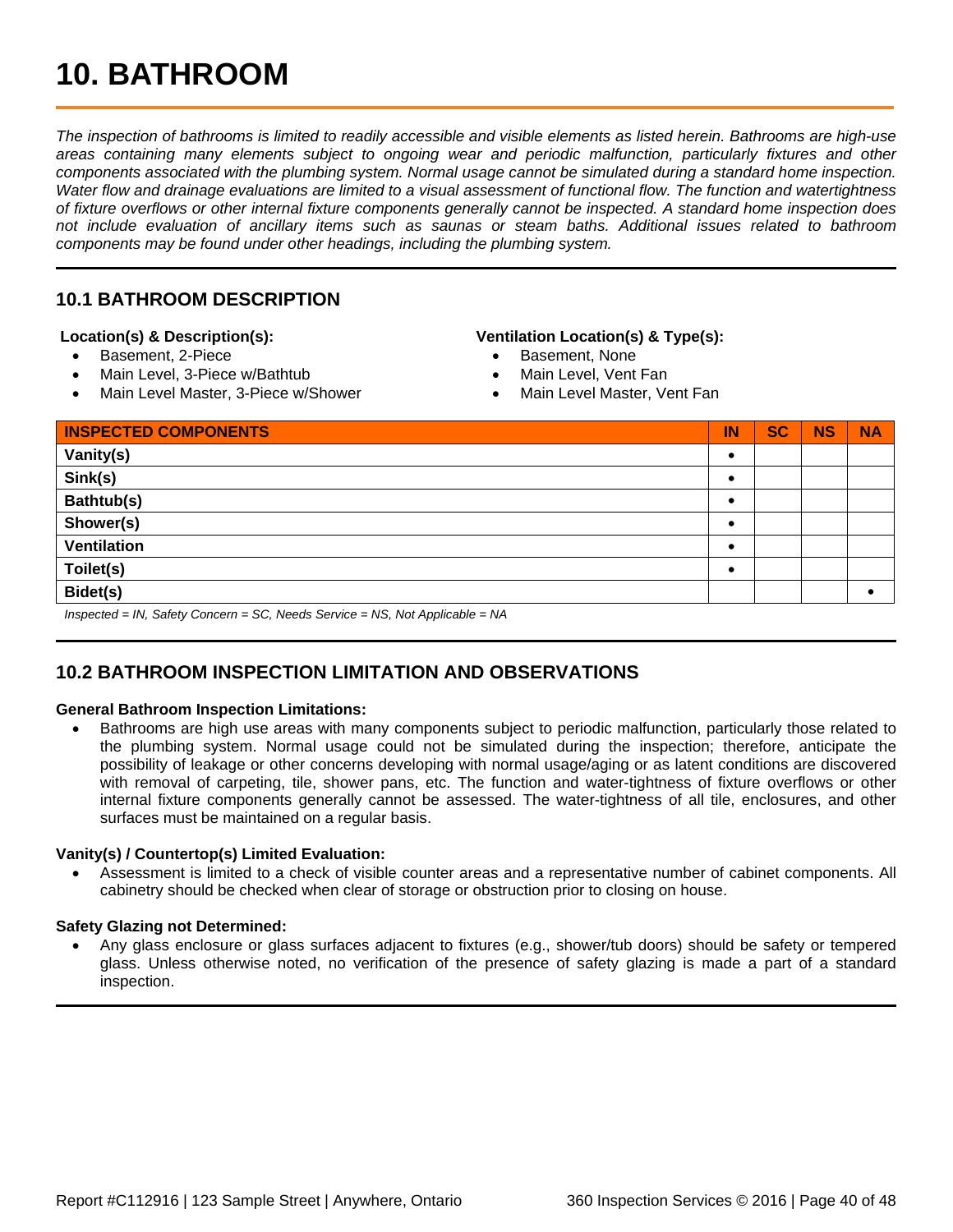### <span id="page-40-0"></span>**10.3 BATHROOM RECOMMENDATIONS AND OBSERVATIONS**

### **No Significant Deficiencies Observed:**

• A limited inspection of the bathroom vanity(s), sink(s), toilet(s) and installed shower(s) and/or bathtub(s)/Jacuzzi(s) was performed. We checked a random sample of drawers and cabinet doors and each appeared to be functional at the time of the inspection. The countertops appeared functional although stored items, appliances, etc. limited visual access in some locations. We ran water at the bathroom sink(s), bathtub(s) and tested shower sprayers, if present, no visible leaks were observed and installed components appeared to be functional at the time of the inspection. The toilets were inspected for cracks and serviceability; each toilet appeared securely attached to the floor with no visible leaks. No significant deficiencies were noted.

*NOTE: Anticipate the possibility of leakage or other concerns developing with normal usage/aging or as concealed conditions are discovered with maintenance work or upon removal of carpeting, tile, shower enclosures, etc. The watertightness of all surfaces exposed to water must be maintained on a regular basis by caulking, grouting, or other means. Hot water represents a potential scalding hazard; hot water supply temperatures should be maintained at a suitable level. The water temperature at fixtures, especially for showering or bathing, generally will require additional tempering for personal comfort and safety. Due to the potential hazards associated with electric components located in bathroom areas, any identified concern should be addressed immediately. Ground-Fault Circuit-Interrupters (GFCIs) are recommended for all bathroom receptacle outlets.*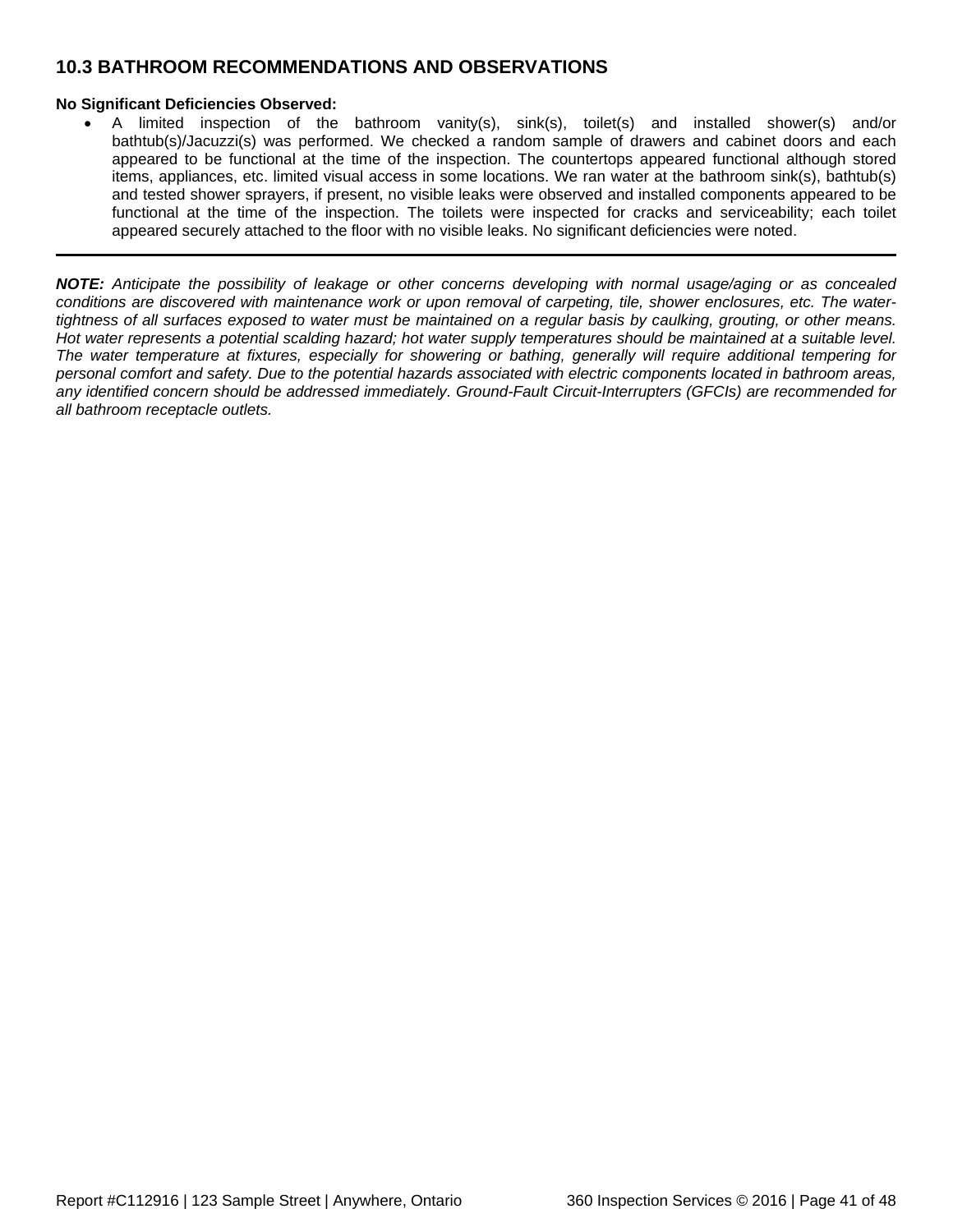## <span id="page-41-0"></span>**11. INTERIOR**

*Inspection of the house interior is limited to readily accessible and visible elements as listed herein. Elements and areas that are inaccessible or concealed from view by any means cannot be inspected. Aesthetic and cosmetic factors (e.g., paint and wallpaper) and the condition of finish materials and coverings are not addressed. Window and door evaluations are based on a random sampling of representative units. It is not possible to confirm safety glazing or the efficiency and integrity of insulated window/door units. Auxiliary items such as security/safety systems (or the need for same), home entertainment or communication systems, structured wiring systems, doorbells, telephone lines, central vacuums, and similar components are not included in a standard home inspection. Due to typical design restrictions, inspection of any fireplace, stove, or insert is limited to external conditions. Furthermore, such inspection addresses physical condition only; no code/fire safety compliance assessment or operational check of vent conditions is performed. Additional information on interior elements may be provided under other headings in this Report, including the STRUCTURE section and the major house systems.*

### <span id="page-41-1"></span>**11.1 INTERIOR DESCRIPTION**

### **Exterior Doors:**

- Wood, Front
- Wood, Side
- Wood, Back Porch
- Wood, Back Basement

### **Windows:**

- Wood, Single-Hung
- Aluminum, Single Pane

#### **Flooring Finishes:**

- Vinyl / Tile
- Hardwood / Laminate

### **Wall & Ceiling Finishes:**

• Drywall / Plaster

### **Evidence of Moisture:**

• Basement, NE Window

#### **Evidence of Condensation:**

• None Observed

| <b>INSPECTED COMPONENTS</b>                                                                                                                                                                                                                                                                                                                                                          | IN | <b>SC</b> | <b>NS</b> | <b>NA</b> |
|--------------------------------------------------------------------------------------------------------------------------------------------------------------------------------------------------------------------------------------------------------------------------------------------------------------------------------------------------------------------------------------|----|-----------|-----------|-----------|
| <b>Exterior Doors</b>                                                                                                                                                                                                                                                                                                                                                                |    |           |           |           |
| <b>Interior Doors</b>                                                                                                                                                                                                                                                                                                                                                                |    |           |           |           |
| <b>Windows</b>                                                                                                                                                                                                                                                                                                                                                                       |    |           |           |           |
| <b>Flooring Finishes</b>                                                                                                                                                                                                                                                                                                                                                             |    |           |           |           |
| <b>Wall &amp; Ceiling Finishes</b>                                                                                                                                                                                                                                                                                                                                                   |    |           |           |           |
| Stairway(s)                                                                                                                                                                                                                                                                                                                                                                          |    |           |           |           |
| $\overline{1}$ $\overline{1}$ $\overline{1}$ $\overline{1}$ $\overline{1}$ $\overline{1}$ $\overline{1}$ $\overline{1}$ $\overline{1}$ $\overline{1}$ $\overline{1}$ $\overline{1}$ $\overline{1}$ $\overline{1}$ $\overline{1}$ $\overline{1}$ $\overline{1}$ $\overline{1}$ $\overline{1}$ $\overline{1}$ $\overline{1}$ $\overline{1}$ $\overline{1}$ $\overline{1}$ $\overline{$ |    |           |           |           |

*Inspected = IN, Safety Concern = SC, Needs Service = NS, Not Applicable = NA*

### <span id="page-41-2"></span>**11.2 INTERIOR INSPECTION LIMITATIONS AND DISCLOSURES**

### **General Interior Inspection Limitations:**

• Evaluation of wall, ceiling or floor components is generally limited to readily visible structural conditions. Aesthetic or cosmetic factors, (e.g., paint, wallpaper) or the condition of finish materials or coverings are not considered unless specifically noted. Furthermore, it is not possible to determine the wall insulation, type or condition of surfaces or hidden structural concerns that may exist under floor cover, carpeting, paneling, drop ceilings, etc. If the type flooring is a concern, it should be confirmed before closing.

### **Indoor Air Quality / Mold:**

• All houses are potentially subject to indoor air quality concerns due to numerous factors such as improper venting systems, outgassing from construction materials, etc. Air quality can also be adversely affected by the growth of molds, fungi and other micro-organisms—most are results of excess moisture conditions. A home inspection does not include assessment of potential health of environmental contaminants or allergens. If leakage occurs of detrimental moisture conditions exist or develop the possibility of potentially harmful contaminants exist and therefore should be immediately addressed. For air quality evaluations, a qualified testing firm should be contacted.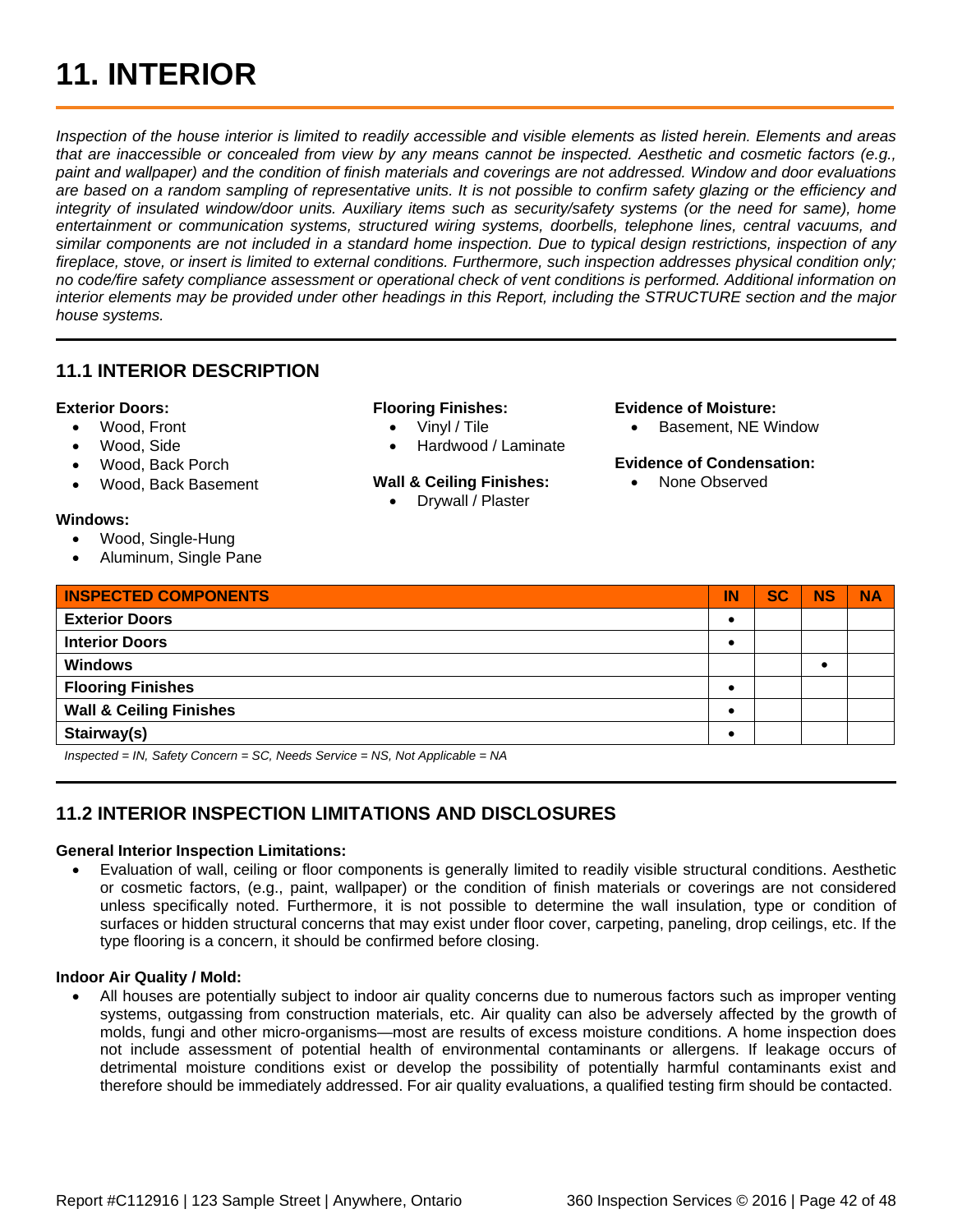### **Windows and Doors Limited Evaluation:**

• Windows and door evaluations are based on a random sampling of a representative number of units. All units should be checked by the buyer for possible operational concerns or other deficiencies. Unless noted, presence of safety glazing at windows/doors is not evaluated.

### **Infiltration / Leakage Limited Evaluation:**

The particular cause of a leak, or the status of any prior leakage conditions, cannot be readily verified in most cases. If any possible causes for leakage anywhere in the house are noted, it should be understood that additional unanticipated factors may also be contributing to or causing the condition. Hidden damage may exist. All areas of potential concern should be attended to and/or monitored for leakage. Any renovation or finish work should only start after verification and correction of the cause of leakage.

### <span id="page-42-0"></span>**11.3 INTERIOR RECOMMENDATIONS AND OBSERVATIONS**

### **Window(s) – Many Single-Pane Windows:**

*Informational*

• Many windows were observed to use single-pane glass. Single-pane windows are prone to sweating and are one of the largest sources of heat loss in winter and heat gain in the summer due to their low insulating ability and high air leakage rates. Consider replacing single-pane windows with multi-pane windows.

### **Windows – Trim or Jambs Staining from Possible Moisture Intrusion:**

*Needs Service*

• Trim or jambs around one or more exterior windows was observed to have staining which may be a sign of prior moisture intrusion through the window(s). Recommend monitoring for future moisture accumulation and that a qualified person repair, replace or install as necessary.

### **Windows – Damaged / Stuck Shut / Difficult to Open or Close:**

*Needs Service*

• One or more windows along the NW wall(s) of the main level office/bedroom that were designed to open and close were observed to be damaged, stuck shut or difficult to open and close. Recommend that a qualified person repair windows as necessary so they open and close easily.

### **Wall & Ceiling Finishes – Cracks / Nail Pops:**

*Informational*

• Minor hairline cracks in walls and ceilings are not uncommon, especially at joints and corners as the home ages and settles. Also, drywall joint tape or nail pops may occasionally be noticed. These items are considered normal settlement issues and are most often cosmetic.

### <span id="page-42-1"></span>**11.4 INTERIOR PHOTO SECTION**





**Figure 20** *Staining at NE Basement Window* **Figure 21** *NW Office/Bedroom Window(s) Damaged*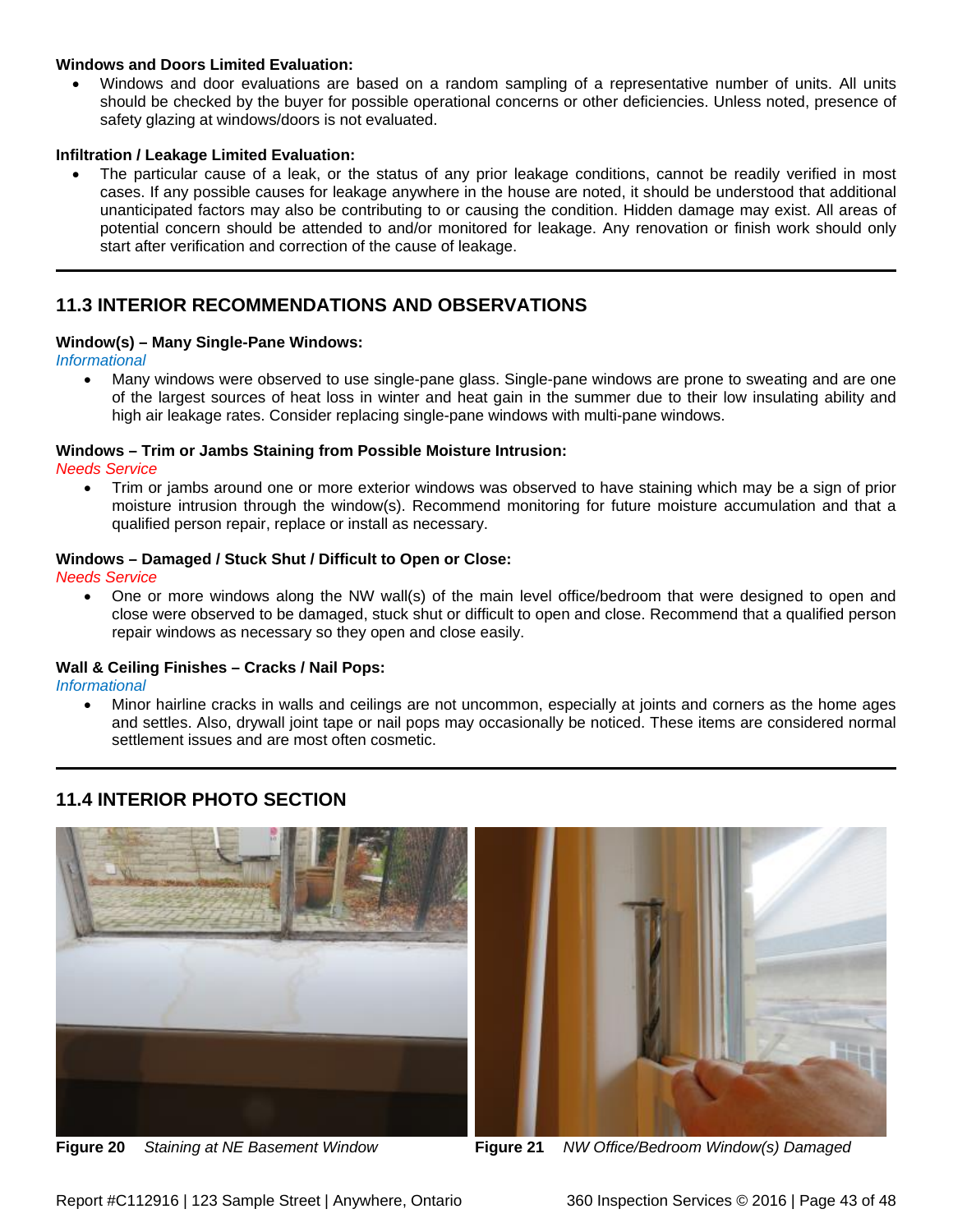*NOTE: All homes are subject to indoor air quality concerns due to factors such as venting system defects, outgassing from construction materials, smoking, and the use of house and personal care products. Air quality can also be adversely affected by the growth of molds, fungi and other micro-organisms as a result of leakage or high humidity conditions. If water leakage or moisture-related problems exist, potentially harmful contaminants may be present. A home inspection does not include assessment of potential health or environmental contaminants or allergens. For air quality evaluations, a qualified testing firm should be contacted. All homes experience some form of settlement due to construction practices, materials used, and other factors. A pre-closing check of all windows, doors, and rooms when house is clear of furnishings, drapes, etc. is recommended. If the type of flooring or other finish materials that may be covered by finished surfaces or other items is a concern, conditions should be confirmed before closing. Lead-based paint may have been used in the painting of older homes. Chimney and fireplace flue inspections should be performed by a qualified specialist. Regular cleaning is recommended. An assessment should be made of the need for and placement of detectors. All smoke and carbon monoxide detectors should be tested on a regular basis.*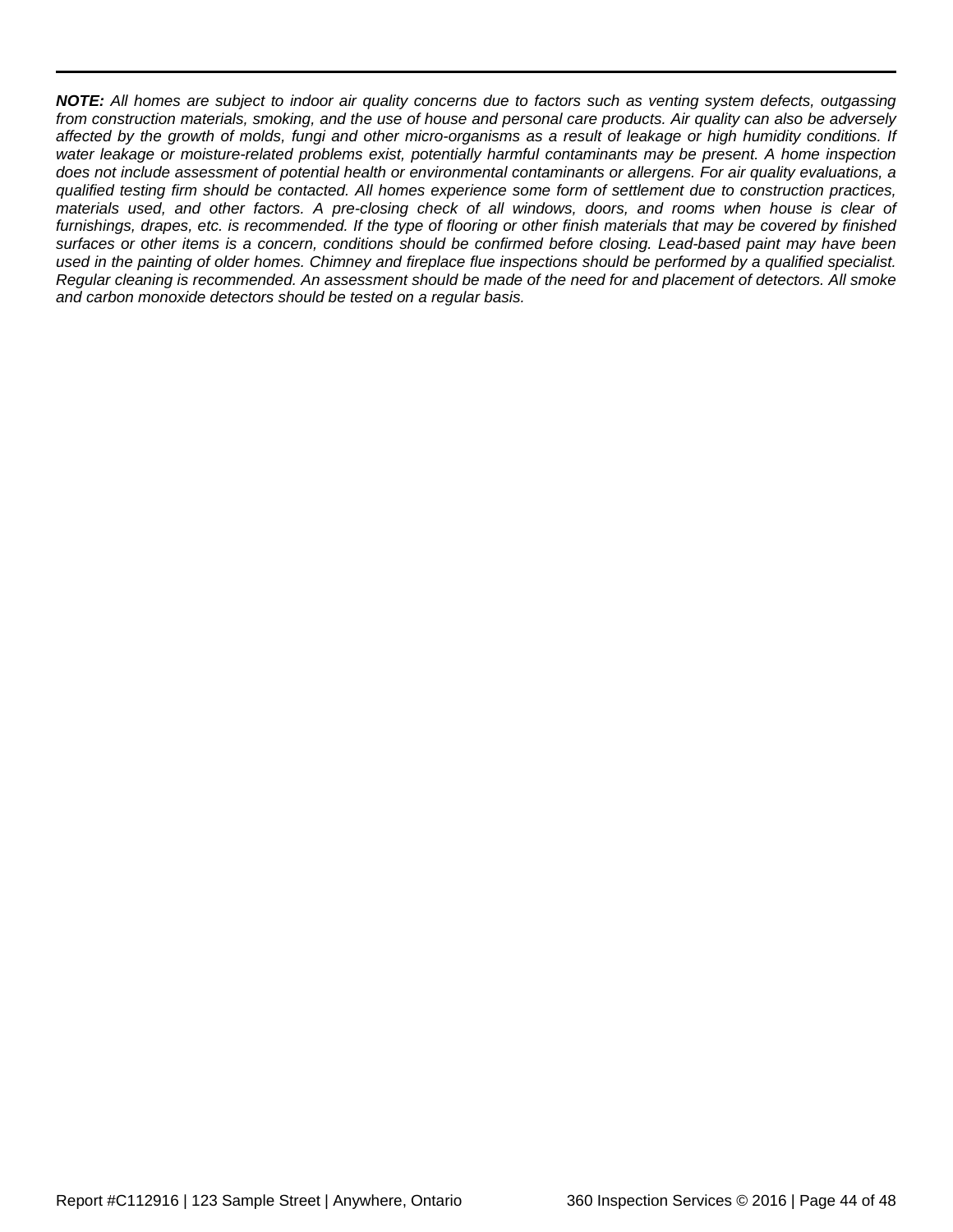## <span id="page-44-0"></span>**12. GARAGE**

*Inspection of the garage is limited to readily visible and accessible elements as listed herein. Elements and areas concealed from view cannot be inspected. More so than most other areas of a house, garages tend to be filled with storage and other items that restrict visibility and hide potential concerns, such as water damage or insect infestation. A standard home inspection does not include an evaluation of the adequacy of the fire separation assemblies between the house and garage, or whether such assemblies comply with any specific requirements. Inspection of garage doors with connected automatic door operator is limited to a check of operation utilizing hard-wired controls only. Additional information related to garage elements and conditions may be found under other headings in this Report, including the ROOFING and EXTERIOR section(s).*

### <span id="page-44-1"></span>**12.1 GARAGE DESCRIPTION**

### **Garage Roof Covering:**

- N/A
- **Garage Wall Surfaces:**
	- N/A

### **Garage Flashings & Trim:**

- Wood
- Vinyl
- **Metal**
- **Entry Door(s) into Dwelling:** • Wood
- **Garage Floor Slab:**  • Concrete

**Garage Structure & Sheathing:** • N/A

**Garage Wall & Ceiling Finishes:** • Plaster / Drywall

### **Garage Door(s):**

• None Observed

#### **Garage Window(s):**

• None Observed

### **Vehicle Door(s):**

• Wood

### **Vehicle Door Operator(s):**

- Missing Sensor(s)
- Adjust Auto-Reverse Settings

| <b>INSPECTED COMPONENTS</b>               | IN | <b>SC</b> | <b>NS</b> | <b>NA</b> |
|-------------------------------------------|----|-----------|-----------|-----------|
| <b>Garage Roof Covering</b>               |    |           |           |           |
| <b>Garage Soffits &amp; Fascia</b>        |    |           |           |           |
| <b>Garage Gutters &amp; Downspouts</b>    |    |           |           |           |
| <b>Garage Flashings &amp; Trim</b>        |    |           |           |           |
| <b>Entry Door(s) into Dwelling</b>        |    |           |           |           |
| <b>Entry Step(s) into Dwelling</b>        |    |           |           |           |
| <b>Garage Floor Slab</b>                  |    |           |           |           |
| <b>Garage Structure &amp; Sheathing</b>   |    |           |           |           |
| <b>Garage Wall &amp; Ceiling Finishes</b> |    |           |           |           |
| <b>Garage Door(s)</b>                     |    |           |           |           |
| <b>Garage Window(s)</b>                   |    |           |           |           |
| <b>Vehicle Door(s)</b>                    |    |           |           |           |
| <b>Vehicle Door Operator(s)</b>           |    |           |           |           |

*Inspected = IN, Safety Concern = SC, Needs Service = NS, Not Applicable = NA*

### <span id="page-44-2"></span>**12.2 GARAGE INSPECTION LIMIATIONS AND DISCLOSURES**

### **General Garage Inspection Limitations:**

• More so than many other areas of a house, garages tend to have storage and other items that restrict visibility. Any specific noted limitation may be in addition to normal restrictions. Advise a check of obstructed areas when clear.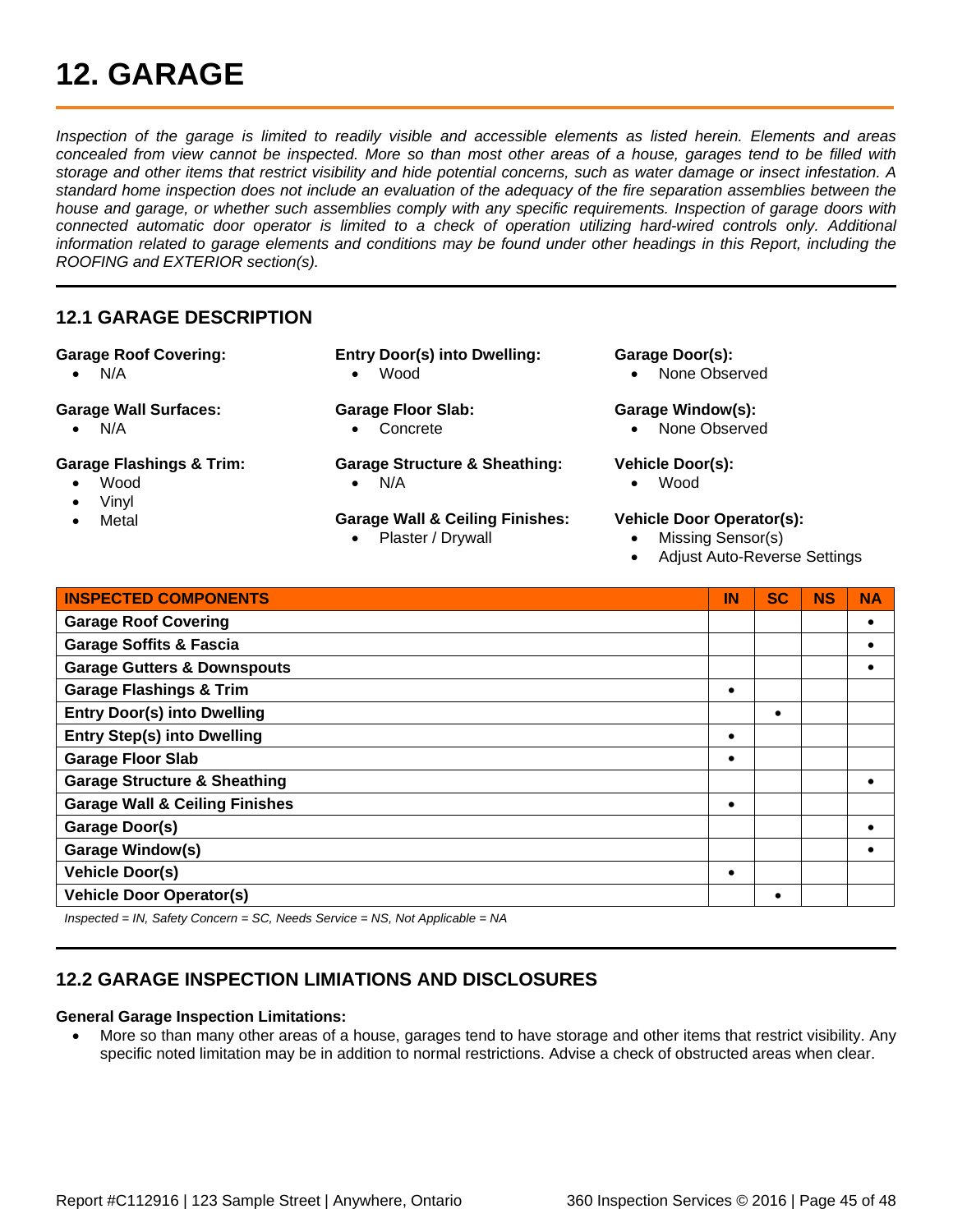#### **Garage / House Separation Inspection Limitations:**

• Fire-rated wall/ceiling assemblies are generally required between the house and garage. This report does not fully address any specific requirement; rather it is generally limited to a determination of whether frame walls are covered or not. The integrity of any fire separation assembly must be maintained for proper protection. Wall insulations and vapour retarders are generally not observable and may only be commented on if an observed defect exists.

### <span id="page-45-0"></span>**12.3 GARAGE RECOMMENDATIONS AND OBSERVATIONS**

### **Entry Door(s) into Dwelling – Missing Self-Closing Device:**

*Safety Concern*

• One or more doors between the garage and the house were observed to be missing a self-closing device. These devices are installed to keep the door closed to prevent possible fire and fumes from the garage from spreading to the house. Recommend that a qualified person repair as necessary.

#### **Entry Door(s) into Dwelling – Not Fire-Resistant:**

*Safety Concern*

• One or more doors between the garage and the house did not appear to be fire resistant, or the inspector was unable to verify that it was via a label. This is a potential safety hazard. House to garage doors, to prevent fire and fumes from spreading from the garage into interior living space, should be constructed of fire-resistant materials. Doors, generally considered to be suitable for the purpose, are solid core wood, steel, honeycomb steel or a door that has been factory labeled as fire rated. Recommend that a qualified contractor replace or repair the door and, at that time, make any other corrections that might be required to provide suitable fire resistance between the garage and the dwelling per standard building practices.

#### **Garage Floor Slab – Limited Evaluation:**

*Informational*

• Garage floor areas were observed to be obscured by vehicles, stored items, carpeting or debris and couldn't be fully evaluated.

#### **Garage Floor Slab – Measure for Vehicle(s) Parking / Storage:**

*Informational*

• Garages come in all shapes and sizes. We recommend that you measure the length and width of the garage space(s) to ensure that there is sufficient clearance to accommodate your vehicle(s). Most newer garages are approximately 20 ft. x 20 ft. in diameter or larger.

#### **Vehicle Door Operator(s) – Auto-Reverse Inoperable / Needs Adjustment:**

*Safety Concern*

• The auto-reverse mechanism on one or more automatic openers for garage vehicle doors was observed to be inoperable or required excessive force. This is a potential safety hazard. A qualified contractor should evaluate and repair as necessary.

#### **Vehicle Door Operator(s) – Photoelectric Sensor(s) Missing:**

*Safety Concern*

• No photoelectric sensors were observed to be installed for one or more garage vehicle doors' automatic openers. These have been required on all automatic door openers since 1993 and improve safety by triggering the door's auto-reverse feature without need for the door to come in contact with the object, person or animal that is preventing the door from closing. Recommend that a qualified contractor install photoelectric sensors where missing for improved safety.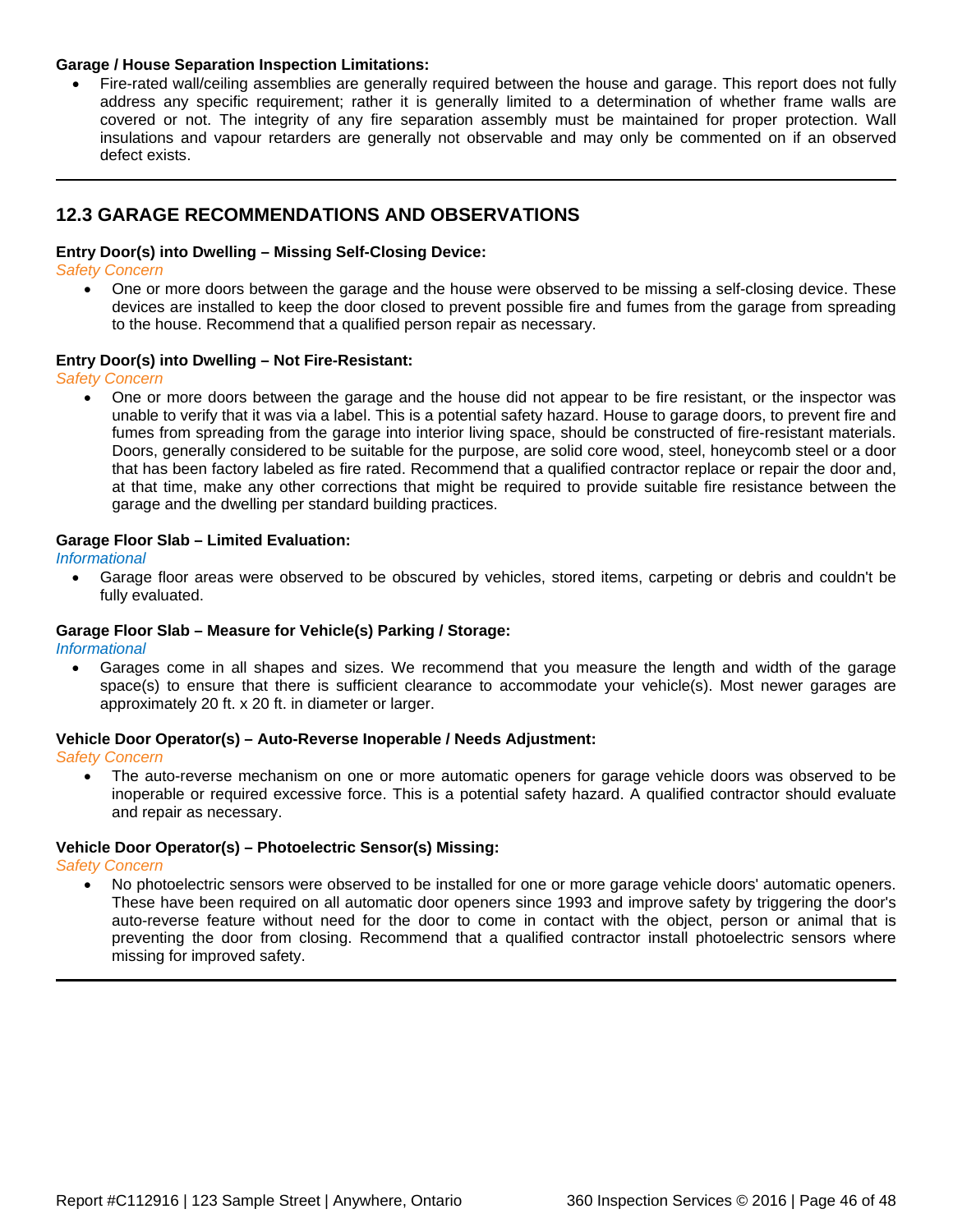### <span id="page-46-0"></span>**12.4 GARAGE PHOTO SECTION**



**Figure 22** *Entry Door not Fire-Resistant/Missing Closer* **Figure 23** *Vehicle Door(s) Missing Sensor(s)*





**Figure 24** *Adjust Vehicle Door Auto-Reverse Settings*

*NOTE: Any areas obstructed at the time of inspection should be cleared and checked prior to closing. The integrity of the fire-separation wall/ceiling assemblies generally required between the house and garage, including any house-to-garage doors and attic hatches, must be maintained for proper protection. Review manufacturer use and safety instructions for garage doors and automatic door operators. All doors and door operators should be tested and serviced on a regular basis to prevent personal injury or equipment damage. Any malfunctioning doors or door operators should be repaired prior to using. Door operators without auto-reverse capabilities should be repaired or upgraded for safety. The storage of combustibles in a garage creates a potential hazard, including the possible ignition of vapours, and should be restricted*